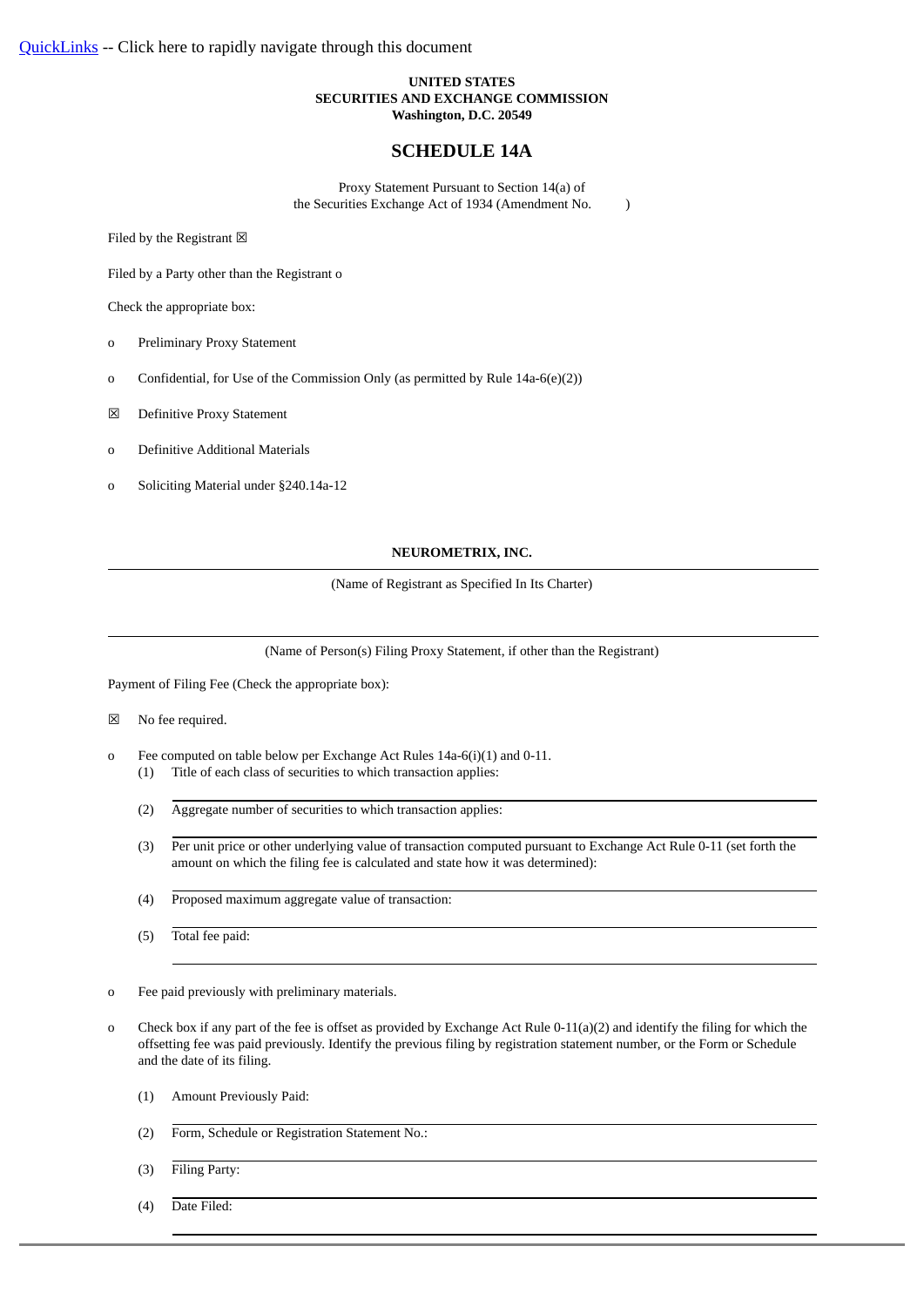# **NEUROMetrix**

**NeuroMetrix, Inc.** 62 Fourth Avenue Waltham, Massachusetts 02451

April 12, 2010

<span id="page-1-0"></span>Dear Stockholder,

 You are cordially invited to attend the 2010 Annual Meeting of Stockholders of NeuroMetrix, Inc. to be held on Thursday, May 13, 2010, at 9:00 a.m., local time, at the offices of Mintz, Levin, Cohn, Ferris, Glovsky and Popeo, P.C., One Financial Center, Boston, MA 02111. The attached notice of annual meeting and proxy statement describe the business we will conduct at the annual meeting and provide information about us that you should consider when you vote your shares.

 At the annual meeting, one person will be elected to our Board of Directors. In addition, we will ask stockholders to approve the Company's 2010 Employee Stock Purchase Plan and to ratify the selection of PricewaterhouseCoopers LLP as our independent registered public accounting firm for our fiscal year ending December 31, 2010. The Board of Directors recommends the approval of each of these proposals. Such other business will be transacted as may properly come before the annual meeting.

We hope you will be able to attend the annual meeting. Whether you plan to attend the annual meeting or not, it is important that you cast your vote either in person or by proxy. Therefore, when you have finished reading the proxy statement, you are urged to vote in accordance with the instructions set forth in this proxy statement. We encourage you to vote by proxy so that your shares will be represented and voted at the meeting, whether or not you can attend.

Thank you for your ongoing support. We look forward to seeing you at our annual meeting.

Sincerely,

Shai N. Gozani, M.D., Ph.D. *Chairman, Chief Executive Officer and President*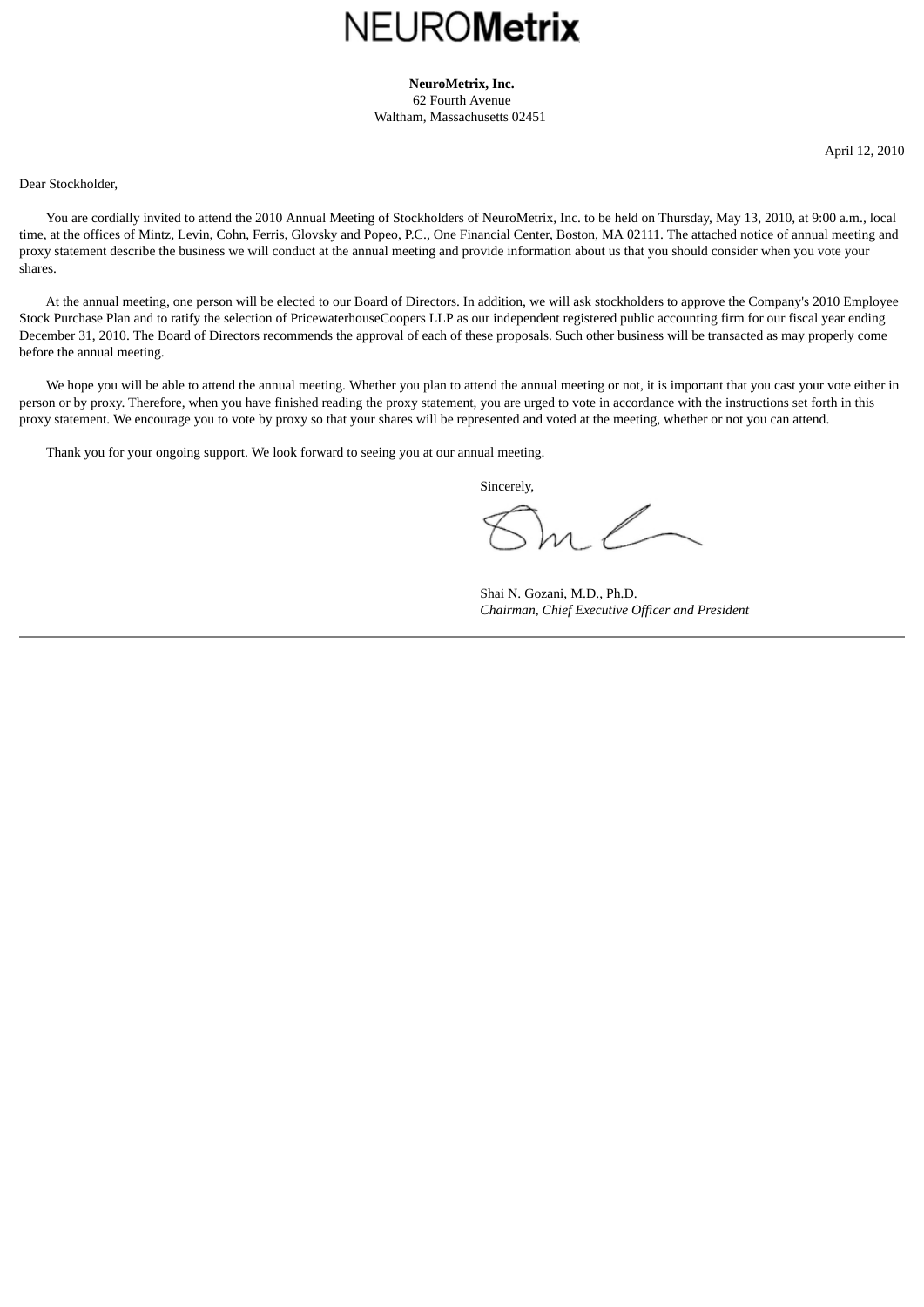# NEURO**Metrix**

# **NeuroMetrix, Inc.**

62 Fourth Avenue Waltham, Massachusetts 02451

# **NOTICE OF ANNUAL MEETING OF STOCKHOLDERS**

<span id="page-2-1"></span><span id="page-2-0"></span>To the Stockholders:

 The annual meeting of stockholders of NeuroMetrix, Inc., a Delaware corporation (the "Company"), will be held on Thursday, May 13, 2010, at 9:00 a.m., local time, at the offices of Mintz, Levin, Cohn, Ferris, Glovsky and Popeo, P.C., One Financial Center, Boston, MA 02111, for the following purposes:

- 1. To elect the person nominated by the Board of Directors as a Class III director, to serve until our 2013 annual meeting of stockholders and until his successor is duly elected and qualified or until his earlier resignation or removal.
- 2. To approve the Company's 2010 Employee Stock Purchase Plan providing for the purchase of up to 250,000 shares of our common stock.
- 3. To ratify the selection of PricewaterhouseCoopers LLP to serve as our independent auditors for the year ending December 31, 2010.
- 4. To transact such other business as may properly come before the meeting or any adjournments or postponements thereof.

 Stockholders entitled to notice of and to vote at the meeting shall be determined as of the close of business on Wednesday, March 31, 2010, the record date fixed by the Board of Directors for such purpose. A list of stockholders of record will be available at the meeting and, during the 10 days prior to the meeting, at the office of the Secretary at the above address.

 All stockholders are cordially invited to attend the annual meeting. Whether you plan to attend the annual meeting or not, you are requested to complete, sign, date, and return the enclosed proxy card as soon as possible in accordance with the instructions on the proxy card.

By Order of the Board of Directors,

Shai N. Gozani, M.D., Ph.D. *Chairman, Chief Executive Officer and President*

Waltham, Massachusetts April 12, 2010

> **Stockholders are requested to sign the enclosed proxy card and return it in the enclosed stamped envelope by return mail. —OR— Stockholders may also complete a proxy via the internet or by telephone in accordance with the instructions listed on the proxy card.**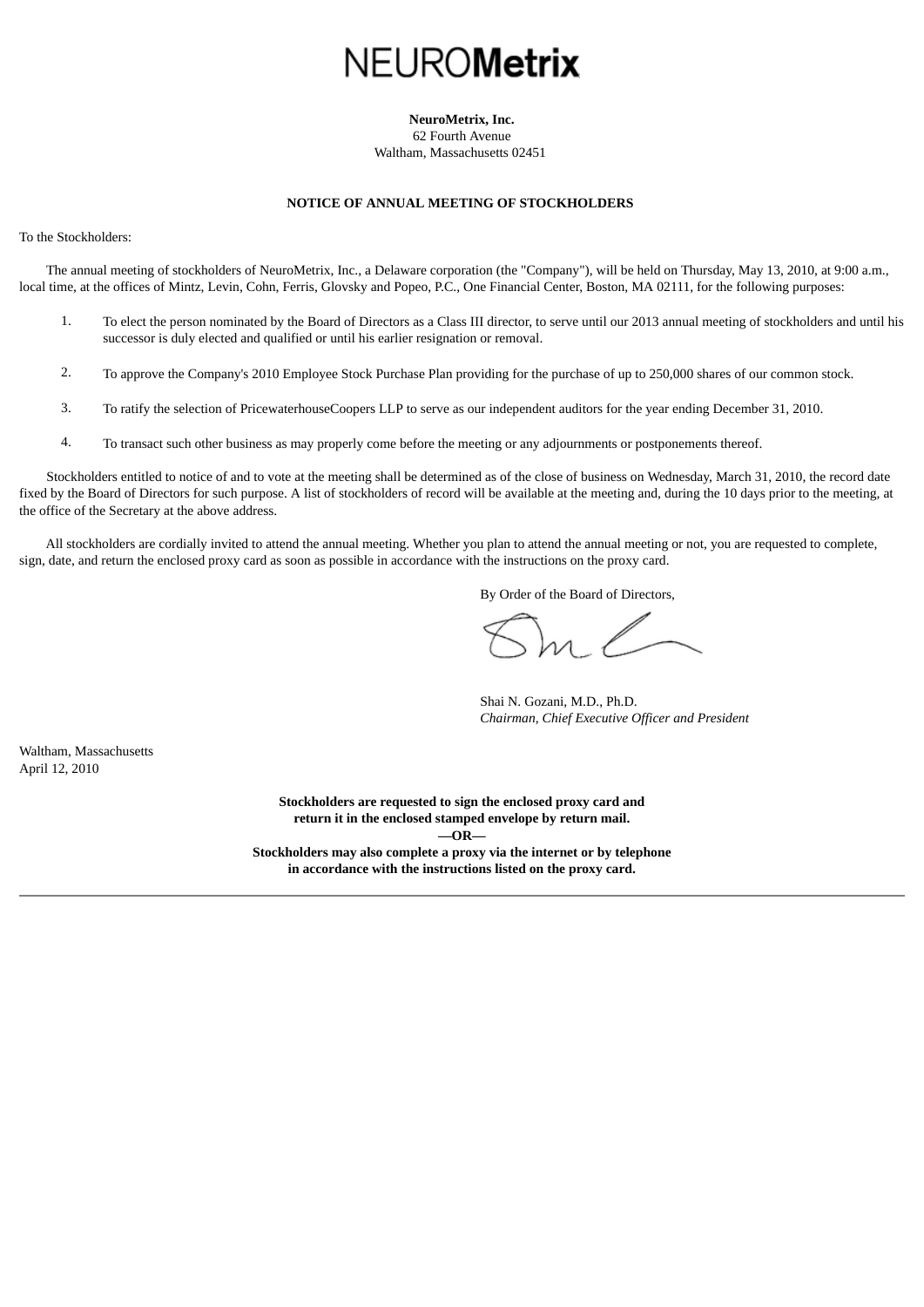# **NEUROMetrix**

**NeuroMetrix, Inc.** 62 Fourth Avenue Waltham, Massachusetts 02451 781-890-9989

# **PROXY STATEMENT**

<span id="page-3-0"></span> This proxy statement and the enclosed proxy card are being mailed to stockholders on or about April 12, 2010 and are furnished in connection with the solicitation of proxies by the Board of Directors of NeuroMetrix, Inc. ("NeuroMetrix", "we", or the "Company") for use at our 2010 annual meeting of stockholders to be held on Thursday, May 13, 2010 at 9:00 a.m., local time, at the offices of Mintz, Levin, Cohn, Ferris, Glovsky and Popeo, P.C., One Financial Center, Boston, MA 02111, and at any adjournments or postponements thereof.

# **IMPORTANT NOTICE REGARDING THE AVAILABILITY OF PROXY MATERIALS FOR THE STOCKHOLDER MEETING TO BE HELD ON MAY 13, 2010. THE PROXY STATEMENT AND ANNUAL REPORT TO STOCKHOLDERS ARE AVAILABLE AT** *http://phx.corporate-ir.net/phoenix.zhtml?c=180007&p=proxy*

 Only stockholders of record as of the close of business on March 31, 2010 will be entitled to vote at the meeting and any adjournments or postponements thereof. As of that date, 23,038,106 shares of our common stock, \$0.0001 par value per share, were issued and outstanding. Each share outstanding as of the record date will be entitled to one vote, and stockholders may vote in person or by proxy. Execution of a proxy will not in any way affect a stockholder's right to attend the meeting and vote in person, although the presence (without further action) of a stockholder at the annual meeting will not constitute revocation of a previously given proxy. Any stockholder delivering a proxy has the right to revoke it by either: (1) filing a written revocation with our Secretary at NeuroMetrix, Inc., 62 Fourth Avenue, Waltham, Massachusetts 02451; (2) submitting a new proxy by telephone, internet or proxy card after the date of the previously submitted proxy; or (3) appearing in person at the meeting and voting by ballot at the annual meeting.

 Whether you plan to attend the annual meeting or not, we urge you to vote by proxy. If you vote by proxy, the individuals named on the proxy card, or your "proxies," will vote your shares in the manner you indicate. You may specify whether your shares should be voted for the nominee for director or withheld from the nominee for director and whether your shares should be voted for, against or abstain with respect to each of the other proposals. Voting by proxy will not affect your right to attend the annual meeting. If your shares are registered directly in your name through our stock transfer agent, American Stock Transfer & Trust Company, or you have stock certificates registered in your name, you may vote:

- **By mail.** Complete and mail the enclosed proxy card in the enclosed postage prepaid envelope. Your proxy will be voted in accordance with your instructions. If you sign the proxy card but do not specify how you want your shares voted, they will be voted as recommended by our Board of Directors.
- **By Internet or by telephone.** Follow the instructions attached to the proxy card to vote by Internet or telephone.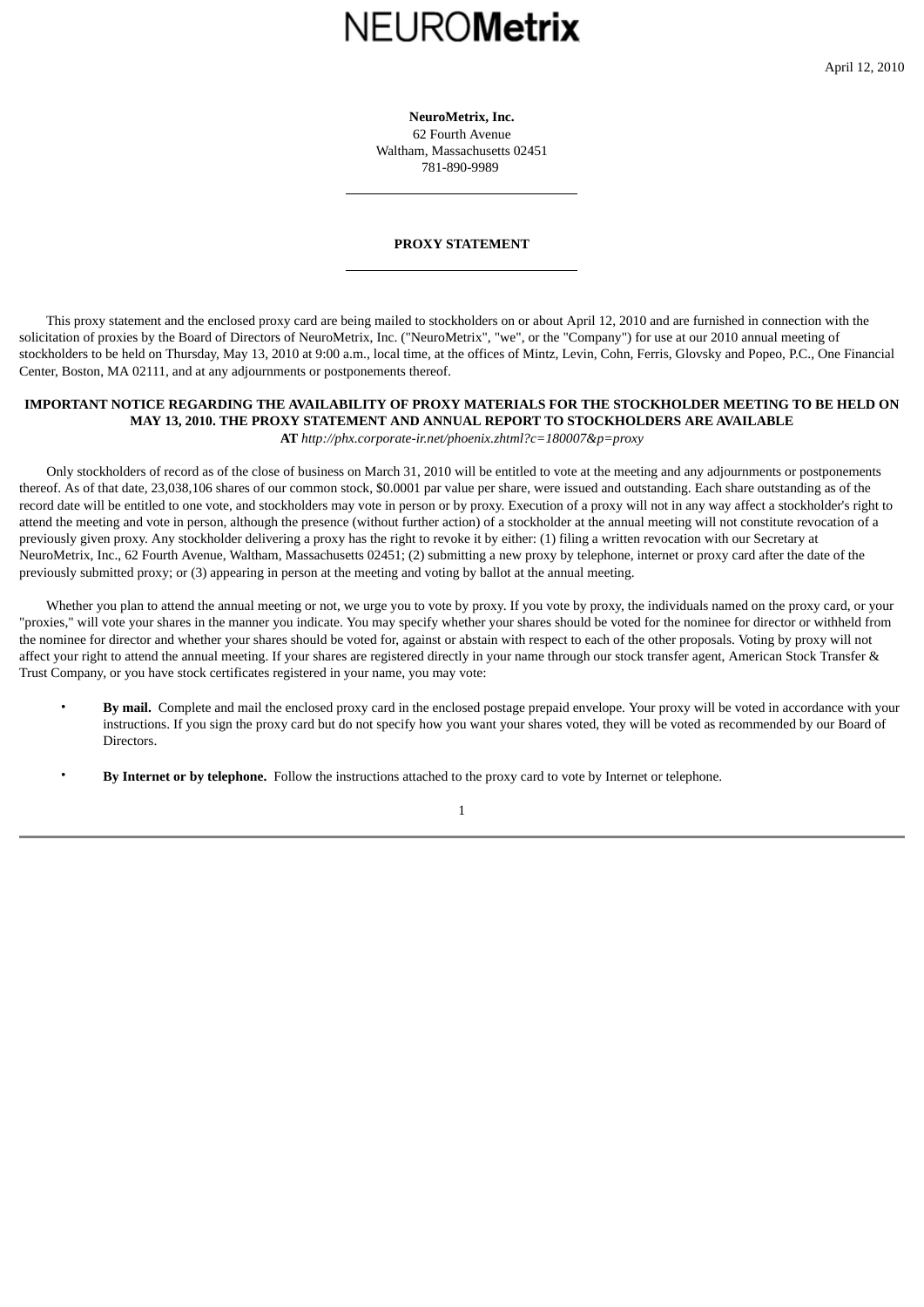• **In person at the meeting.** If you attend the meeting, you may deliver your completed proxy card in person or you may vote by completing a ballot, which will be available at the meeting.

 Telephone and Internet voting facilities for stockholders of record will be available 24-hours a day and will close at 11:59 p.m. Eastern Time on May 12, 2010.

 If your shares are held in "street name" (held in the name of a bank, broker or other nominee), you must provide the bank, broker or other holder of record with instructions on how to vote your shares and can do so as follows:

- **By mail.** Follow the instructions you receive from your broker or other nominee explaining how to vote your shares.
- **By Internet or by telephone.** Follow the instructions you receive from your broker or other nominee to vote by Internet or telephone.
- **In person at the meeting.** Contact the broker or other nominee who holds your shares to obtain a broker's proxy card and bring it with you to the annual meeting. You will not be able to vote at the annual meeting unless you have a proxy card from your broker.

 The representation in person or by proxy of at least a majority of all shares of common stock issued, outstanding and entitled to vote at the meeting is necessary to constitute a quorum for the transaction of business. Votes withheld from any nominee for election as director, abstentions and broker "non-votes" are counted as present or represented for purposes of determining the presence or absence of a quorum for the meeting. A "non-vote" occurs when a nominee holding shares for a beneficial owner votes on one proposal, but does not vote on another proposal because, in respect of such other proposal, the nominee does not have discretionary voting power and has not received instructions from the beneficial owner. An automated system administered by our transfer agent tabulates the votes. The vote on each matter submitted to stockholders is tabulated separately.

 Each of the persons named as proxies in the proxy is one of our officers. All properly executed proxies returned in time to be cast at the meeting will be voted. With respect to the election of the Class III director, any stockholder submitting a proxy has a right to withhold authority to vote for the nominee to the Board of Directors in the manner provided on the proxy. The stockholders also will act upon proposals to approve the Company's 2010 Employee Stock Purchase Plan providing for the purchase of up to 250,000 shares of our common stock and to ratify the selection of the Company's independent auditors.

 If your shares are registered in your name, they will not be voted if you do not return your proxy card by mail or vote as described above. If your shares are held in street name and you do not provide voting instructions to the bank, broker or other holder of record that holds your shares, the bank, broker or other holder of record has the authority to vote your unvoted shares on Proposal 3 even if it does not receive instructions from you. We encourage you to provide voting instructions. This ensures your shares will be voted at the meeting in the manner you desire. If your broker cannot vote your shares on a particular matter because it has not received instructions from you and does not have discretionary voting authority on that matter or because your broker chooses not to vote on a matter for which it does have discretionary voting authority, this is referred to as a "broker non-vote".

 $\overline{2}$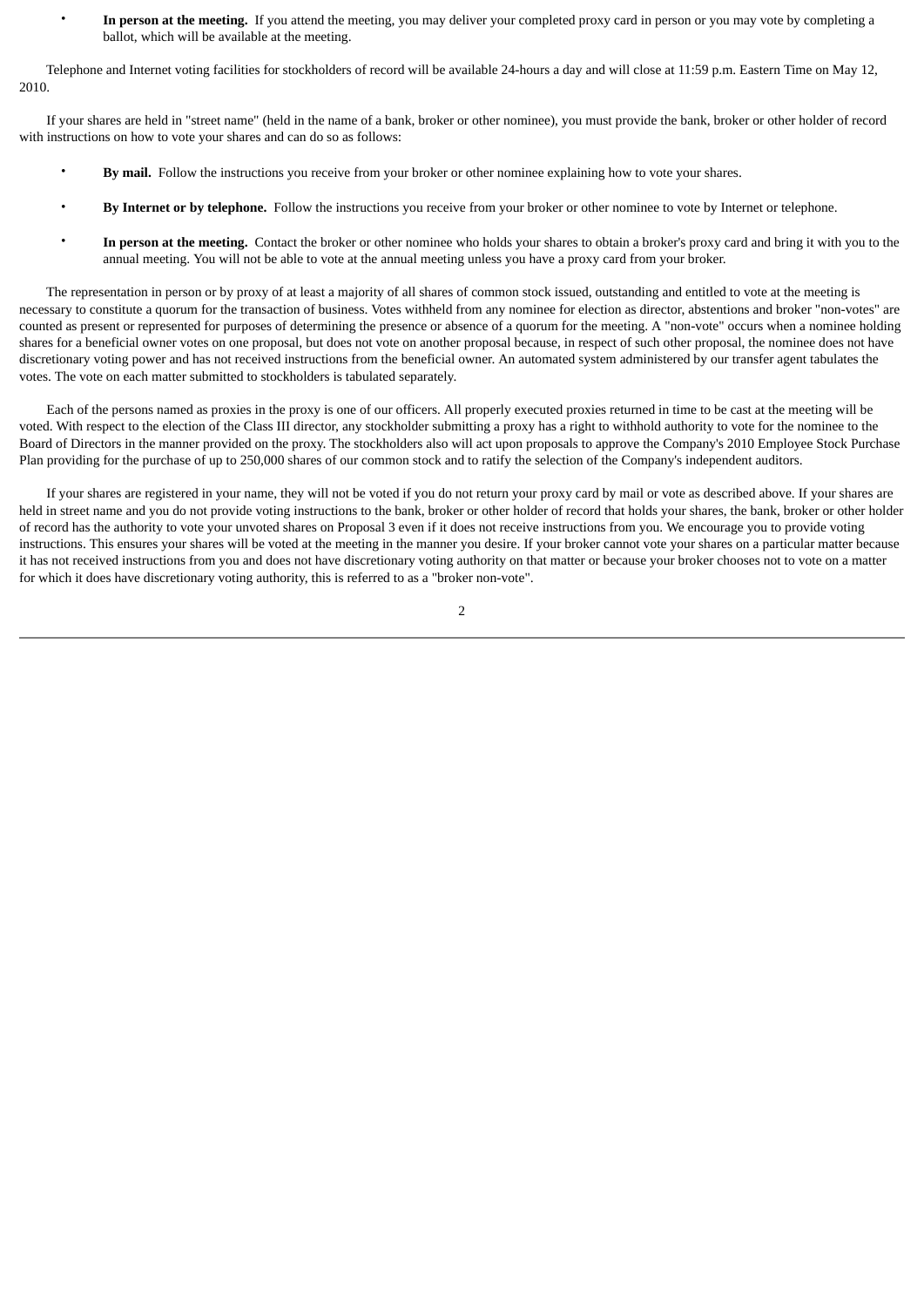The following sets forth the vote required to approve each proposal and how votes are counted:

**Accounting Firm**

**Proposal 1: Elect Director** The nominee to serve as a Class III director who receives the most votes (also known as a "plurality" of the votes cast) will be elected. You may vote either FOR the nominee or WITHHOLD your vote from the nominee. Votes that are withheld will not be included in the vote tally for the election of the director. Brokerage firms do not have authority to vote customers' unvoted shares held by the firms in street name for the election of the directors. As a result, any shares not voted by a customer will be treated as a broker non-vote. Such broker non-votes will have no effect on the results of this vote.

**Proposal 2: Approve 2010 Employee Stock Purchase Plan** The affirmative vote of a majority of the votes cast for or against this proposal is required to approve the 2010 Employee Stock Purchase Plan. Abstentions will have no effect on the results of this vote. Brokerage firms do not have authority to vote customers' unvoted shares held by the firms in street name on this proposal. As a result, any share not voted by a customer will be treated as a broker non-vote. Such broker non-votes will have no effect on the results of this vote.

**Proposal 3: Ratify Selection of Our Independent Registered Public** The affirmative vote of a majority of the votes cast for or against this proposal is required to ratify the selection of our independent registered public accounting firm. Abstentions will have no effect on the results of this vote. Brokerage firms do have authority to vote customers' unvoted shares held by the firms in street name on this proposal. If a broker does not exercise this authority, such broker non-votes will have no effect on the results of this vote. We are not required to obtain the approval of our stockholders to select our independent registered public accounting firm. However, if our stockholders do not ratify the selection of PricewaterhouseCoopers LLP as our independent registered public accounting firm for our fiscal year ending December 31, 2010, the audit committee of our Board of Directors will reconsider its selection.

 If you hold your shares in street name it is critical that you cast your vote if you want your vote to be counted for the election of the director (Proposal 1 of this proxy statement). In the past, if you held your shares in street name and you did not indicate how you wanted your shares voted in the election of directors, your bank, broker or other holder of record was allowed to vote those shares on your behalf in the election of directors as it felt appropriate.

 Recent changes in regulation were made to take away the ability of your bank, broker or other record holder to vote your uninstructed shares in the election of directors on a discretionary basis. Thus, if you hold your shares in street name and you do not instruct your bank, broker or other holder of record how to vote in the election of directors, no votes will be cast on this proposal on your behalf. Your bank, broker or other holder of record will, however, continue to have discretion to vote any uninstructed shares on the ratification of the appointment of the Company's independent registered public accounting firm (Proposal 3 of this proxy statement). They will not have discretion to vote uninstructed shares on the approval of the 2010 Employee Stock Purchase Plan (Proposal 2 of this proxy statement). If you are a shareholder of record and you do not cast your vote, the only vote that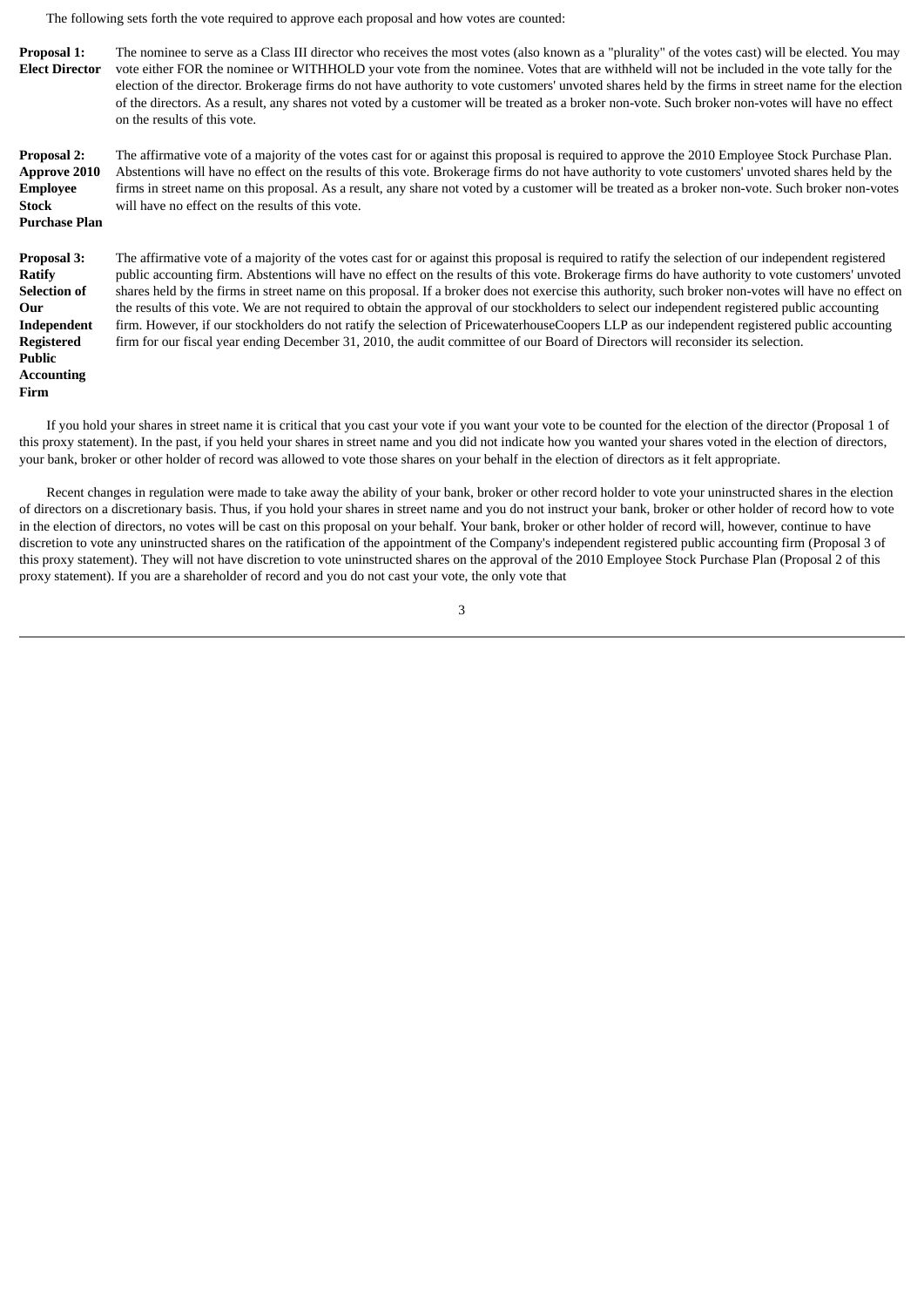will be cast on your behalf at the annual meeting relates to the ratification of the appointment of our independent registered public accounting firm.

 The Board of Directors knows of no other matter to be presented at the meeting. If any other matter should be presented at the meeting upon which a vote may be properly taken, shares represented by all proxies received by the Board of Directors will be voted with respect thereto in accordance with the judgment of the persons named as proxies in the proxy.

# **BOARD MATTERS AND CORPORATE GOVERNANCE**

## <span id="page-6-0"></span>**Board of Directors**

 Our amended and restated certificate of incorporation provides for a classified board of directors consisting of three staggered classes of directors (Class I, Class II and Class III). The members of each class of our Board of Directors serve for staggered three-year terms, with the terms of our Class I, Class II and Class III directors expiring upon the election and qualification of directors at the annual meetings of stockholders held in 2011, 2012 and 2010, respectively. Currently:

- our Class I directors are Allen J. Hinkle, M.D. and Timothy R. Surgenor;
- our Class II directors are Shai N. Gozani, M.D., Ph.D. and Charles R. LaMantia; and
- our Class III directors are David E. Goodman, M.D. and W. Mark Lortz.

 Our Board of Directors has determined that Dr. Goodman, Dr. Hinkle, and Messrs. LaMantia, Lortz, and Surgenor are independent directors for purposes of the corporate governance rules contained in the NASDAQ Marketplace Rules, or the NASDAQ rules. In making the independence determination with respect to Mr. Surgenor, our Board of Directors considered Mr. Surgenor's service to the Company as a consultant described below under the heading "Transactions with Related Persons". Our Board of Directors held six meetings during 2009. During 2009, all of our directors attended more than 75% of the aggregate of (i) the total number of meetings of our Board of Directors (held during the period for which he has been a director) and (ii) the total number of meetings held by any committees of our Board of Directors on which such director served.

Our Board of Directors has an Audit Committee, a Compensation Committee, and a Nominating Committee.

## **Board Committees and Meetings**

#### *Audit Committee*

 Our Board of Directors has an Audit Committee currently consisting of Dr. Goodman and Messrs. LaMantia and Lortz. Effective immediately following our annual meeting, our Audit Committee will consist of Dr. Goodman and Messrs. LaMantia and Surgenor. The Audit Committee operates pursuant to a charter that was approved by our Board of Directors, a copy of which is available on our website at *http://www.neurometrix.com* under the heading "Investor Relations" and subheading "Corporate Governance". The purposes of the Audit Committee are to, among other functions, assist the Board of Directors in overseeing the operation of a comprehensive system of internal controls covering the integrity of the Company's financial statements and reports, compliance with laws, regulations and corporate policies, and the qualifications, performance and independence of the Company's registered public accounting firm. Dr. Goodman and Messrs. LaMantia, Lortz, and Surgenor are all "independent" as that term is defined in the rules of the SEC and the applicable Nasdaq rules relating to audit committee members. Our Board of Directors has determined that Messrs. Lortz, LaMantia, and Surgenor all qualify as "audit committee financial experts" as such term is defined in the rules of the SEC. The Audit Committee held five meetings during 2009. Please also see the report of the Audit Committee set forth elsewhere in this proxy statement.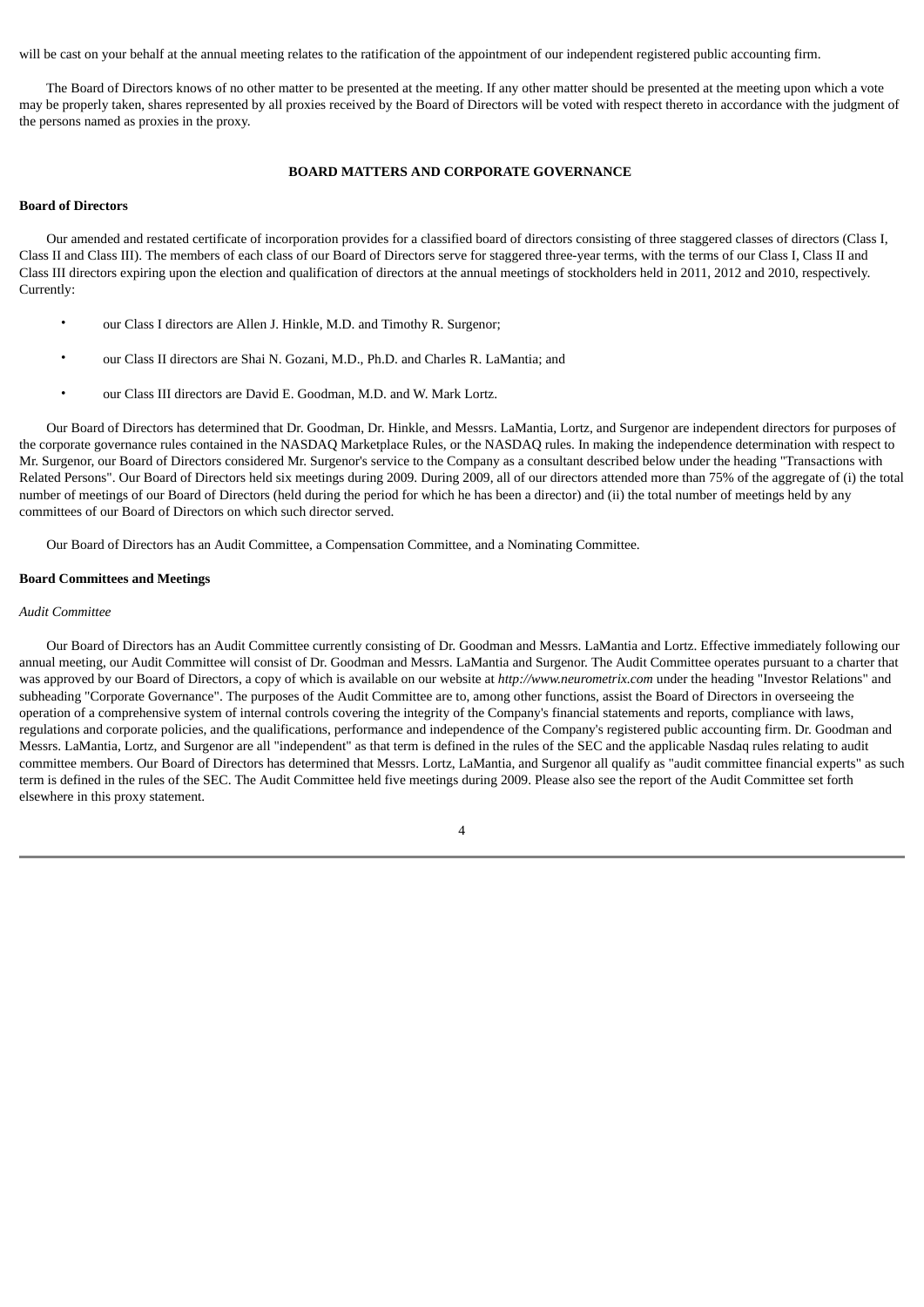#### *Compensation Committee*

 Our Board of Directors has a Compensation Committee consisting of Drs. Goodman and Hinkle. Drs. Goodman and Hinkle are "independent directors" as that term is defined in the Nasdaq rules. The Compensation Committee operates pursuant to a charter that was approved by our Board of Directors, a current copy of which is available on our website at *http://www.neurometrix.com* under the heading "Investor Relations" and subheading "Corporate Governance". The purposes of the Compensation Committee are to, among other functions, have direct responsibility for the oversight of all the compensation plans, policies, and programs of the Corporation in which the directors and executive officers participate, and certain other incentive and equity plans in which all other employees of the Company participate. The Compensation Committee held three meetings in 2009.

 The Compensation Committee typically meets several times each year in connection with the consideration and determination of executive compensation. Depending on the nature of the matter to be discussed, these meetings may occur at regularly scheduled times or may be special meetings. Specific agenda items are typically determined by the members of the Compensation Committee and our Chief Executive Officer. The Compensation Committee has the authority to determine all compensation payable to our executive officers. For annual and other compensation decisions, our Chief Executive Officer typically provides detailed information to the Compensation Committee regarding the performance of our executive officers, to the extent relevant, and makes detailed recommendations to the Compensation Committee regarding the compensation of all executive officers, excluding his own. With respect to 2009, the Compensation Committee engaged the services of AON/Radford, a nationally recognized consulting firm, in order to assist it in determining the amount of executive compensation to pay our executive officers. Specifically, AON/Radford was engaged by the Compensation Committee to provide a competitive total direct compensation review of the compensation of certain executives against market practices and make recommendations for pay levels for each component of our executive compensation based on the Compensation Committee's targeted competitive positioning. AON/Radford was engaged in early 2009 with respect to 2009 salaries and equity awards, 2009 bonus opportunities, and 2008 bonus determinations and in early 2010 with respect to 2010 salaries and equity awards, 2010 bonus opportunities, and 2009 bonus determinations. In each case, AON/Radford provided the Compensation Committee with a written report based on competitive market compensation data based on a survey of approximately 150 companies in the life sciences, medical device, and biotechnology industry with 50 to 150 employees and made general recommendations to the Compensation Committee. The Compensation Committee ultimately made all determinations regarding compensation payable to our executive officers throughout the year.

 The Compensation Committee also typically reviews our director compensation on at least an annual basis and has the authority to approve all compensation payable to our directors. Our Chief Executive Officer may make recommendations to the Compensation Committee regarding director compensation.

#### *Nominating Committee*

 Our Board of Directors has a Nominating Committee consisting of Dr. Goodman and Messrs. LaMantia and Surgenor. Effective immediately following our annual meeting, our Nominating Committee will consist of Messrs. LaMantia and Surgenor. Dr. Goodman and Messrs. LaMantia and Surgenor are all "independent directors" as that term is defined in the Nasdaq rules. The Nominating Committee operates pursuant to a charter that was approved by our Board of Directors, a current copy of which is available on our website at *http://www.neurometrix.com* under the heading "Investor Relations" and subheading "Corporate Governance". The purposes of the Nominating Committee are to, among other functions, assist the Board by identifying individuals, consistent with the Board's criteria, qualified to become Board members, and to recommend to the Board the director nominees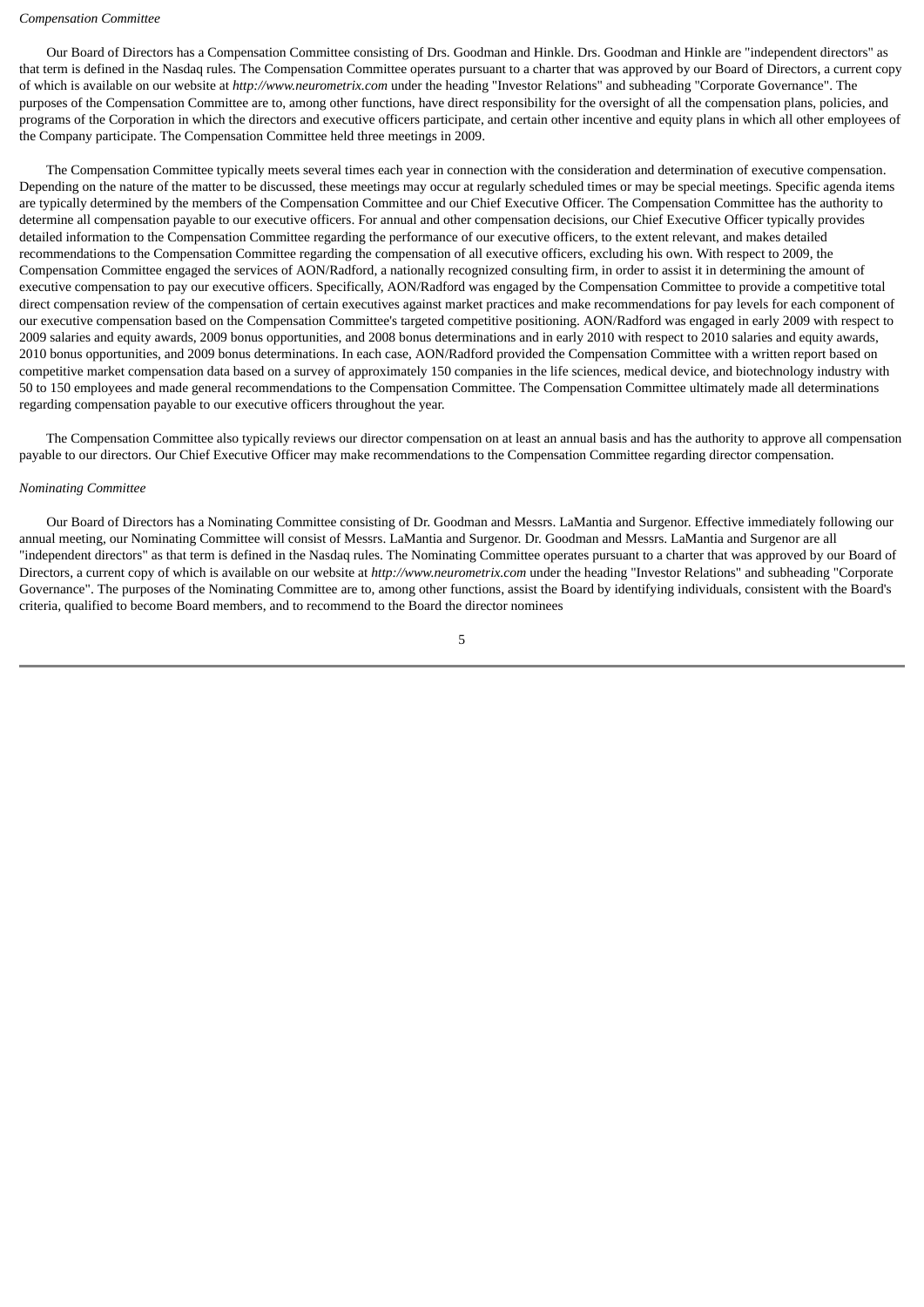for the next annual meeting of shareholders or for filling newly created directorships resulting from an increase in the size of the Board or vacancies. The Nominating Committee held two meetings in 2009.

# **Policy Governing Director Attendance at Annual Meetings**

 The Board of Directors has adopted a formal policy that all directors are expected to attend our annual meetings of stockholders in person, unless doing so is impracticable due to unavoidable conflicts. Four out of five of our then current directors attended our 2009 annual meeting.

## **Policies Governing Director Nominations**

# *Securityholder Recommendations*

 The Nominating Committee's current policy with regard to the consideration of director candidates recommended by securityholders is that it will review and consider any director candidates who have been recommended by one or more of our stockholders entitled to vote in the election of directors in compliance with the procedures established from time to time by the Nominating Committee. All securityholder recommendations for director candidates must be submitted to our Secretary at 62 Fourth Avenue, Waltham, Massachusetts 02451, who will forward all recommendations to the Nominating Committee. All securityholder recommendations for director candidates for our 2011 annual meeting of stockholders must be submitted to our Secretary on or before December 13, 2010 and must include the following information:

- the name and address of record of the stockholder:
- a representation that the securityholder is a record holder of our stock entitled to vote in the election of directors, or if the securityholder is not a record holder, evidence of ownership in accordance with Rule 14a-8(b)(2) of the Securities Exchange Act of 1934, as amended;
- the name, age, business and residential address, educational background, current principal occupation or employment, and principal occupation or employment for the preceding five (5) full fiscal years of the proposed director candidate;
- a description of the qualifications and background of the proposed director candidate which addresses the minimum qualifications and other criteria for Board membership approved by the Board from time to time;
- a description of all arrangements or understandings between the securityholder and the proposed director candidate;
- the consent of the proposed director candidate (1) to be named in the proxy statement relating to our annual meeting of stockholders and (2) to serve as a director if elected at such annual meeting; and
- any other information regarding the proposed director candidate that is required to be included in a proxy statement filed pursuant to the rules of the Securities and Exchange Commission.

# *Board Membership Criteria*

 The Nominating Committee has established criteria for Board membership. These criteria include the following specific, minimum qualifications that the Nominating Committee believes must be met by a Nominating Committee-recommended nominee for a position on the Board:

• The nominee must have high personal and professional integrity, must have demonstrated exceptional ability and judgment, and must be expected, in the judgment of the Nominating Committee, to be highly effective, in conjunction with the other nominees to the Board, in collectively serving the interests of our company and stockholders.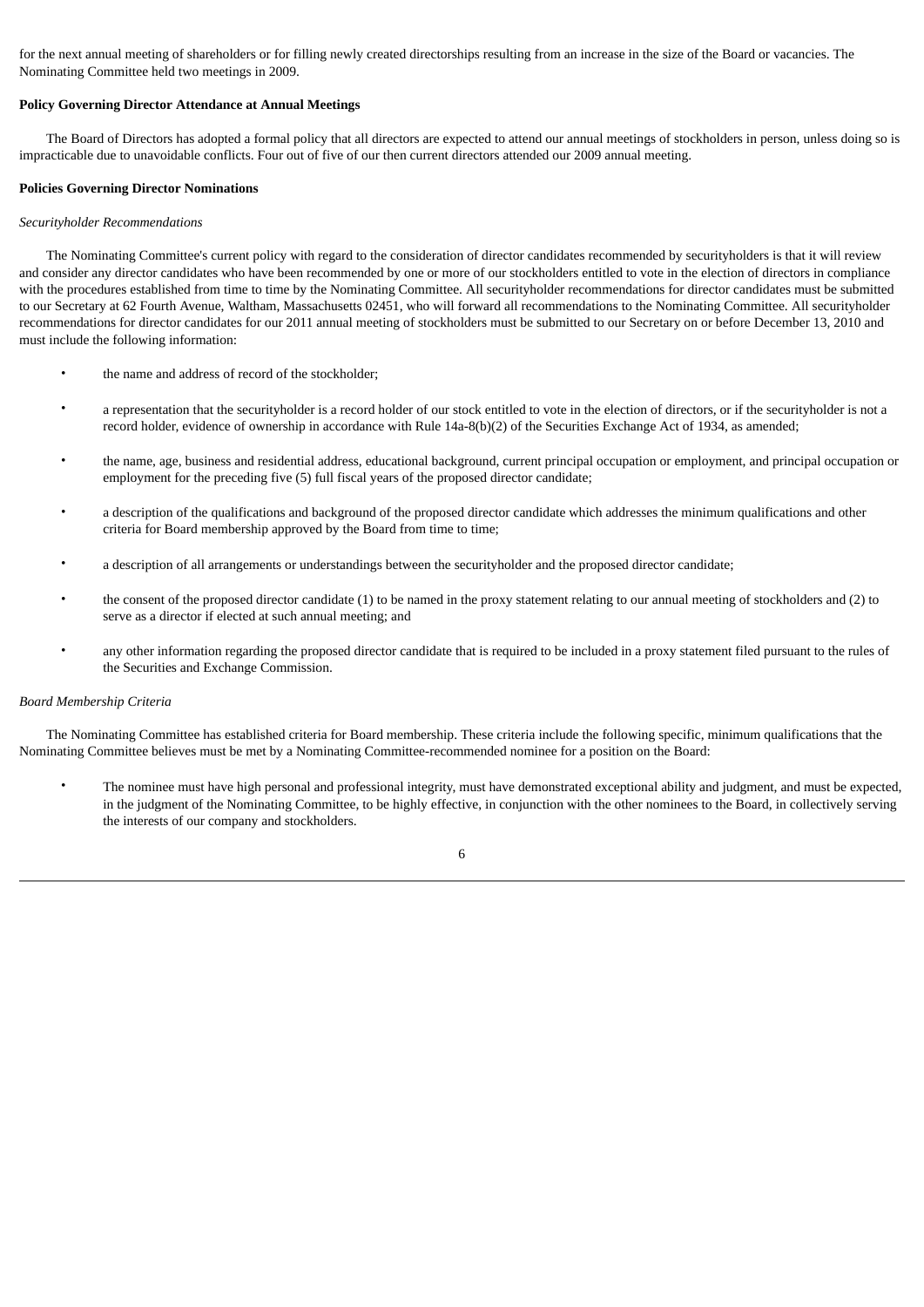In addition to the minimum qualifications for each nominee set forth above, the Nominating Committee will recommend that the Board select persons for nomination to help ensure that:

- the Board will be comprised of a majority of "independent directors" in accordance with the Nasdaq rules;
- each of our Audit, Compensation, and Nominating Committees shall be comprised entirely of independent directors;
- each member of our Audit Committee is able to read and understand fundamental financial statements, including a company's balance sheet, income statement, and cash flow statement; and
- at least one member of the Audit Committee has past employment experience in finance or accounting, requisite professional certification in accounting, or any other comparable experience or background which results in the individual's financial sophistication, including being or having been a chief executive officer, chief financial officer, or other senior officer with financial oversight responsibilities.

 Finally, in addition to any other standards the Nominating Committee may deem appropriate from time to time for the overall structure and composition of the Board, the Nominating Committee, when recommending that the Board select persons for nomination, may consider diversity among its members and whether the nominee has direct experience in the industry or in the markets in which we operate. The Nominating Committee strives where appropriate to achieve a diverse balance of professional expertise and backgrounds, including expertise in finance, operations, and strategy and backgrounds in health care, medical devices, and other industries.

 The Nominating Committee will recommend to the Board the nomination of the director candidates who it believes will, together with the existing Board members and other nominees, best serve our interests and the interests of our stockholders.

#### *Identifying and Evaluating Nominees*

 The Nominating Committee may solicit recommendations for director nominees from any or all of the following sources: non-management directors, the Chief Executive Officer, other executive officers, third-party search firms, or any other source it deems appropriate. The Nominating Committee will review and evaluate the qualifications of any proposed director candidate that it is considering or that has been recommended to it by a securityholder in compliance with the Nominating Committee's procedures for that purpose, and conduct inquiries it deems appropriate into the background of these proposed director candidates. In identifying and evaluating proposed director candidates, the Nominating Committee may consider, in addition to the minimum qualifications and other criteria for Board membership approved by the Nominating Committee from time to time, all facts and circumstances that it deems appropriate or advisable, including, among other things, the skills of each proposed director candidate, his or her depth and breadth of business experience or other background characteristics, his or her independence and the needs of the Board. Based on these considerations, the Nominating Committee will recommend to the Board the nomination of the director candidates who it believes will, together with the existing Board members and other nominees, best serve the interests of our company and stockholders. The Nominating Committee will evaluate proposed director candidates who have been recommended by securityholders in compliance with the policies and procedures established by the Nominating Committee in the same manner as all other proposed director candidates being considered by the Nominating Committee, with no regard to the source of the initial recommendation of such proposed director candidate.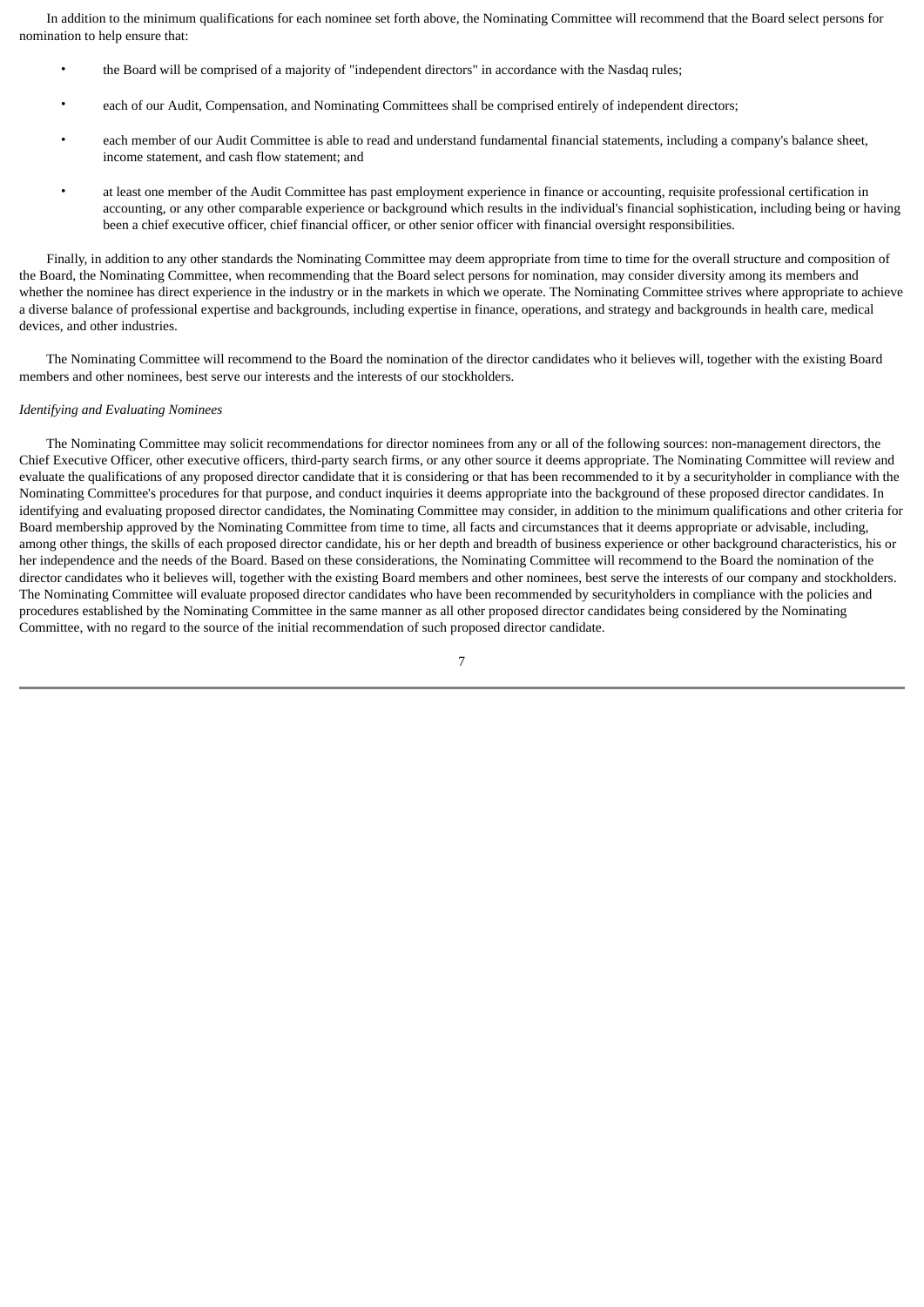#### **Board Leadership Structure**

 The positions of chairman of the Board and chief executive officer of the Company have historically been combined, and Dr. Gozani currently holds both positions. We believe this Board leadership structure is appropriate because of the efficiencies achieved in having the role of chief executive officer and chairman combined, and because the detailed knowledge of our day-to-day operations and business that the chief executive officer possesses greatly enhances the decisionmaking processes of the Board as a whole. We have a strong governance structure in place, including independent directors, to ensure the powers and duties of the dual role are handled responsibly. Furthermore, consistent with NASDAQ listing requirements, the independent directors regularly have the opportunity to meet without Dr. Gozani in attendance. We do not have a lead independent director.

# **Board's Role in Risk Oversight**

 Management is responsible for managing the risks that we face. The board is responsible for overseeing management's approach to risk management that is designed to support the achievement of organizational objectives, including strategic objectives, to improve long-term organizational performance and enhance stockholder value. The involvement of the full board in reviewing our strategic objectives and plans is a key part of the board's assessment of management's approach and tolerance to risk. A fundamental part of risk management is not only understanding the risks a company faces and what steps management is taking to manage those risks, but also understanding what level of risk is appropriate for us. In setting our business strategy, our board assesses the various risks being mitigated by management and determines what constitutes an appropriate level of risk for us.

While the Board has ultimate oversight responsibility for overseeing management's risk management process, various committees of the Board assist it in fulfilling that responsibility.

 The Audit Committee assists the Board in its oversight of risk management in the areas of financial reporting, internal controls, and compliance with legal and regulatory requirements, and the Compensation Committee assists the Board in its oversight of the evaluation and management of risks related to our compensation policies and practices.

# **Communications with the Board**

 If you wish to communicate with any of our directors or the Board of Directors as a group, you may do so by writing to them at Name(s) of Director(s)/Board of Directors of NeuroMetrix, Inc., c/o Secretary, NeuroMetrix, Inc., 62 Fourth Avenue, Waltham, MA 02451.

 We recommend that all correspondence be sent via certified U.S. Mail, return receipt requested. All correspondence received by the Secretary will be forwarded by the Secretary promptly to the addressee(s).

# **Code of Business Conduct and Ethics**

 We have adopted a Code of Business Conduct and Ethics that applies to all of our directors, officers and employees, including our principal executive officer, principal financial officer, principal accounting officer or Controller and persons performing similar functions. A current copy of the Code of Business Conduct and Ethics is available on our website at *http://www.neurometrix.com* under the heading "Investor Relations" and subheading "Corporate Governance," and we intend to disclose on this website any amendment to, or waiver of, any provision of the Code of Business Conduct and Ethics applicable to our directors or executive officers that would otherwise be required to be disclosed under the SEC rules or, to the extent permitted, the Nasdaq rules. A current copy of the Code of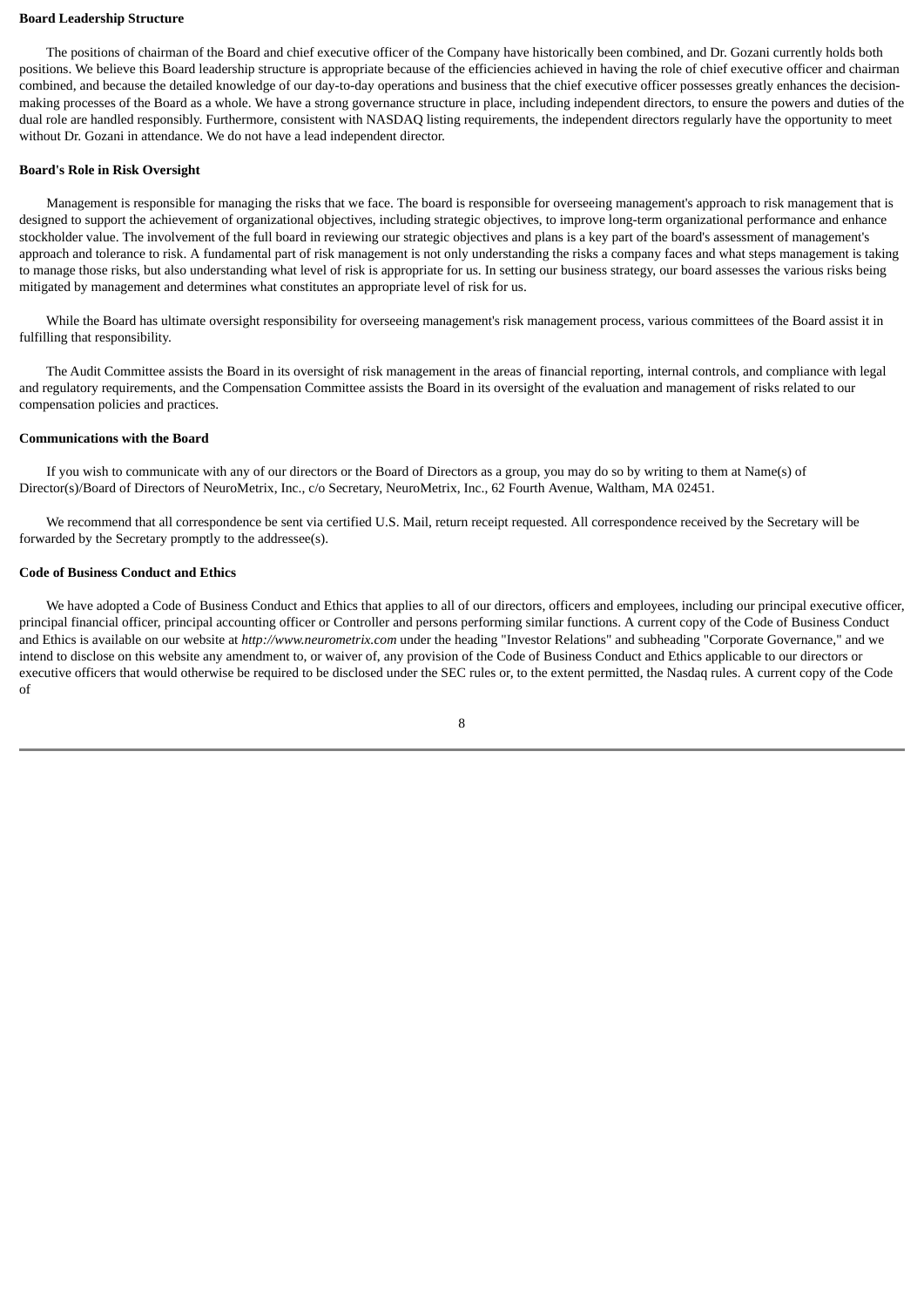<span id="page-11-0"></span>Business Conduct and Ethics may also be obtained, without charge, upon written request directed to us at: NeuroMetrix, Inc., 62 Fourth Avenue, Waltham, Massachusetts 02451, Attention: Compliance Officer.

#### **PROPOSAL 1: ELECTION OF DIRECTOR**

# **Introduction**

 Currently, we have two Class III directors with a term expiring at our 2010 annual meeting of stockholders, David E. Goodman, M.D. and W. Mark Lortz. Following the recommendation of our Nominating Committee, our Board of Directors has nominated and recommends that Dr. Goodman be elected as a Class III director, to hold office until our 2013 annual meeting of stockholders and until his successor is duly elected and qualified or until his earlier resignation or removal. Mr. Lortz, who has served as a Class III director and whose term will expire on the date of the 2010 annual meeting of stockholders, has not been nominated for re-election at the annual meeting. Dr. Goodman has indicated his willingness to serve, if elected; however, should Dr. Goodman become unable or unwilling to serve, the proxies will be voted for the election of a substitute nominee recommended by our Board of Directors. On April 6, 2010, our Board of Directors fixed the number of directors constituting our Board of Directors at five, effective as of the date of our 2010 annual meeting.

#### **Vote Required**

 The director is elected by a plurality of the votes cast by stockholders entitled to vote. This means that the person receiving the highest number of "FOR" votes will be elected as a director. Votes may be cast for or withheld from the nominee. Broker non-votes and votes that are withheld are not included in the number of votes cast and will have no effect on the outcome of the election of the nominee.

# **Recommendation**

# **THE BOARD OF DIRECTORS UNANIMOUSLY RECOMMENDS A VOTE "FOR" THE NOMINEE, DAVID E. GOODMAN, M.D. PROPERLY AUTHORIZED PROXIES SOLICITED BY THE BOARD WILL BE VOTED "FOR" THE NOMINEE UNLESS INSTRUCTIONS TO WITHHOLD OR TO THE CONTRARY ARE GIVEN.**

# **Information Regarding the Nominee, Other Directors and Executive Officers**

 The following table and biographical descriptions set forth certain information with respect to the nominee for election as a Class III director at the annual meeting, each director whose term expires at the annual meeting, each continuing director who is not standing for election, and the executive officers

 $\overline{9}$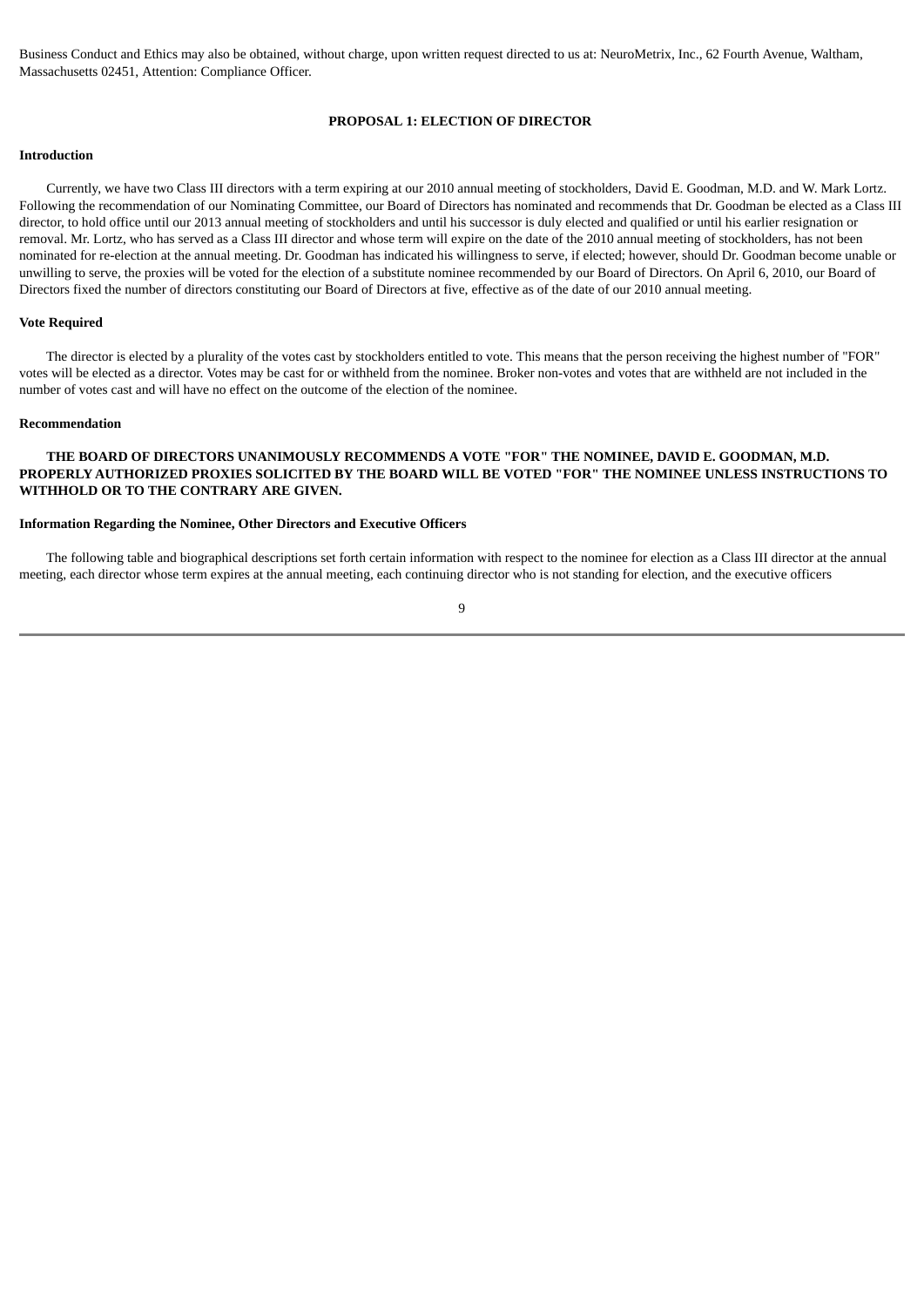who are not directors, based on information furnished to us by each nominee, director, and executive officer as of February 28, 2010.

| Name                               | <b>Age</b> | <b>Position</b>                                                            |
|------------------------------------|------------|----------------------------------------------------------------------------|
| Shai N. Gozani, M.D., Ph.D.        |            | 45 Chairman of the Board, Chief Executive Officer, President and Secretary |
| Thomas T. Higgins                  |            | 58 Senior Vice President, Chief Financial Officer and Treasurer            |
| Walter Christensen                 | 59         | Senior Vice President of Global Sales                                      |
| Guy Daniello                       | 65         | Senior Vice President of Information Technology                            |
| Michael Williams, Ph.D.            |            | 53 Senior Vice President of Engineering                                    |
| David E. Goodman, M.D. $(1)(2)(3)$ |            | Director                                                                   |
| Allen J. Hinkle, M.D.(2)           | 59.        | Director                                                                   |
| Charles R. LaMantia(1)(3)          | 70         | Director                                                                   |
| W. Mark Lortz(1)                   | 58.        | Director                                                                   |
| Timothy R. Surgenor(3)             | 50         | Director                                                                   |

- (1) Member of Audit Committee
- (2) Member of Compensation Committee
- (3) Member of Nominating Committee

## *Director Nominated for Election at the Annual Meeting*

 **David E. Goodman, M.D.** has served as a member of our Board of Directors since June 2004. Since January 1, 2010, Dr. Goodman has served as President and Chief Executive Officer of SEDline, Inc., a research-focused company with the mission to expand the scope and applications for neuromonitoring. From 2008 to 2009, Dr. Goodman served as Executive Vice President of Business Development for Masimo Corporation, a manufacturer of non-invasive patient monitors. From 2006 to 2008, Dr. Goodman served as an independent consultant providing product design, regulatory and analytical consulting services to medical device and biopharmaceutical companies and also served in this capacity from 2003 to 2004 and from 2001 to 2002. From 2005 to 2006, Dr. Goodman served as President and Chief Executive Officer of BaroSense, Inc., a medical device company focused on developing minimally invasive devices for the longterm treatment of obesity. From 2004 to 2005, Dr. Goodman served as President and Chief Executive Officer of Interventional Therapeutic Solutions, Inc., an implantable drug delivery systems company. From 2002 to 2003, Dr. Goodman served as Chairman, President and Chief Executive Officer of Pherin Pharmaceuticals, a pharmaceutical discovery and development company. From 1994 to 2001, Dr. Goodman held various positions, including Chief Executive Officer, Chief Medical Officer and director, for LifeMasters Supported SelfCare, Inc., a disease management services company that Dr. Goodman founded. Dr. Goodman holds a B.A.S. in applied science and bioengineering and a M.S.E. in bioengineering from the University of Pennsylvania. He also received an M.D. from Harvard Medical School and the Harvard-M.I.T. Division of Health Sciences and Technology. Dr. Goodman's medical and engineering background and his many years of executive experience in the medical device industry provide important experience and expertise to the Board.

# *Director Whose Term Expires at the Annual Meeting*

 **W. Mark Lortz** has served as a member of our Board of Directors since June 2004. Since 2004, Mr. Lortz has served as an independent consultant providing services to medical device companies. Mr. Lortz served as President and Chief Executive Officer of TheraSense, Inc., a medical device company, from 1997, and as Chairman of TheraSense from 1998, until Abbott Laboratories' acquisition

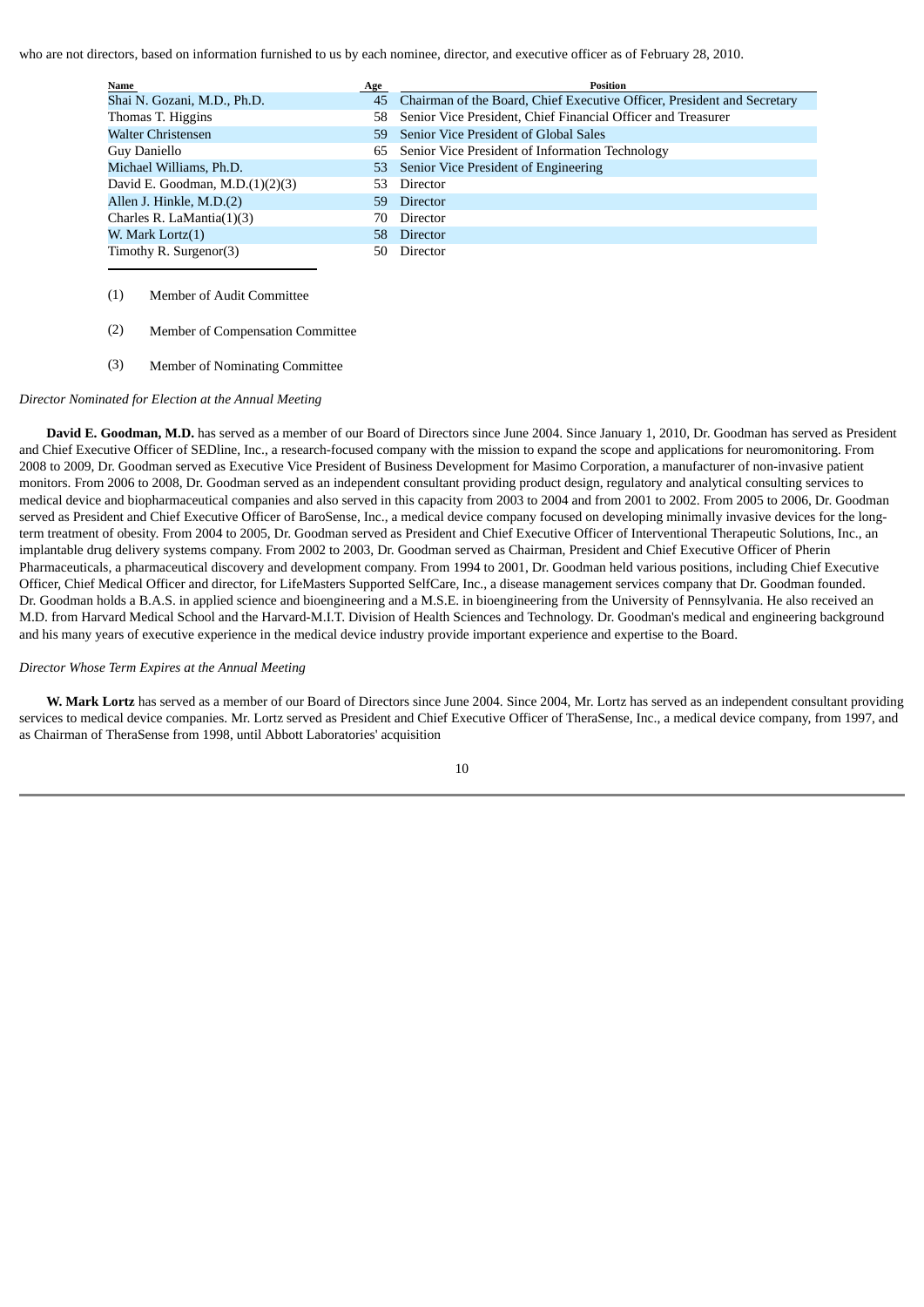of TheraSense in April 2004. From 1991 to 1997, Mr. Lortz held various positions, including Group Vice President for Worldwide Operations and International Franchise Development, Group Vice President for Worldwide Business Operations and Vice President of Operations, for LifeScan, Inc., a division of Johnson & Johnson that specializes in medical device technology. Mr. Lortz currently serves as a director of Cutera, Inc., a medical device company that designs and develops laser and other light-based aesthetic systems. Mr. Lortz holds a B.S. in Engineering Science from Iowa State University and an M.B.A. in Management from Xavier University.

#### *Directors Whose Terms Extend Beyond the Annual Meeting*

 **Shai N. Gozani, M.D., Ph.D.** founded our company in 1996 and currently serves as Chairman of our Board of Directors and as our President, Chief Executive Officer and Secretary. Since founding our company in 1996, Dr. Gozani has served in a number of positions at our company including Chairman since 1996, President from 1996 to 1998 and from 2002 to the present, Chief Executive Officer since 1997 and Secretary since July 2008. Dr. Gozani holds a B.S. in computer science, an M.S. in Biomedical Engineering and a Ph.D. in Neurobiology, from the University of California, Berkeley. He also received an M.D. from Harvard Medical School and the Harvard-M.I.T. Division of Health Sciences at M.I.T. Prior to forming our company, Dr. Gozani completed a neurophysiology research fellowship in the laboratory of Dr. Gerald Fischbach at Harvard Medical School. Dr. Gozani has published articles in the areas of basic and clinical neurophysiology, biomedical engineering and computational chemistry. Dr. Gozani's extensive knowledge of engineering and neurophysiology, combined with the unique understanding of our technology and business he has gained as our founder and as a key executive, provides invaluable insight to our Board and to the entire organization.

 **Allen J. Hinkle, M.D.** has served as a member of our Board of Directors since January 2006. Dr. Hinkle was the Chief Medical Officer and Senior Vice President for Tufts Health Plan in Massachusetts, a health insurance provider, where he was responsible for medical management programs and initiatives from 2004 to 2009. Prior to becoming the Chief Medical Officer, Dr. Hinkle was Senior Medical Director and Vice President of Health Care Quality, Policy and Innovations at Blue Cross Blue Shield of Massachusetts, a health insurance provider, from 2001 through September 2004. From 1995 to 2001, Dr. Hinkle was the Chief Medical Officer and Senior Vice President of Quality—Healthcare Management for Anthem Blue Cross Blue Shield of New Hampshire and Matthew Thornton Plan, health insurance provider organizations. Dr. Hinkle has over 30 years of experience in the healthcare field. Dr. Hinkle received a B.S. from the University of Massachusetts at Amherst and an M.D. from Albert Einstein College of Medicine in New York. He is board certified in pediatrics and anesthesiology and is an Associate Professor of Anesthesiology and Pediatrics at Dartmouth Medical School and Associate Professor of Medicine at Tufts University School of Medicine. He also owns several U.S. patents on medical devices. Dr. Hinkle's years of experience as a physician and in executive positions in the health insurance industry provide the Board with valuable insights in the areas of product development and reimbursement.

 **Charles R. LaMantia** has served as a member of our Board of Directors since November 2004. In July 1999, Mr. LaMantia retired from the position of Chief Executive Officer, Chairman, and President of Arthur D. Little, Inc, a worldwide professional service company with activities in management consulting, technology and product development, and environmental, health and safety. Mr. LaMantia served as Chief Executive Officer, and President of Arthur D. Little from July 1988 to July 1999. From October 1986 to July 1988, Mr. LaMantia held the position of President and Chief Operating Officer at Arthur D. Little. From 1981 to 1986, Mr. LaMantia served as President and Chief Executive Officer of Koch Process Systems, Inc., an integrated engineering and manufacturing company, owned by Koch Industries. From 1977 to 1981, Mr. LaMantia served as Vice President in charge of Arthur D. Little's Chemical and Metallurgical Engineering business. Mr. LaMantia currently serves on the Board of Directors of State Street Corporation. Mr. LaMantia received a B.A., B.S., M.S., and Sc.D. in chemical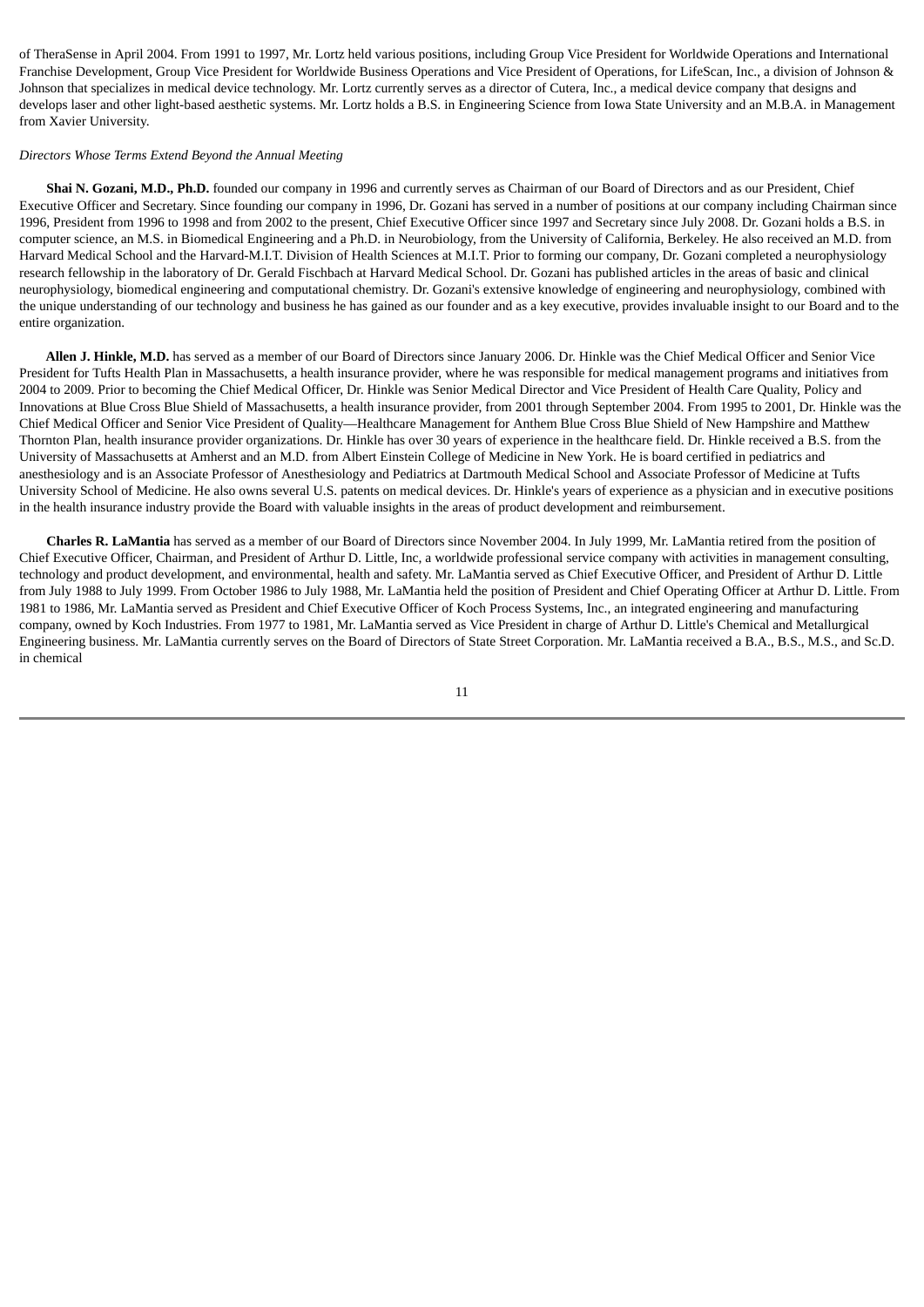engineering from Columbia University and completed the Advanced Management Program of Harvard Business School. He was a Sloan Foundation Fellow, a National Science Foundation Fellow, and is a member of Phi Beta Kappa and Tau Beta Pi. He served as an officer in the United States Navy. Mr. LaMantia's extensive corporate leadership experience and public company board experience provides the Board with valuable finance, accounting and executive management experience.

 **Timothy R. Surgenor** has served as a member of our Board of Directors since April 2009. Since April 2009, Mr. Surgenor has been a partner at Red Sky Partners, LLC., a provider of general management consulting services to the biotechnology and medical device industries. From 2003 to 2009, Mr. Surgenor served as President, Chief Executive Officer and director of Cyberkinetics Neurotechnology Systems, a medical device company. From January 1999 to January 2003, Mr. Surgenor was Executive Vice President at Haemonetics Corporation, which is a medical device company. From 1994 to 1999, Mr. Surgenor was President of Genzyme Tissue Repair, the cell therapy division of Genzyme Corporation. Previously, Mr. Surgenor was Executive Vice President and Chief Financial Officer of BioSurface Technology, Inc. and also held various positions in operations at Integrated Genetics. Mr. Surgenor received a B.A. in Biochemistry from Williams College and an M.B.A. from Harvard Business School. Mr. Surgenor's long career in the medical device and biotechnology business as both an entrepreneur and in senior executive positions in public companies provides the Board with important industry experience as well as valuable finance, accounting and executive management expertise.

### *Executive Officers Who Are Not Directors*

 **Thomas T. Higgins** has served as our Senior Vice President, Chief Financial Officer and Treasurer since September 2009. Prior to joining NeuroMetrix, Mr. Higgins was Executive Vice President and Chief Financial Officer at Caliper Life Sciences. Inc, a provider of technology and services for life sciences research. Before Caliper, Mr. Higgins was Executive Vice President, Operations and Chief Financial Officer at V.I. Technologies, Inc. ("Vitex"), a biotechnology company addressing blood safety. Before Vitex, Mr. Higgins served at Cabot Corporation in various senior finance and operations roles. His last position at Cabot was President of Distrigas of Massachusetts Corporation, a subsidiary involved in the liquefied natural gas business, and prior to that he was responsible for Cabot's Asia Pacific carbon black operations. Before joining Cabot, Mr. Higgins was with PricewaterhouseCoopers where he started his career. Mr. Higgins holds a BBA with honors from Boston University.

 **Walter Christensen** has served as our Senior Vice President of Global Sales since May 2009. Prior to joining NeuroMetrix, Mr. Christensen was the Senior Vice President of Global Sales at Stereotaxis, Inc. At Stereotaxis he created sales and business network strategies that established market share in Asia, Europe, and the United States. Prior to Stereotaxis, Mr. Christensen was Vice President, mid America zone at Philips Medical Systems. At Philips Medical Systems he created and expanded a successful U.S. sales operation that integrated the use of field sales personnel and a large dealer organization. Previously, Mr. Christensen served as General Manager at General Electric Medical Systems where he was responsible for the Nuclear/PET Division in North and South America. Mr. Christensen received his degree in Business Administration from Harrisburg Community College, Harrisburg, PA and his Radiology Technology Certification from Holy Spirit Hospital, Camp Hill, PA.

 **Guy Daniello** has served as our Senior Vice President of Information Technology since July 2003 and, prior to that time, as our Vice President of Information Technology and Director of Information Technology since 1998. Prior to joining NeuroMetrix, Mr. Daniello was an independent software consultant, the Senior Vice President of Engineering at Shiva Corporation from 1996 to 1997, and the Chief Technology Officer & Vice President of Product Development at Gandalf Technologies from 1993 to 1996. In 1991 he founded Network Architects, a software company. Prior to starting Network Architects, he served as President and Chief Executive Officer of Datamedia Corp. and the Director of Small Systems Development at Honeywell Information Systems. Mr. Daniello holds a B.S. in business administration from Northeastern University.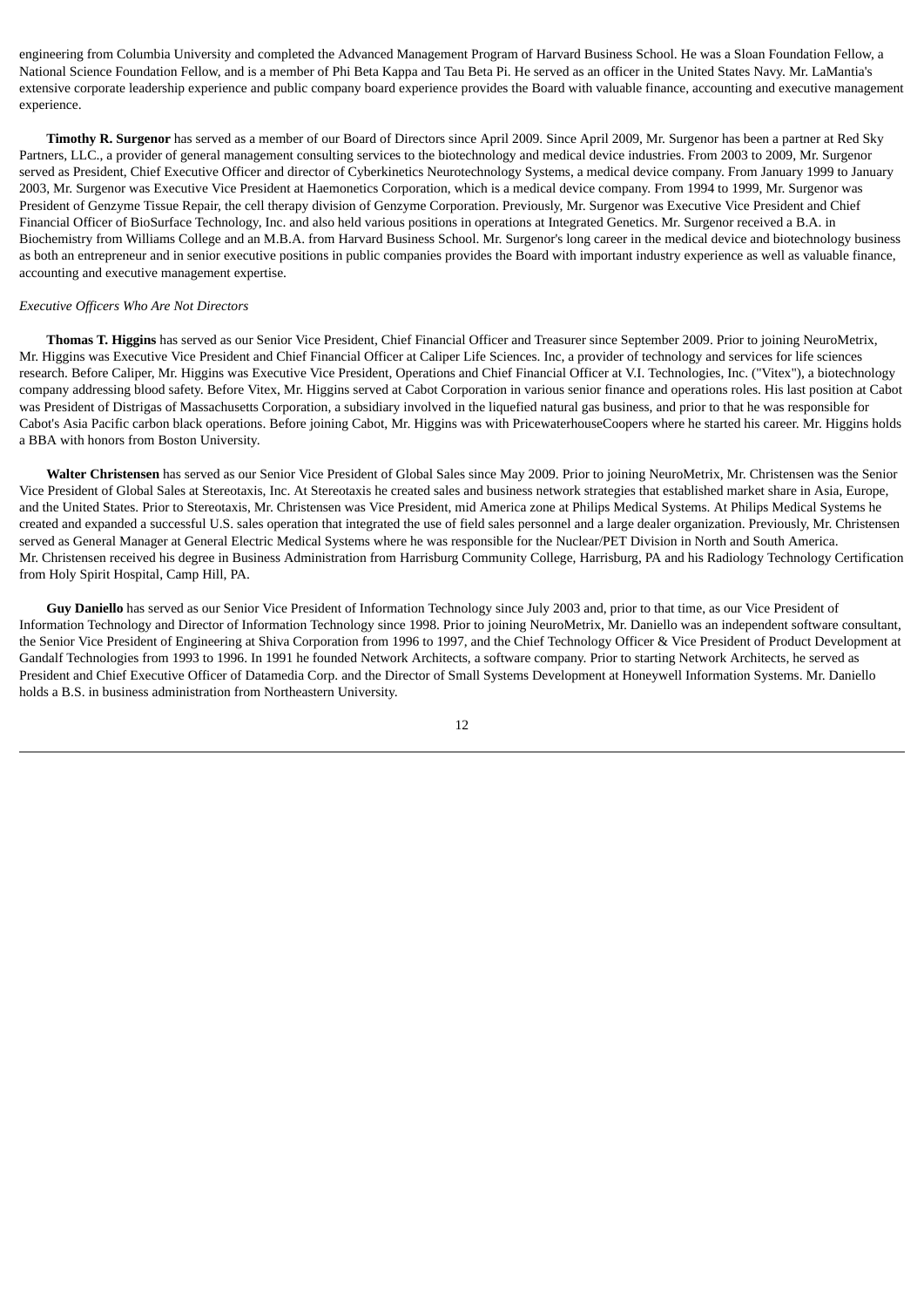**Michael Williams, Ph.D.** has served as our Senior Vice President of Engineering since July 2003 and, prior to that time, as our Vice President of Engineering since May 2000. From March 1996 to January 2000, Dr. Williams served as Division President at Radionics, where he was responsible for all software-based products, including treatment planning and image-guided surgery. Prior to Radionics, he served as an engineer at Hughes Aircraft Space & Communications Group. Dr. Williams received a B.S. in physics and mathematics from University of Puget Sound and an M.S. and Ph.D. in Physics from Brown University.

## **Directors' Compensation**

 The non-employee members of our Board of Directors receive annual cash compensation in the amount of \$10,000 for service as a member of our Board of Directors, which is paid following each annual meeting of our stockholders. In addition, these non-employee directors receive the sum of \$1,500 for each board or committee meeting that they attend, provided that they are not entitled to additional compensation for attending committee meetings that occur on the same day as a board meeting at which they attend. This cash compensation will be in addition to any stock options or other equity compensation that we determine to grant to our directors on a case by case basis. Dr. Gozani, the only employee member of our Board of Directors, is not separately compensated for his service on our Board of Directors.

 In February 2009, we granted Messrs. LaMantia and Lortz and Drs. Goodman and Hinkle each an option to purchase 30,000 shares of our common stock at an exercise price of \$1.70 per share, equal to the closing price of our common stock on the grant date. In April 2009, we granted Mr. Surgenor an option to purchase 30,000 shares of our common stock at an exercise price of \$1.73 per share, equal to the closing price of our common stock on the grant date. Each of these options vests 25% one year after the grant date with the remainder vesting ratably over the following three years on a quarterly basis.

 In addition to the compensation described above, we also reimburse all non-employee directors for their reasonable out-of-pocket expenses incurred in attending meetings of our Board of Directors or any committees thereof.

<span id="page-15-0"></span> The following table shows compensation information with respect to services rendered to us in all capacities during the fiscal year ended December 31, 2009 for each non-employee member of the Board of Directors.

#### **Director Compensation Table—2009**

| Name                   | <b>Fees Earned or</b><br>Paid in Cash | <b>Option Awards</b><br>(5)(1) | <b>All Other</b><br>Compensation<br>(5)(2) | <b>Total</b><br>Compensation |
|------------------------|---------------------------------------|--------------------------------|--------------------------------------------|------------------------------|
| David E. Goodman, M.D. | 29,500                                | 42,222(3)                      | 1,122                                      | 72,844                       |
| Allen J. Hinkle, M.D.  | 20,500                                | 42,222(4)                      |                                            | 62,722                       |
| Charles R. LaMantia    | 28,000                                | 42,222(5)                      |                                            | 70,222                       |
| W. Mark Lortz          | 23,500                                | 42,222(6)                      |                                            | 65,722                       |
| Timothy R. Surgenor(7) | 16,000                                | 42,969                         |                                            | 58,969                       |

(1) These amounts represent the aggregate grant date fair value for option awards for fiscal year 2009 computed in accordance with FASB ASC Topic 718. A discussion of the assumptions used in determining grant date fair value may be found in Note 3 to our Financial Statements, included in our Annual Report on Form 10-K for the year ended December 31, 2009.

(2) Consists of reimbursement of travel expenses.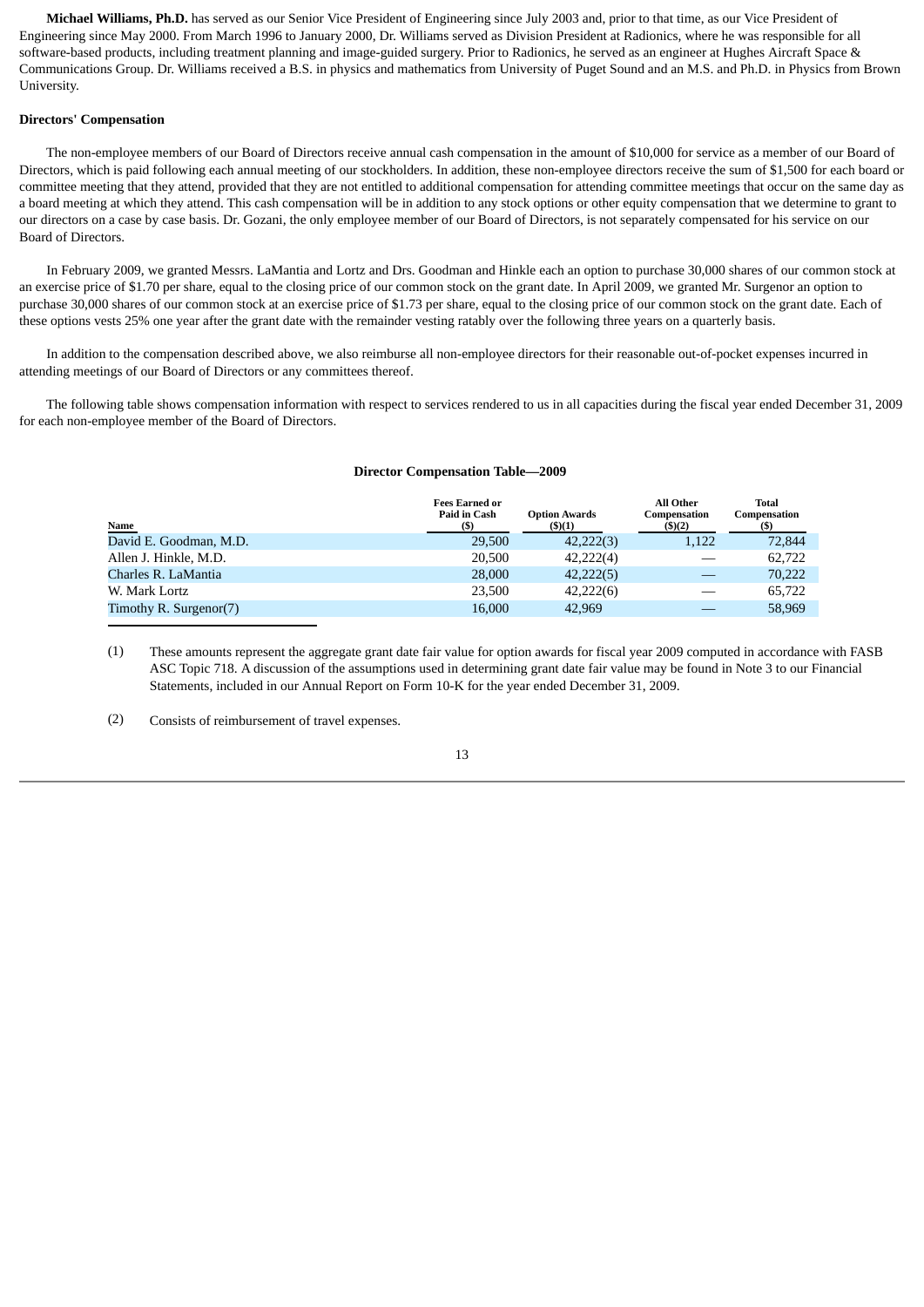- (3) Dr. Goodman was granted options to purchase 30,000 shares of our common stock in February 2009. As of December 31, 2009, Dr. Goodman held options to purchase 61,000 shares of common stock, 31,000 of which were vested.
- (4) Dr. Hinkle was granted options to purchase 30,000 shares of our common stock in February 2009. As of December 31, 2009, Dr. Hinkle held options to purchase 66,000 shares of common stock, 33,750 of which were vested.
- (5) Mr. LaMantia was granted options to purchase 30,000 shares of our common stock in February 2009. As of December 31, 2009, Mr. LaMantia held options to purchase 61,000 shares of common stock, 31,000 of which were vested.
- (6) Mr. Lortz was granted options to purchase 30,000 shares of our common stock in February 2009. As of December 31, 2009, Mr. Lortz held options to purchase 66,000 shares of common stock, 36,000 of which were vested.
- (7) Mr. Surgenor became a director of the Company effective April 1, 2009 and was granted options to purchase 30,000 shares of our common stock in April 2009. As of December 31, 2009, Mr. Surgenor held options to purchase 30,000 shares of common stock, none of which were vested.

# **COMPENSATION OF EXECUTIVE OFFICERS**

#### <span id="page-16-0"></span>**Summary of Executive Compensation**

<span id="page-16-1"></span> The following table sets forth compensation information with respect to services rendered to us in all capacities during the fiscal years ended December 31, 2009, 2008, and 2007 for (i) the individual who served as the Chief Executive Officer during the year ended December 31, 2009, (ii) the individual who served as the Chief Financial Officer during the year ended December 31, 2009, and (iii) each of the three other most highly compensated executive officers who were serving as executive officers at December 31, 2009 (we refer to these individuals, collectively, as the "named executive officers"):

#### **Summary Compensation Table**

| <b>Name and Principal Position</b>                                                      | Year                 | <b>Salary</b><br>(\$)         | <b>Bonus</b><br>(5)        | <b>Stock</b><br>Awards(1)<br>(5) | Option<br>Awards(1)<br>$($ \$ | <b>Total</b><br>$($ \$        |
|-----------------------------------------------------------------------------------------|----------------------|-------------------------------|----------------------------|----------------------------------|-------------------------------|-------------------------------|
| Shai N. Gozani, M.D. Ph.D.                                                              | 2009                 | 375,000                       | 110,625                    |                                  | 281,480                       | 767,105                       |
| Chairman of the Board, Chief Executive                                                  | 2008                 | 303,187                       | $-(2)$                     | 159,174(2)                       | 351,648                       | 814,009                       |
| Officer, President and Secretary                                                        | 2007                 | 275,625                       |                            |                                  | 294,160                       | 569,785                       |
| Thomas T. Higgins(3)<br>Senior Vice President, Chief Financial Officer<br>and Treasurer | 2009<br>2008<br>2007 | 87,841<br>N/A<br>N/A          | $-(4)$<br>N/A<br>N/A       | 25,311(4)<br>N/A<br>N/A          | 175,010<br>N/A<br>N/A         | 288,162<br>N/A<br>N/A         |
| Walter Christensen(3)<br>Senior Vice President of Global Sales                          | 2009<br>2008<br>2007 | 214,395<br>N/A<br>N/A         | 48,675<br>N/A<br>N/A       | N/A<br>N/A                       | 143,450<br>N/A<br>N/A         | 406,520<br>N/A<br>N/A         |
| Guy Daniello<br>Senior Vice President of Information<br>Technology                      | 2009<br>2008<br>2007 | 213,868<br>209,675<br>199,690 | 31,545<br>56,662<br>28,456 | $\hspace{0.1mm}-\hspace{0.1mm}$  | 70,370<br>124,788<br>224,122  | 315,783<br>391,125<br>452,268 |
| Michael Williams, Ph.D.<br>Senior Vice President of Engineering                         | 2009<br>2008<br>2007 | 223,168<br>218,792<br>208,373 | 32,917<br>59,126<br>25,005 | $\overline{\phantom{m}}$         | 70,370<br>124,788<br>224,122  | 326,455<br>402,706<br>457,500 |

(1) These amounts represent the aggregate grant date fair value for option and stock awards for fiscal years 2009, 2008, and 2007, respectively, computed in accordance with FASB ASC Topic 718. A discussion of the assumptions used in determining grant date fair value may be found in Note 3 to our Financial Statements, included in our Annual Report on Form 10-K for the year ended December 31, 2009.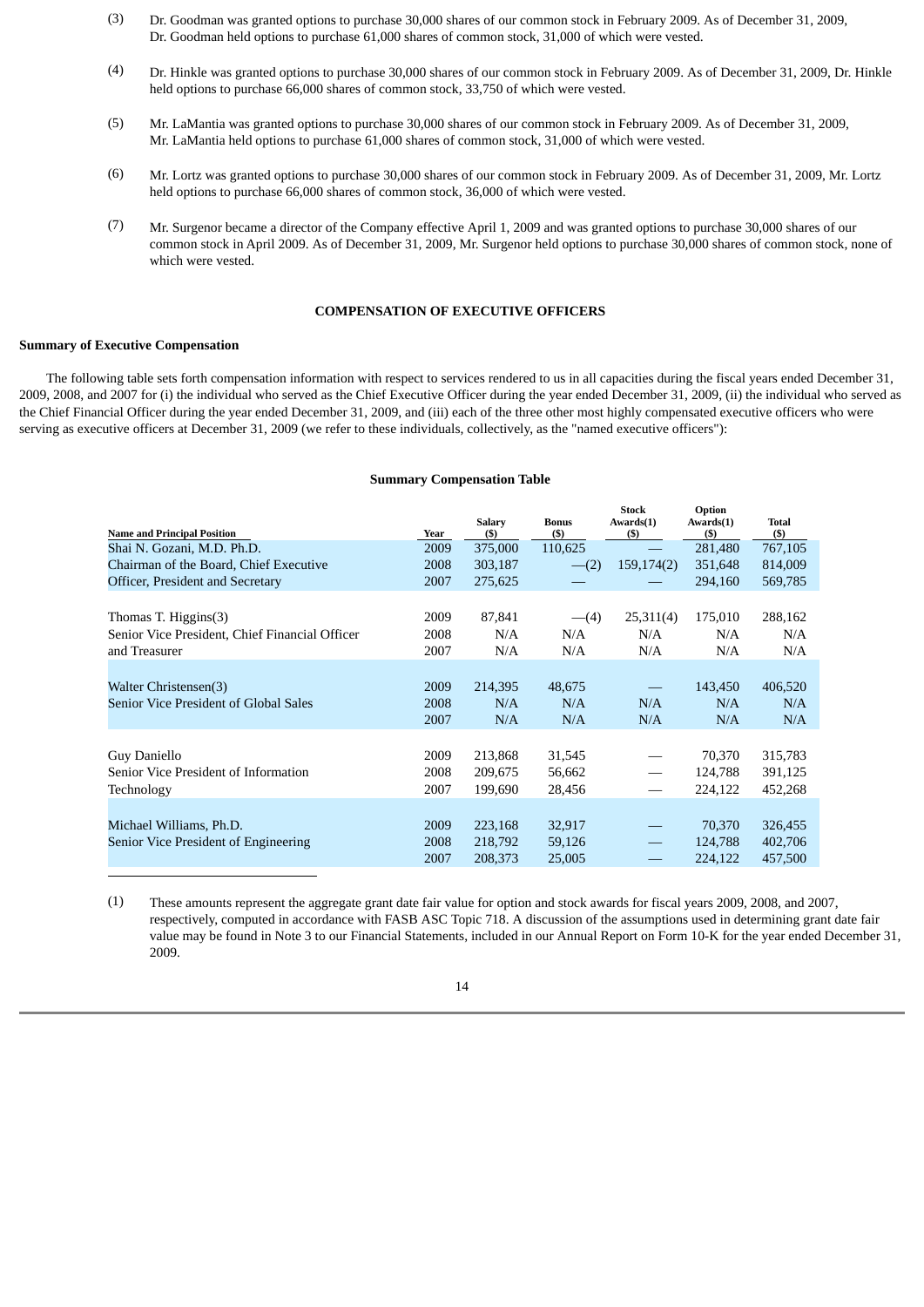- (2) The named executive officer received his 2008 bonus amount in shares of our common stock at a price per share of \$1.70, which represented the closing price of our common stock as reported on The NASDAQ Global Market on February 12, 2009, the date of the grant. Therefore, this amount is included in the "Stock Awards" column.
- (3) Messrs. Higgins and Christensen joined the Company in September 2009 and May 2009, respectively.
- (4) The named executive officer received a portion of his 2009 bonus amount in shares of our common stock at a price per share of \$2.07, which represented the closing price of our common stock as reported on The NASDAQ Global Market on March 9, 2010, the date of the compensation committee meeting at which his bonus amount was approved. Therefore, this amount is included in the "Stock Awards" column.

#### **Discussion of Summary Compensation Table**

 The compensation paid to the named executive officers includes salary, cash incentive compensation, and equity incentive compensation. The terms of employment agreements that we have entered into with our named executive officers are described below under "Employment Agreements and Potential Payments upon Termination or Change-in-Control."

#### *Cash Compensation*

 We pay our executive officers a base salary, which we review and determine annually. In 2009, we increased the base salaries of our named executive officers as follows: Dr. Gozani's base salary increased from \$303,187 to \$375,000 per year, Mr. Daniello's base salary increased from \$209,675 to \$213,868 per year, and Dr. Williams' base salary increased from \$218,792 to \$223,168 per year. The base salaries of Mr. Daniello and Dr. Williams reflect a 2% increase over 2008. Dr. Gozani's base salary reflects an increase of approximately 23.7% in 2009 over 2008. Messrs. Higgins and Christensen joined the Company in 2009 and were not eligible for increases in their base salaries during 2009.

#### *Bonus Payments*

 The established targets for annual bonus payments for each of our executive officers for 2009 were as follows: Dr. Gozani—50% of base salary; Mr. Higgins —40% of base salary; Mr. Christensen—50% of base salary; Mr. Daniello—25% of base salary; and Dr. Williams—25% of base salary. Based on the Compensation Committee's overall assessment of our performance in 2009, we paid discretionary bonuses to each of the named executive officers.

 For 2008, Dr. Gozani was given the choice to receive his bonus in cash or in shares of stock with a value equal to 150% of his cash bonus based on the closing price of the Company's common stock on the grant date; provided that any stock received pursuant to such election would be subject to a six-month lockup. Dr. Gozani elected to receive the entire amount of his bonus in stock and, accordingly, was issued 61,373 shares of common stock on February 12, 2009, which was net of the amount of withholding tax paid by the Company in cash in connection with such award. In accordance with SEC rules, the amount reported in the "Stock Awards" column for 2008 includes the amount of the cash bonus that Dr. Gozani would have been entitled to receive. Mr. Daniello and Dr. Williams were also given the same choice with respect to a portion of their bonus, but both of them elected to receive their full bonus in cash.

 For 2009, each of the named executive officers was given the choice to receive their bonus in cash or in shares of stock with a value equal to 150% of their cash bonus based on the closing price of the Company's common stock on the grant date; provided that any stock received pursuant to such election would be subject to a six-month lock-up. Mr. Higgins elected to receive a portion of his bonus in stock and, accordingly, was issued 4,549 shares of common stock on March 10, 2010, which was net of the amount of withholding tax paid by the Company in cash in connection with such award. In accordance with SEC rules, the amount reported in the "Stock Awards" column for 2009 includes the amount of

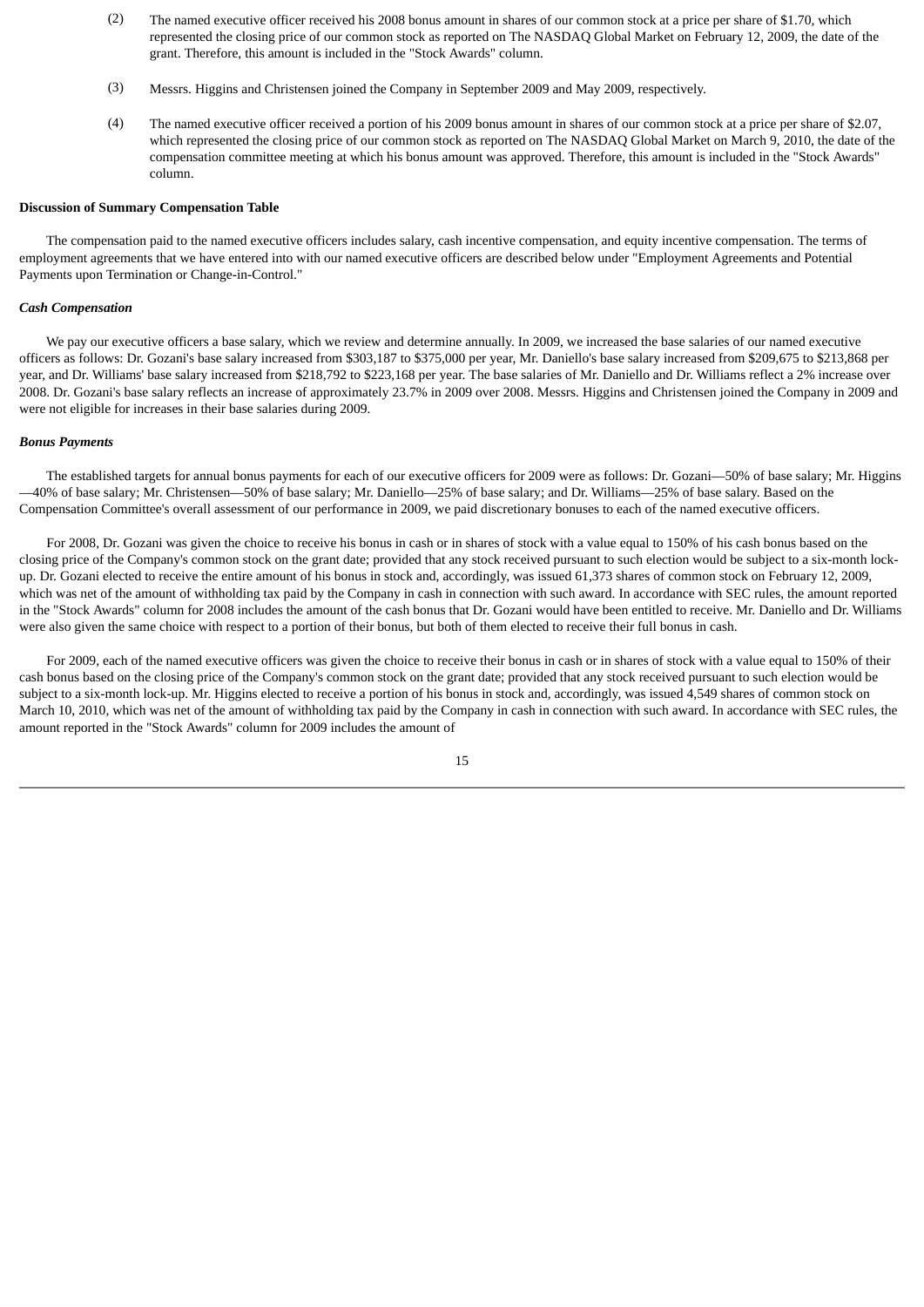the cash bonus that Mr. Higgins would have been entitled to receive. Dr. Gozani, Mr. Christensen, Mr. Daniello, and Dr. Williams each elected to receive their full bonus in cash.

#### *Long-Term Incentive Compensation*

 We grant long-term equity incentive awards in the form of stock options to executives as part of our total compensation package. On February 12, 2009, we granted the following stock options to our then current named executive officers under our Second Amended and Restated 2004 Stock Option and Incentive Plan with an exercise price of \$1.70 per share: Dr. Gozani—200,000 shares; Mr. Daniello—50,000 shares; and Dr. Williams 50,000 shares. In addition, upon joining NeuroMetrix, our new named executive officers, Walter Christensen and Thomas T. Higgins, were granted stock options under the 2009 Non-Qualified Inducement Stock Plan (the "2009 Inducement Plan"). On May 4, 2009, Mr. Christensen was granted stock options for 100,000 shares exercisable at \$1.73 per share. On September 10, 2009, Mr. Higgins was granted stock options for 100,000 shares exercisable at \$2.33 per share. These stock options have a term of ten years and vest over four years with 25% of the total award vesting after one year and the remainder vesting in equal quarterly installments thereafter. Generally, to the extent vested, each stock option is exercisable during the term of the option while the grantee is employed by us and for a period of three months thereafter, unless such termination is upon death or disability, in which the grantee may continue to exercise the option for a period of 12 months, or for cause, in which case the option terminates immediately. Vesting of stock options is also subject to acceleration in some certain circumstances in connection with a change-in-control as described below in "Employment Agreements and Potential Payments upon Termination or Change-in-Control."

| ×       |
|---------|
|         |
| ×<br>۰. |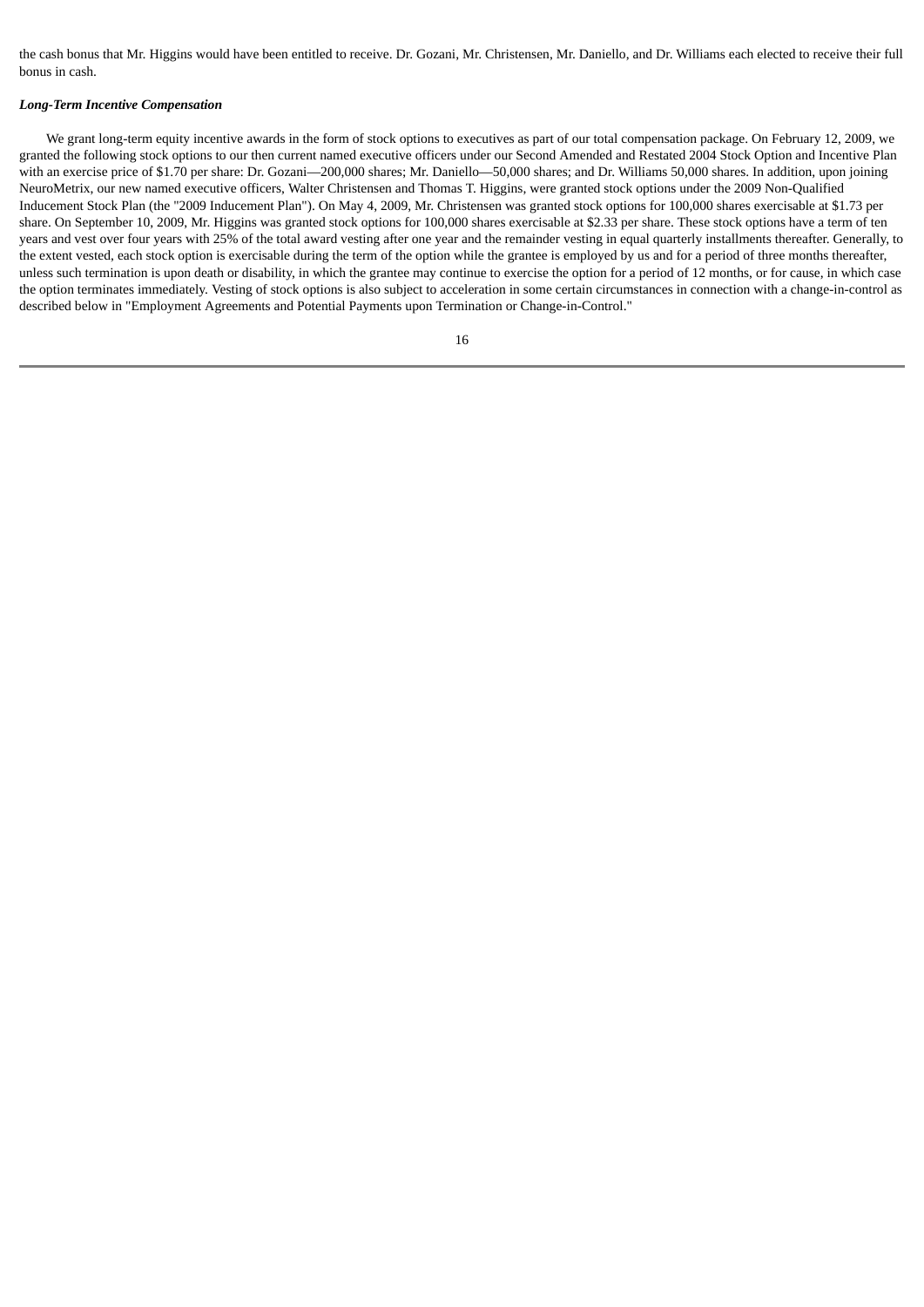<span id="page-19-0"></span>

|                             |              |                 | <b>Option Awards</b><br><b>Number of Securities Underlying</b><br><b>Unexercised Options</b> | <b>Option Exercise</b> | <b>Option Expiration</b> |
|-----------------------------|--------------|-----------------|----------------------------------------------------------------------------------------------|------------------------|--------------------------|
|                             |              | (#) Exercisable | (#) Unexercisable                                                                            | Price (\$)             | Date                     |
| Shai N. Gozani, M.D., Ph.D. | (1)          | 375,000         |                                                                                              | 8.00                   | 6/21/14                  |
|                             | (2)          | 34,650          | 15,750                                                                                       | 9.52                   | 3/27/17                  |
|                             | (3)          | 13,125          | 21,875                                                                                       | 1.99                   | 4/01/18                  |
|                             | (4)          | 105,000         | 95,000                                                                                       | 2.13                   | 6/03/18                  |
|                             | (5)          |                 | 200,000                                                                                      | 1.70                   | 2/12/19                  |
| Thomas T. Higgins           | (6)          |                 | 100,000                                                                                      | 2.33                   | 9/10/19                  |
| <b>Walter Christensen</b>   | (7)          |                 | 100,000                                                                                      | 1.73                   | 5/04/19                  |
| Guy Daniello                | (8)          | 3,750           |                                                                                              | 2.25                   | 10/13/12                 |
|                             | (9)          | 1,358           |                                                                                              | 2.25                   | 1/01/13                  |
|                             | (10)         | 1,250           |                                                                                              | 4.48                   | 6/05/13                  |
|                             | (11)         | 23,437          | 1,563                                                                                        | 30.10                  | 1/04/16                  |
|                             | (12)         | 26,400          | 12,000                                                                                       | 9.52                   | 3/27/17                  |
|                             | (13)         | 13,125          | 21,875                                                                                       | 1.99                   | 4/01/18                  |
|                             | (14)         | 26,250          | 23,750                                                                                       | 2.13                   | 6/03/18                  |
|                             | (15)         |                 | 50,000                                                                                       | 1.70                   | 2/12/19                  |
| Michael Williams, Ph.D.     | (16)         | 2,276           |                                                                                              | 2.25                   | 1/01/13                  |
|                             |              | 187             |                                                                                              | 2.25                   | 1/15/12                  |
|                             | (17)<br>(18) | 11,250          |                                                                                              | 2.25                   | 9/18/13                  |
|                             | (19)         | 625             |                                                                                              | 2.25                   | 6/05/13                  |
|                             | (20)         | 1,875           |                                                                                              | 4.48                   | 6/05/13                  |
|                             | (21)         | 23,437          | 1,563                                                                                        | 30.10                  | 1/04/16                  |
|                             | (22)         | 26,400          | 12,000                                                                                       | 9.52                   | 3/27/17                  |
|                             | (23)         | 13,125          | 21,875                                                                                       | 1.99                   | 4/1/18                   |
|                             | (24)         | 26,250          | 23,750                                                                                       | 2.13                   | 6/3/18                   |
|                             | (25)         |                 | 50,000                                                                                       | 1.70                   | 2/12/19                  |

## **Outstanding Equity Awards at Fiscal Year-End—2009**

(1) Reflects the unexercised portion of a stock option for 375,000 shares of common stock that was granted on June 21, 2004. The option vested 25% on the first anniversary of the grant date and then 1/16th each quarter thereafter until fully vested.

(2) Reflects the unexercised portion of a stock option for 50,400 shares of common stock that was granted on March 27, 2007. The option vests/vested 25% on the first anniversary of the grant date and then 1/16th each quarter thereafter until fully vested.

(3) Reflects the unexercised portion of a stock option for 35,000 shares of common stock that was granted on April 1, 2008. The option vests/vested 25% on the first anniversary of the vest start date and then 1/16th each quarter thereafter until fully vested.

(4) Reflects the unexercised portion of a stock option for 200,000 shares of common stock that was granted on June 3, 2008. The option vests/vested 35% on the first anniversary of the vest start date and then 8.75% each quarter during the second year and 7.5% each quarter during the third year.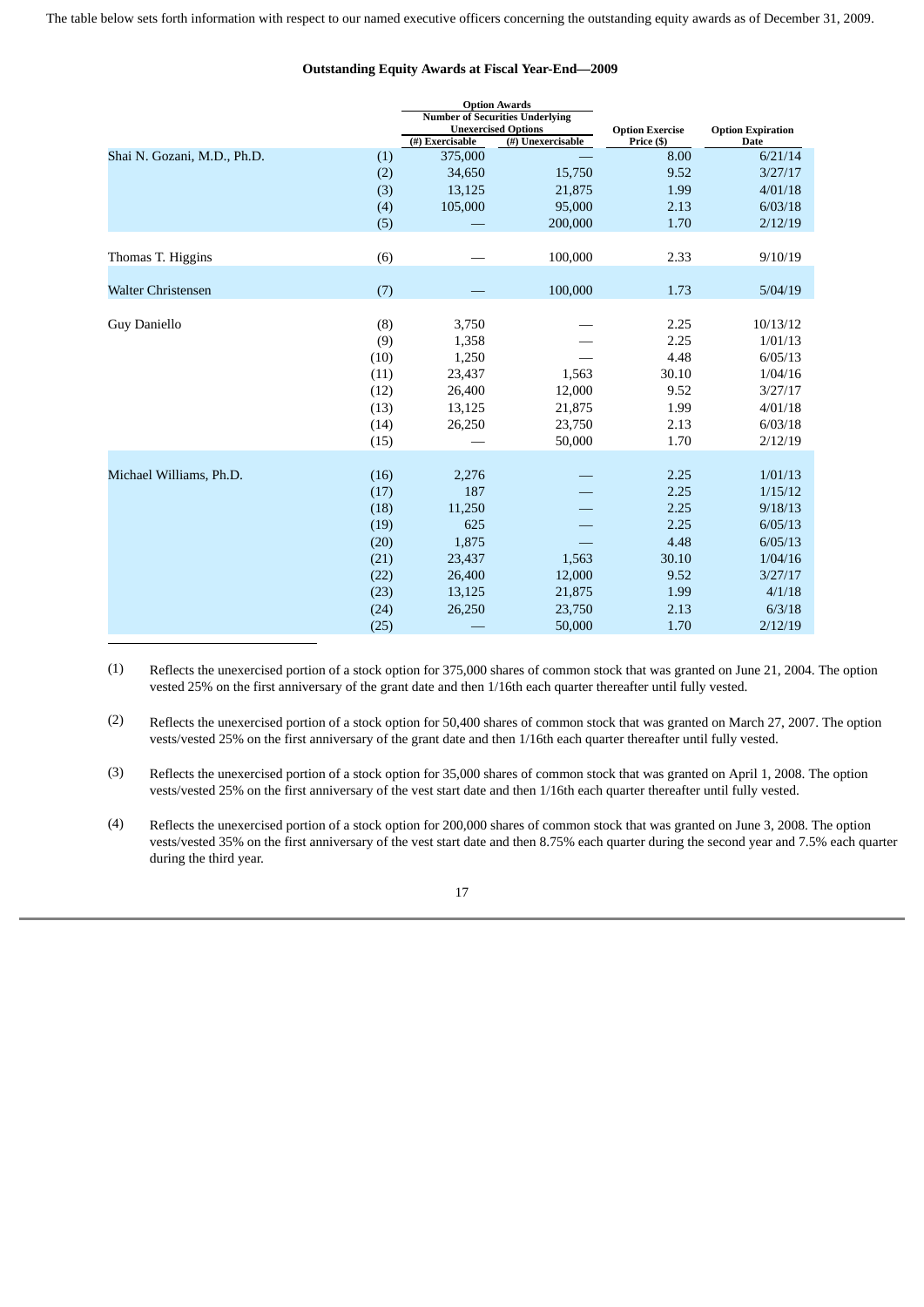- (5) Reflects the unexercised portion of a stock option for 200,000 shares of common stock that was granted on February 12, 2009. The option vests 25% on the first anniversary of the vest start date and then 1/16th each quarter thereafter until fully vested.
- (6) Reflects the unexercised portion of a stock option for 100,000 shares of common stock that was granted on granted on September 10, 2009. The option vests 25% on the first anniversary of the vest start date and then 1/16th each quarter thereafter until fully vested.
- (7) ) Reflects the unexercised portion of a stock option for 100,000 shares of common stock that was granted on granted on May 4, 2009. The option vests 25% on the first anniversary of the vest start date and then 1/16th each quarter thereafter until fully vested.
- (8) Reflects the unexercised portion of a stock option for 15,000 shares of common stock that was granted on October 13, 2002. The option vested 25% on the first, second, third and fourth anniversaries of the grant date.
- (9) Reflects the unexercised portion of a stock option for 2,715 shares of common stock that was granted on January 1, 2003. The option vested 25% on the first, second, third and fourth anniversaries of the grant date.
- (10) Reflects the unexercised portion of a stock option for 1,250 shares of common stock that was granted on granted on April 8, 2004 and modified on September 6, 2006. These options are the result of a modification to a stock option agreement in which 1,250 stock options were modified to a per share exercise price of \$4.48 from a per share exercise price of \$2.25. The option modification was to avoid the application of Section 409A of the Code. The option vested 25% on the first, second, third and fourth anniversaries of the vest start date of June 5, 2003.
- (11) Reflects the unexercised portion of a stock option for 25,000 shares of common stock that was granted on January 4, 2006. The option vests/vested 25% on the first anniversary of the grant date and then 1/16th each quarter thereafter until fully vested.
- (12) Reflects the unexercised portion of a stock option for 38,400 shares of common stock that was granted on March 27, 2007. The option vests/vested 25% on the first anniversary of the grant date and then 1/16th each quarter thereafter until fully vested.
- (13) Reflects the unexercised portion of a stock option for 35,000 shares of common stock that was granted on April 1, 2008. The option vests/vested 25% on the first anniversary of the vest start date and then 1/16th each quarter thereafter until fully vested.
- (14) Reflects the unexercised portion of a stock option for 50,000 shares of common stock that was granted on June 3, 2008. The option vests/vested 35% on the first anniversary of the vest start date and then 8.75% each quarter during the second year and 7.5% each quarter during the third year.
- (15) Reflects the unexercised portion of a stock option for 50,000 shares of common stock that was granted on February 12, 2009. The option vests 25% on the first, second, third and fourth anniversaries of the grant date.
- (16) Reflects the unexercised portion of a stock option for 4,550 shares of common stock that was granted on January 1, 2003. The option vested 25% on the first, second, third and fourth anniversaries of the grant date.
- (17) Reflects the unexercised portion of a stock option for 187 shares of common stock that was granted on April 8, 2004. The option vested equally over 36 months starting on January 15, 2002.
- (18) Reflects the unexercised portion of a stock option for 15,000 shares of common stock that was granted on September 18, 2003. The option vested 25% on the first, second, third and fourth anniversaries of the grant date.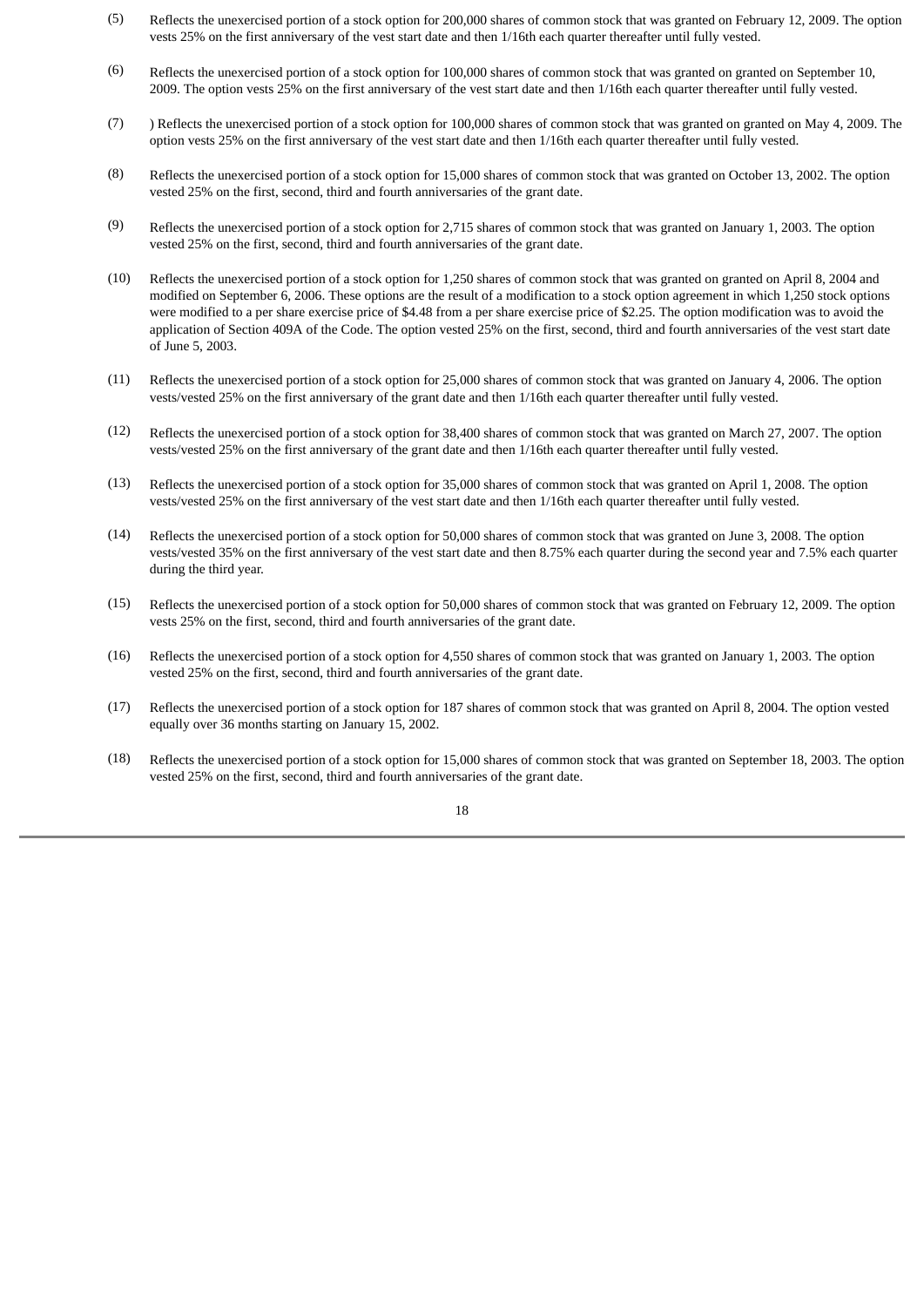- (19) Reflects the unexercised portion of a stock option for 625 shares of common stock that was granted on granted on April 8, 2004. The option vested 25% on the first, second, third and fourth anniversaries of the vest start date of June 5, 2003.
- (20) Reflects the unexercised portion of a stock option for 1,875 shares of common stock that was granted on April 8, 2004 and modified on September 6, 2006. These options are a result of a modification to a stock option agreement in which 1,875 stock options were modified to a per share exercise price of \$4.48 from a per share exercise price of \$2.25. The option modification was to avoid application of Section 409A of the Code. The option vested 25% on the first, second, third and fourth anniversaries of the vest start date of June 5, 2003.
- (21) Reflects the unexercised portion of a stock option for 25,000 shares of common stock that was granted on January 4, 2006. The option vests/vested 25% on the first anniversary of the grant date and then 1/16th each quarter thereafter until fully vested.
- (22) Reflects the unexercised portion of a stock option for 38,400 shares of common stock that was granted on March 27, 2007. The option vests/vested 25% on the first anniversary of the grant date and then 1/16th each quarter thereafter until fully vested.
- (23) Reflects the unexercised portion of a stock option for 35,000 shares of common stock that was granted on April 1, 2008. The option vests/vested 25% on the first anniversary of the vest start date and then 1/16th each quarter thereafter until fully vested.
- (24) Reflects the unexercised portion of a stock option for 50,000 shares of common stock that was granted on June 3, 2008. The option vests/vested 35% on the first anniversary of the vest start date and then 8.75% each quarter during the second year and 7.5% each quarter during the third year.
- (25) Reflects the unexercised portion of a stock option for 50,000 shares of common stock that was granted on February 12, 2009. The option vests 25% on the first anniversary of the vest start date and then 1/16th each quarter thereafter until fully vested.

# **Employment Agreements and Potential Payments upon Termination or Change-in-Control**

#### **Shai N. Gozani, M.D., Ph.D.**

 We entered into an employment agreement with Dr. Gozani, effective as of June 21, 2004 and amended on December 31, 2008. Under the terms of the employment agreement, Dr. Gozani is to be paid an annual base salary determined by the Compensation Committee but not less than \$250,000. Dr. Gozani's salary for 2009 was \$375,000. Dr. Gozani is also eligible to receive an annual cash performance bonus of up to 50% of his annual salary if certain performance objectives, determined by Dr. Gozani and our Compensation Committee, are met. In addition, pursuant to this employment agreement, on June 21, 2004, we granted Dr. Gozani stock options to purchase 375,000 shares of common stock at an exercise price of \$8.00 per share, equal to the price per share at our initial public offering. This stock option has a term of ten years from the grant date and vested over four years from the grant date with 25% of the total award vesting after one year and the remainder vesting ratably over the following three years on a quarterly basis.

 The employment agreement may be terminated by us with or without cause or by Dr. Gozani. Under the terms of the employment agreement, if (1) we terminate Dr. Gozani for any reason other than willful non-performance of his duties under the employment agreement, intentional fraud or dishonesty with respect to our business or conviction of a felony, which we refer to as a termination without cause, or (2) Dr. Gozani resigns as a result of a reduction in his responsibilities with us, reduction in his status with us, reduction of his salary, relocation of our corporate offices more than 35 miles from their current location or breach by us of the employment agreement, which we refer to as a termination for good reason, Dr. Gozani will be entitled to his full base salary at his thencurrent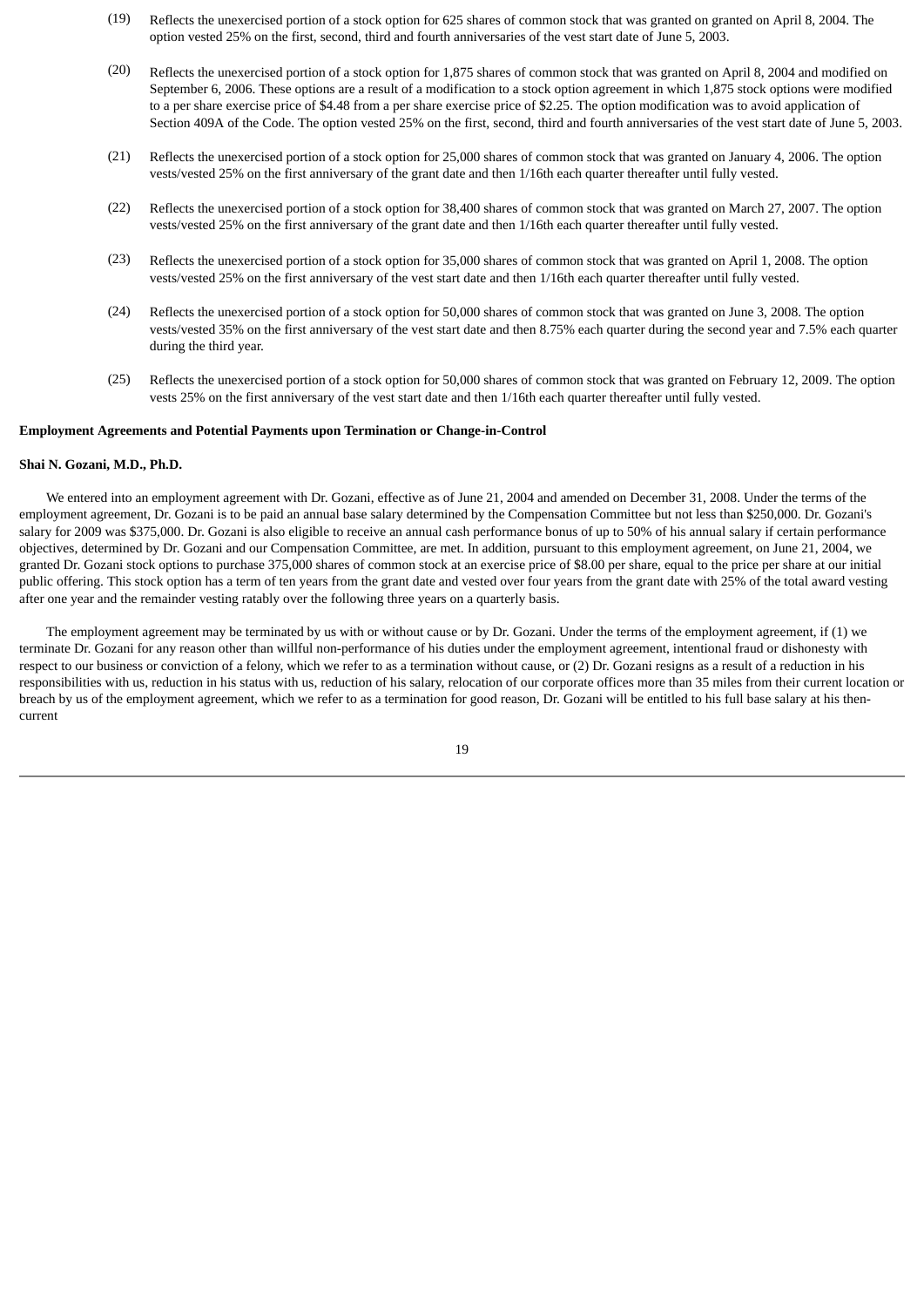annual rate of pay, plus benefits and applicable bonus payments, through the date of his termination. In addition, in the event of such a termination, we will continue to pay Dr. Gozani his then-current annual base salary for one year following the termination. Additionally, Dr. Gozani will be entitled to his full annual cash performance bonus in the year that any of the following sale transactions occurs:

- a sale of substantially all of our assets;
- a merger or combination with another entity, unless the merger or combination does not result in a change in ownership of our voting securities of more than 50%; or
- the sale or transfer of more than 50% of our voting securities.

#### **Thomas T. Higgins**

 We entered into a letter agreement with Mr. Higgins effective September 2, 2009, which provides for our employment of Mr. Higgins as our Senior Vice President, Chief Financial Officer and Treasurer, on an at-will basis. Under the letter agreement, Mr. Higgins' annual salary was \$275,000, subject to periodic review and adjustment at our discretion. Under the letter agreement, Mr. Higgins will also be eligible to receive an annual cash performance bonus of up to 40% of his annual salary.

 Under the terms of the letter agreement, if (1) we terminate Mr. Higgins' employment without cause or (2) Mr. Higgins resigns as a result of our material breach of the terms of the letter agreement, which we refer to as a termination for good reason, then Mr. Higgins will be entitled to receive his base salary and continuation of health benefits for a period of nine months from the date of such termination of Mr. Higgins, subject to Mr. Higgins executing a release agreement with us. Additionally, in the event of a termination of Mr. Higgins without cause or for good reason, Mr. Higgins will be entitled to the acceleration of nine months of vesting under any option grants made subsequent to the date of his letter agreement.

#### **Walter Christensen**

 We entered into a letter agreement with Mr. Christensen effective May 4, 2009, which provides for our employment of Mr. Christensen as our Senior Vice President of Global Sales, on an at-will basis. Under the letter agreement, Mr. Christensen's annual salary was \$250,000, subject to periodic review and adjustment at our discretion. Under the letter agreement, Mr. Christensen will be also eligible to receive an annual cash performance bonus of up to 50% of his annual salary.

 Under the terms of the letter agreement, if (1) we terminate Mr. Christensen's employment without cause or (2) Mr. Christensen resigns as a result of our material breach of the terms of the letter agreement, which we refer to as a termination for good reason, then Mr. Christensen will be entitled to receive his base salary and continuation of health benefits for a period of nine months from the date of such termination of Mr. Christensen, subject to Mr. Christensen executing a release agreement with us. Additionally, in the event of a termination of Mr. Christensen without cause or for good reason, Mr. Christensen will be entitled to the acceleration of nine months of vesting under any option grants made subsequent to the date of his letter agreement.

#### **Guy Daniello**

 We entered into a letter agreement with Mr. Daniello effective February 5, 2008 and amended on December 31, 2008, which provides for our employment of Mr. Daniello, as our Senior Vice President of Information Technology, on an at-will basis. Under the letter agreement, Mr. Daniello's annual salary was \$199,690, subject to periodic review and adjustment at our discretion. Under the letter agreement, Mr. Daniello will be also eligible to receive an annual cash performance bonus of up to 25% of his annual salary.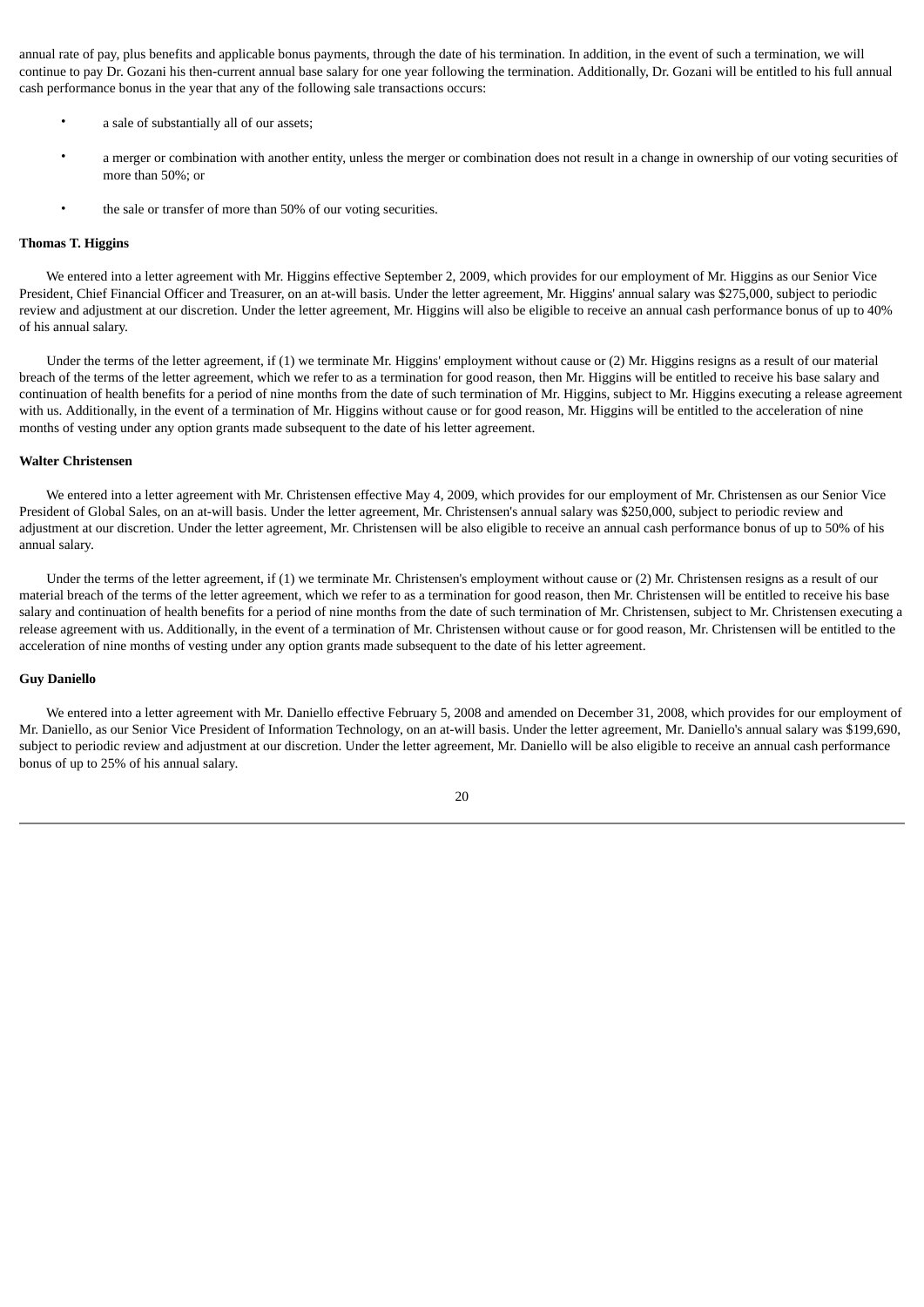Under the terms of the letter agreement, if (1) we terminate Mr. Daniello's employment without cause or (2) Mr. Daniello resigns as a result of our material breach of the terms of the letter agreement, which we refer to as a termination for good reason, then Mr. Daniello will be entitled to receive his base salary and continuation of health benefits for a period of nine months from the date of such termination of Mr. Daniello, subject to Mr. Daniello executing a release agreement with us. Additionally, in the event of a termination of Mr. Daniello without cause or for good reason, Mr. Daniello will be entitled to the acceleration of nine months of vesting under any option grants made subsequent to the date of his letter agreement.

#### **Michael Williams, Ph.D.**

 We entered into a letter agreement with Dr. Williams effective February 5, 2008 and amended on December 31, 2008, which provides for our employment of Dr. Williams, as our Senior Vice President of Engineering, on an at-will basis. Under the letter agreement, Dr. Williams' annual salary was \$208,373, subject to periodic review and adjustment at our discretion. Under the letter agreement, Dr. Williams will be also eligible to receive an annual cash performance bonus of up to 25% of his annual salary.

 Under the terms of the letter agreement, if (1) we terminate Dr. Williams' employment without cause or (2) Dr. Williams resigns as a result of our material breach of the terms of the letter agreement, which we refer to as a termination for good reason, then Dr. Williams will be entitled to receive his base salary and continuation of health benefits for a period of nine months from the date of such termination of Dr. Williams, subject to Dr. Williams executing a release agreement with us. Additionally, in the event of a termination of Dr. Williams without cause or for good reason, Dr. Williams will be entitled to the acceleration of nine months of vesting under any option grants made subsequent to the date of his letter agreement.

 Dr. Gozani, Mr. Higgins, Mr. Christensen, Mr. Daniello, and Dr. Williams have each entered into a confidentiality and non-competition agreement with us, which provides for protection of our confidential information, assignment to us of intellectual property developed by the executive officer and non-compete and non-solicitation obligations that are effective during, and for 12 months following termination of, the executive officer's employment.

 Under our 1998 Equity Incentive Plan and our Second Amended and Restated 2004 Stock Option and Incentive Plan, vesting of the stock options granted thereunder fully accelerates in connection with certain sale events, as described therein, unless such stock options are continued, assumed or replaced in the transaction constituting such sale event.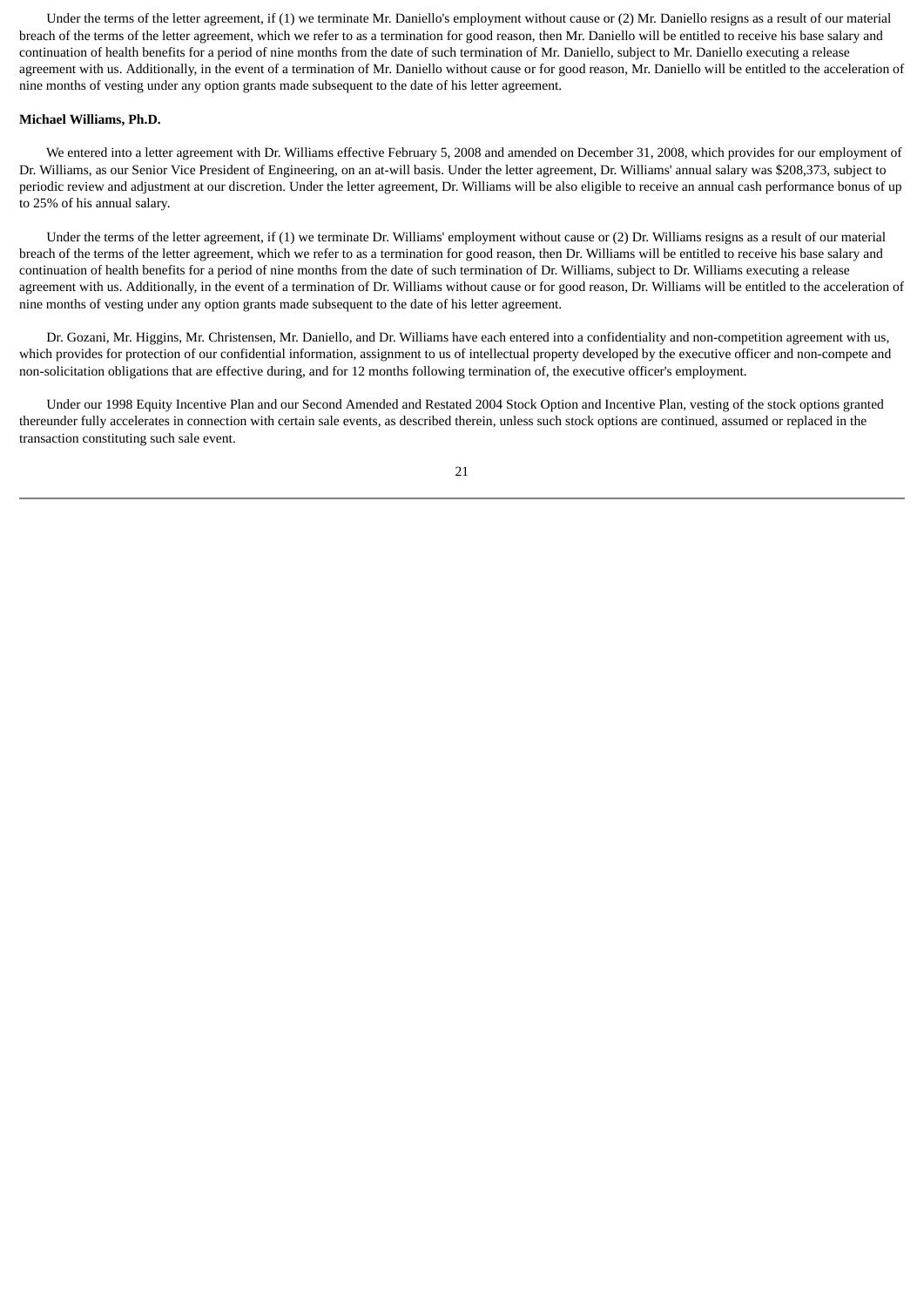# **PRINCIPAL AND MANAGEMENT STOCKHOLDERS**

<span id="page-24-0"></span>The following table sets forth certain information concerning beneficial ownership as of January 31, 2010, except as noted below, of our common stock by:

- each of our directors and the nominee for director;
- each of our named executive officers;
- all of our directors, the nominee for director, and executive officers as a group; and
- each stockholder known by us to own beneficially more than five percent of our common stock.

 The number of common shares "beneficially owned" by each stockholder is determined under rules issued by the SEC regarding the beneficial ownership of securities. This information is not necessarily indicative of beneficial ownership for any other purpose. Under these rules, beneficial ownership of common stock includes (1) any shares as to which the person or entity has sole or shared voting power or investment power and (2) any shares as to which the person or entity has the right to acquire beneficial ownership within 60 days after January 31, 2010, including any shares that could be purchased by the exercise of options or warrants on or within 60 days after January 31, 2010. Each stockholder's percentage ownership is based on 22,969,670 shares of our common stock outstanding as of January 31, 2010 plus the number of shares of common stock that may be acquired by such stockholder upon exercise of options or warrants that are exercisable on or within 60 days after January 31, 2010.

 Unless otherwise indicated below, to our knowledge, all persons named in the table have sole voting and investment power with respect to their shares of common stock, except to the extent authority is shared by spouses under community property laws.

|                                                                      |                        | Amount and Nature of<br><b>Beneficial Ownership</b> |           |                                        |
|----------------------------------------------------------------------|------------------------|-----------------------------------------------------|-----------|----------------------------------------|
| Name and Address(1) of Beneficial Owner                              | Common<br><b>Stock</b> | Options(2)                                          | Total     | Percent<br>of Class of<br><b>Total</b> |
| <b>Directors and Executive Officers</b>                              |                        |                                                     |           |                                        |
| Shai N. Gozani, M.D., Ph.D.                                          | 624.661                | 602,800                                             | 1,227,461 | 5.2%                                   |
| David E. Goodman, M.D.                                               |                        | 38,500                                              | 38,500    | $*$                                    |
| Allen Hinkle, M.D.                                                   |                        | 43,500                                              | 43,500    | $\ast$                                 |
| Charles R. LaMantia                                                  |                        | 38,500                                              | 38,500    | $\ast$                                 |
| W. Mark Lortz                                                        |                        | 43.500                                              | 43,500    | $\ast$                                 |
| Timothy R. Surgenor                                                  |                        | 7,500                                               | 7.500     | $*$                                    |
| Walter Christensen                                                   |                        |                                                     |           | $\ast$                                 |
| Guv Daniello                                                         | 10,528                 | 120.781                                             | 131,309   | $*$                                    |
| Thomas T. Higgins                                                    |                        |                                                     |           | $*$                                    |
| Michael Williams, Ph.D.                                              | 9,260                  | 130,636                                             | 139,896   | $*$                                    |
| All current Directors and Executive Officers as a group (10 persons) | 644,449                | 1,025,717                                           | 1,670,166 | 7.0%                                   |

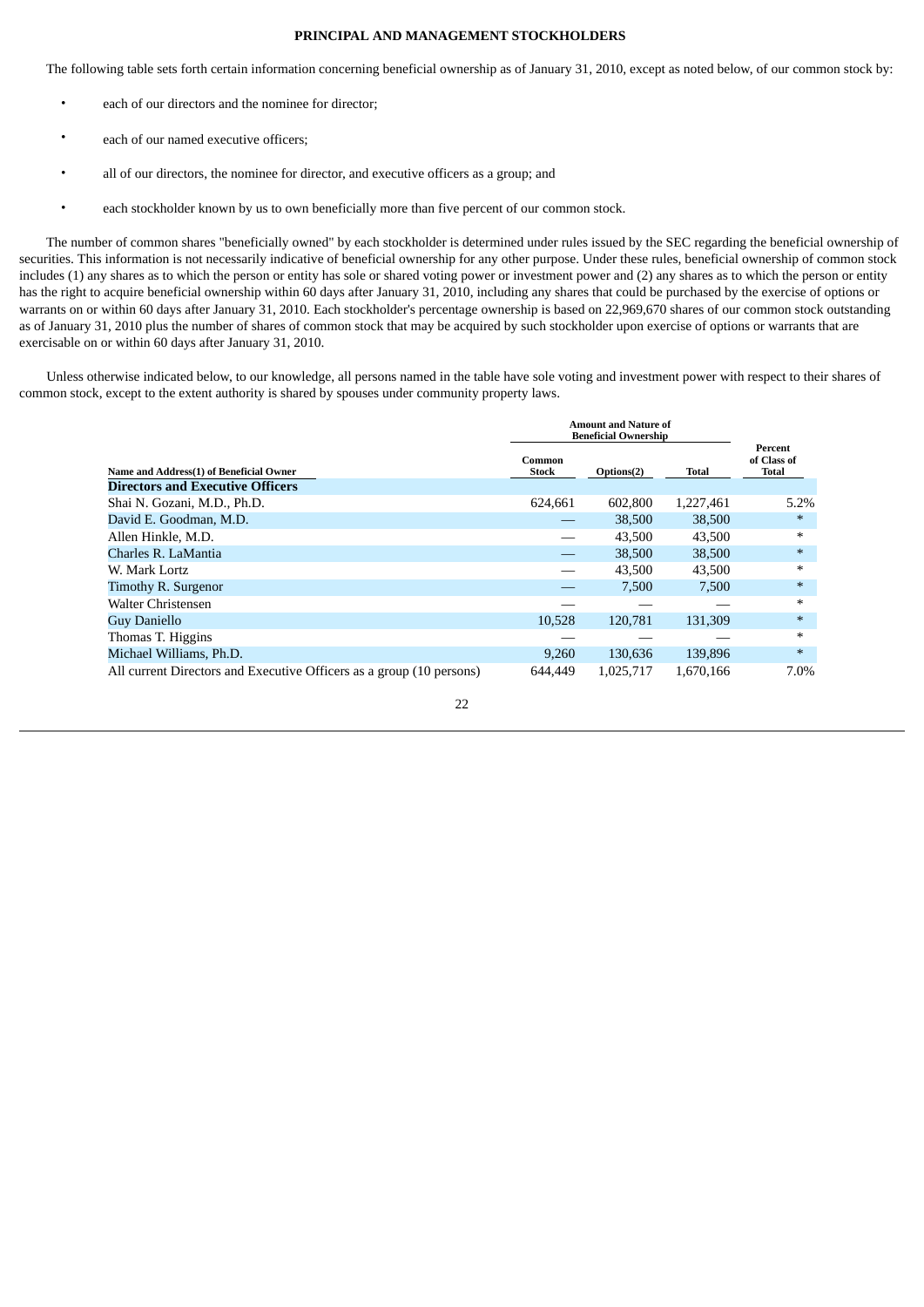|                                                               |                 | <b>Amount and Nature of</b><br><b>Beneficial Ownership</b> |           |                                 |
|---------------------------------------------------------------|-----------------|------------------------------------------------------------|-----------|---------------------------------|
| Name and Address(1) of Beneficial Owner                       | Common<br>Stock | Options(2)                                                 | Total     | Percent<br>of Class of<br>Total |
| <b>Beneficial Owner of 5% or More Other than</b>              |                 |                                                            |           |                                 |
| <b>Directors and Executive Officers</b>                       |                 |                                                            |           |                                 |
| Deerfield Capital, L.P. and related persons(3)                | 6,814,912       |                                                            | 6.814.912 | 26.8%                           |
| Delphi Ventures VIII, L.P. and related persons(4)             | 3,681,417       | $\overline{\phantom{0}}$                                   | 3,681,417 | 14.9%                           |
| Growth Equity Opportunities Fund, LLC and related persons(5)  | 3,681,417       |                                                            | 3.681.417 | 14.9%                           |
| Great Point Partners, LLC and related persons(6)              | 3,221,238       |                                                            | 3,221,238 | 13.1%                           |
| Gruber and McBaine Capital Management and related persons (7) | 2,936,388       |                                                            | 2,936,388 | 12.8%                           |
| Andre Danesh and related persons(8)                           | 2.063.928       |                                                            | 2.063.928 | $9.0\%$                         |

Represents less than 1% of the outstanding shares of common stock.

- (1) Unless otherwise indicated, the address of each stockholder is c/o NeuroMetrix, Inc., 62 Fourth Avenue, Waltham, Massachusetts 02451.
- (2) Includes all options and warrants that are exercisable on or within 60 days from January 31, 2010 by the beneficial owner, except as otherwise noted.
- (3) This information is based solely on Amendment No. 2 to Schedule 13G filed on September 11, 2009 by Deerfield Capital, L.P. and related persons. Includes 1,572,705 shares of common stock and warrants, which are exercisable within 60 days of January 31, 2010, to purchase 876,489 shares of common stock held by Deerfield Special Situations Fund, L.P. and 2,820,968 shares of common stock and warrants, which are exercisable within 60 days of January 31, 2010, to purchase 1,544,750 shares of common stock held by Deerfield Special Situations Fund International Limited. James E. Flynn has shared voting power and shared dispositive power with respect to all of these shares of common stock and warrants. Deerfield Capital, L.P. and Deerfield Special Situations Fund, L.P. have shared voting power and shared dispositive power over the shares of common stock and warrants held by Deerfield Special Situations Fund, L.P. Deerfield Management Company, L.P. and Deerfield Special Situations Fund International Limited have shared voting power and shared dispositive power over the shares of common stock and warrants held by Deerfield Special Situations Fund International Limited. The address of James E. Flynn, Deerfield Management Company, L.P., Deerfield Capital, L.P. and Deerfield Special Situations Fund, L.P. is 780 Third Avenue, 37<sup>th</sup> Floor, New York, NY 10017. The address of Deerfield Special Situations Fund International Limited is c/o Bisys Management, Bison Court, Columbus Centre, P.O. Box 3460, Road Town, Tortola, British Virgin Islands.
- (4) This information is based solely on Schedule 13G filed on September 18, 2009 by Delphi Ventures VIII, L.P. ("DV VIII") and related persons. Includes 1,869,650 shares of common stock and warrants, which are exercisable within 60 days of January 31, 2010, to purchase 1,776,168 shares of common stock held by DV VIII and 18,256 shares of common stock and warrants, which are exercisable within 60 days of January 31, 2010, to purchase 17,343 shares of common stock held by Delphi BioInvestments VII, L.P. ("DBI VIII"). DV VIII, DBI VIII and Delphi Management Partners VIII, L.L.C. ("DMP VIII"), which is the general partner of both DV VIII and DBI VIII, and James J. Bochnowski ("Bochnowski"), David L. Douglass ("Douglass"), John F. Maroney ("Maroney"), Douglas A. Roeder ("Roeder") and Deepika R. Pakianathan, Ph.D. ("Pakianathan"), the managing members of DMP VIII, all may be deemed to shared voting power and dispositive power over the shares of common stock and warrants held by DV VIII and DBI VIII. Additionally, as the general partner of both DV VIII and DBI VIII, DMP VIII may be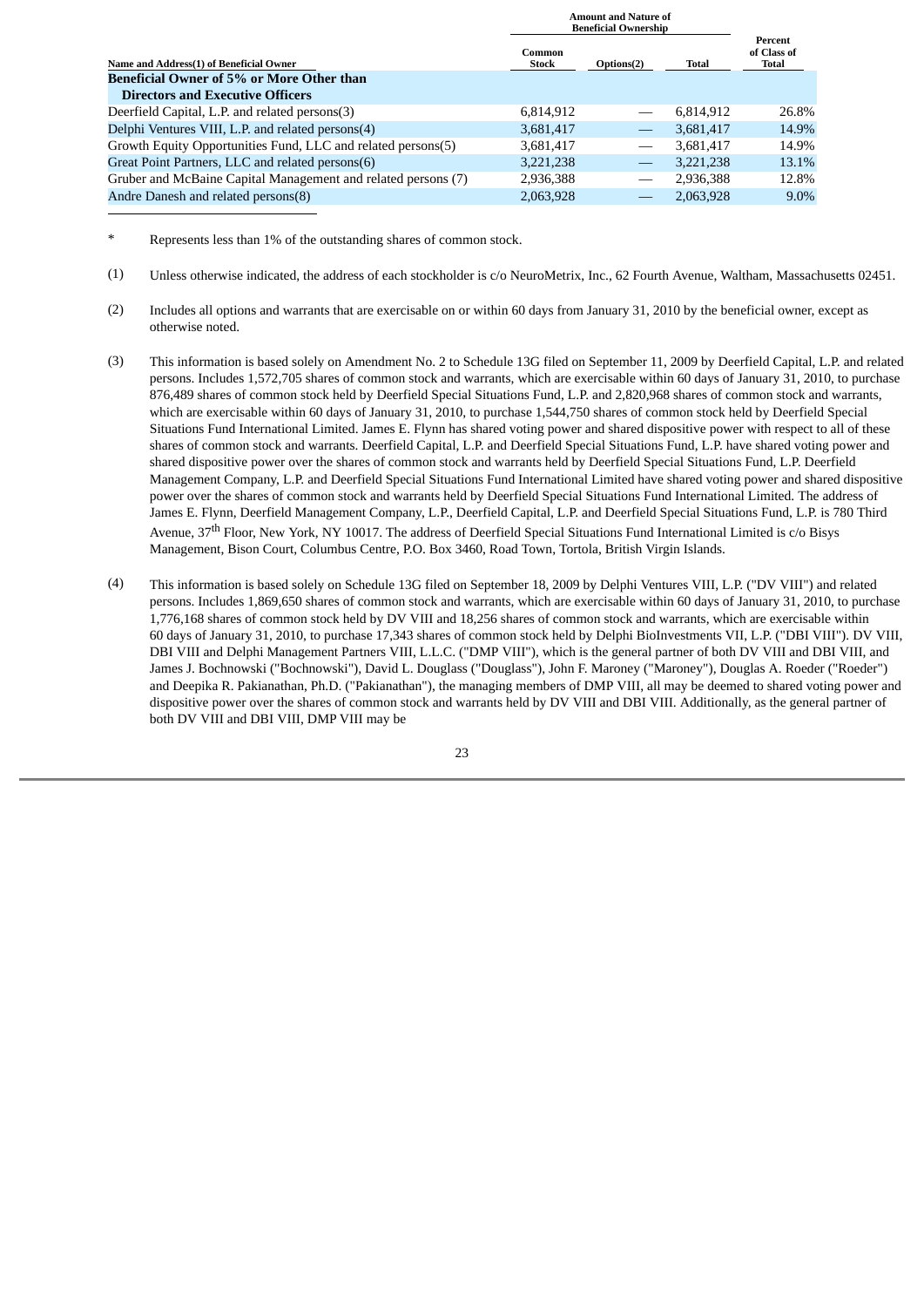deemed have sole voting power and dispositive power over the shares of common stock and warrants held by DV VIII and DBI VIII. The address for DV VIII and related persons is c/o Delphi Ventures, 3000 Sand Hill Road, #1-135, Menlo Park, CA 94025.

- (5) This information is based solely on Schedule 13G filed on January 15, 2010 by Growth Equity Opportunities Fund, LLC ("GEO") and related persons. Includes 1,887,906 shares of common stock and warrants, which are exercisable within 60 days of January 31, 2010, to purchase 1,793,511 shares of common stock held by GEO. GEO, New Enterprise Associates 12, Limited Partnership ("NEA 12"), which is the sole member of GEO, NEA Partners 12, Limited Partnership ("NEA Partners 12"), which is the general partner of NEA 12, NEA 12 GP, LLC ("NEA 12 GP"), which is the general partner of NEA Partners 12, all share voting power and dispositive power over the shares of common stock and warrants held by GEO. Additionally, the individual managers of NEA 12 GP are Michael James Barrett ("Barrett"), Peter J. Barris ("Barris"), Forest Baskett ("Baskett"), Ryan D. Drant ("Drant"), Patrick J. Kerins ("Kerins"), Krishna S. Kolluri ("Kolluri"), C. Richard Kramlich ("Kramlich"), Charles M. Linehan ("Linehan"), Charles W. Newhall III ("Newhall"), Mark W. Perry ("Perry"), Scott D. Sandell ("Sandell") and Eugene A. Trainor III ("Trainor") (collectively, the "Managers"), and also share voting power and dispositive power over the shares of common stock and warrants held by GEO. The address of GEO, NEA 12, NEA Partners 12, NEA 12 GP, Newhall and Trainor is New Enterprise Associates, 1954 Greenspring Drive, Suite 600, Timonium, MD 21093. The address of Baskett, Kolluri, Kramlich, Linehan, Perry and Sandell is New Enterprise Associates, 2855 Sand Hill Road, Menlo Park, California 94025. The address of the principal business office of Barrett, Barris, Drant and Kerins is New Enterprise Associates, 5425 Wisconsin Avenue, Suite 800, Chevy Chase, MD 20815.
- (6) This information is based solely on Schedule 13G filed on September 21, 2009 by Great Point Partners, LLC ("Great Point") and related persons. Includes 1,090,265 shares of common stock and warrants, which are exercisable within 60 days of January 31, 2010, to purchase 1,035,752 shares of common stock held by Biomedical Value Fund, L.P. ("BVF") and 561,652 shares of common stock and warrants, which are exercisable within 60 days of January 31, 2010, to purchase 533,569 shares of common stock held by Biomedical Offshore Value Fund, Ltd. ("BOVF"). Great Point is the investment manager of BVF and BOVF and may be deemed to share voting power and dispositive power with respect to the shares of common stock and warrants held by BVF and BOVF. Additionally, each of Dr. Jeffrey R. Jay, M.D. ("Dr. Jay"), as senior managing member of Great Point, and Mr. David Kroin ("Mr. Kroin"), as special managing member of Great Point, may be deemed to share voting power and dispositive power with respect to the shares of common stock and warrants held by BVF and BOVF. Great Point, Dr. Jay and Mr. Kroin disclaim beneficial ownership of the shares of common stock and warrants held by BVF and BOVF, except to the extent of their respective pecuniary interests. The address for Great Point and related persons is 165 Mason Street, 3rd Floor, Greenwich, CT 06830.
- (7) This information is based solely on Schedule 13G filed on February 10, 2010 by Gruber and McBaine Capital Management, LLC ("GMCM") and related persons. Includes 1,474,849 shares of common stock and warrants, which are exercisable within 60 days of January 31, 2010, to purchase 582,890 shares of common stock held by GMCM, 441,398 shares of common stock held directly by Jon D. Gruber and 437,251 shares of common stock held directly by J. Patterson McBaine. GMCM is an investment advisor whose clients have the right to receive or the power to direct the receipt of dividends from, or the proceeds from the sale of the shares of common stock or warrants. Jon D. Gruber, J. Patterson McBaine and Eric Swergold are the managers, controlling persons and portfolio managers of GMCM, and therefore, GMCM, Jon D. Gruber, J. Patterson McBaine and Eric Swergold share voting power and dispositive power with respect to the shares of common stock and warrants held by GMCM. Jon D. Gruber has sole voting power and sole dispositive power with respect to the shares of common stock held directly by him and J. Patterson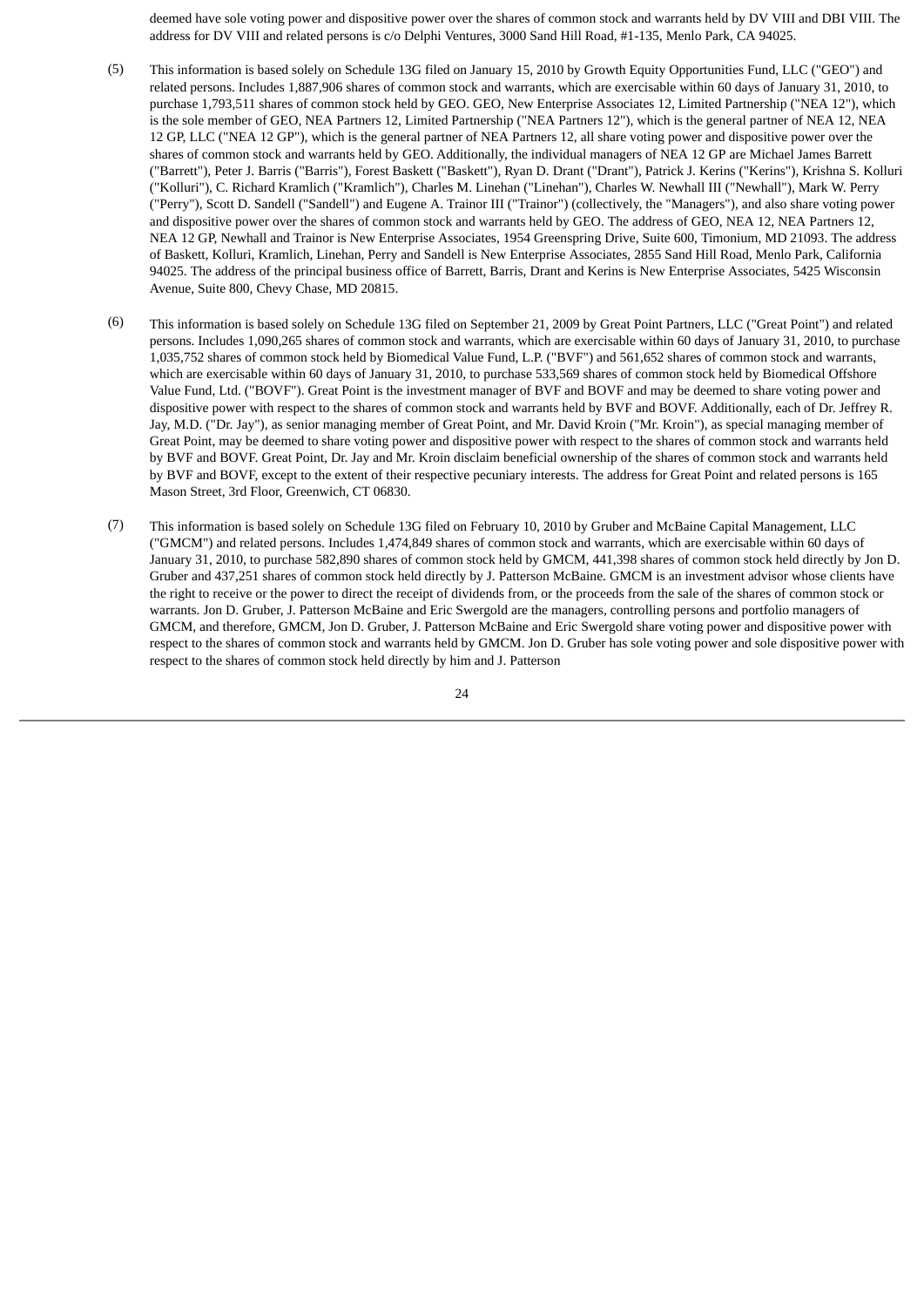McBaine has sole voting power and sole dispositive power with respect to shares of common stock held directly by him. Lagunitas Partners is an investment limited partnership of which GMCM is the general partner, and therefore, may be deemed to share voting power and dispositive power with respect to the shares of common stock and warrants held by GMCM. The address of GMCM, Jon D. Gruber, J. Patterson McBaine and Eric B. Swergold is 50 Osgood Place, Penthouse, San Francisco, CA 94133.

(8) This information is based solely on Amendment No. 4 to Schedule 13D filed on December 30, 2008 by Andre Danesh and related persons. Includes 200,000 shares of common stock held directly by Andre Danesh, 150,000 shares of common stock held directly by the Andre Danesh 1997 IRRV (the "A.D. Trust") and 1,713,928 shares of common stock held directly by E&S Investments ("E&S"). Andre Danesh has shared voting power and shared dispositive power with respect to all of these shares of common stock. The address of Andre Danesh, the A.D. Trust and E & S is Allied Financial Corp. P.O. Box 1271, Brookline, MA 02446.

# **TRANSACTIONS WITH RELATED PERSONS**

<span id="page-27-0"></span> Mr. Surgenor is a director of NeuroMetrix and was formerly the President and Chief Executive Officer and a director of Cyberkinetics Neurotechnology Systems, Inc. ("Cyberkinetics"). In November 2007, we made an investment of \$2.5 million in shares of Cyberkinetics common stock, agreed to negotiate the terms of a joint venture with Cyberkinetics and received a warrant to purchase an additional \$1.25 million of Cyberkinetics common stock. We would have been required to exercise the warrant if Cyberkinetics received FDA approval of a Humanitarian Device Exemption filing for the Andara OFS device for acute spinal cord injuries by December 31, 2008, which they did not. In February 2008, we formed PNIR (Peripheral Nerve Injury Repair) LLC, a joint venture with initial ownership of 50% by us and 50% by Cyberkinetics, and entered into a Collaboration Agreement and Operating Agreement with Cyberkinetics. The focus of the joint venture was on the development and commercialization of a product for the treatment of peripheral nerve injury using the Andara™ OFS™ (Oscillating Frequency Stimulation) technology (the "Andara Technology") licensed by Cyberkinetics from Purdue University and using other technologies to be developed. Under the terms of our joint venture agreement with Cyberkinetics, we agreed to fund the first \$2.0 million of program costs under the joint venture and any required funding beyond the initial \$2.0 million was to be shared equally by us and Cyberkinetics. Cyberkinetics had agreed to contribute the Andara Technology and certain additional technology, know-how and intellectual property. During the fourth quarter of 2008, the joint venture with Cyberkinetics was dissolved, and in January 2009, we acquired certain technological and intellectual property assets from Cyberkinetics and Andara Life Science, Inc., a wholly-owned subsidiary of Cyberkinetics, for \$350,000 in cash. The acquired assets include all of Cyberkinetics' rights and regulatory filings for the Andara Technology, the rights to develop and commercialize a therapeutic product for peripheral nerve injury based on the Andara Technology, development and commercialization rights to certain derivatives of the pharmacological agent 4-aminopyridine that may be useful in the treatment of central and peripheral nervous system injury and disease, and certain other intellectual property and technology. During 2009, the Company paid Red Sky Partners, LLC, or Red Sky, a total of \$49,000 for various consulting services. Mr. Surgenor is a partner in Red Sky.

 On November 7, 2008, we sold substantially all of the assets related our DigiScope business to Advanced Diagnostics, LLC in exchange for assuming certain identified commitments of approximately \$400,000 and a cash payment of \$50,000. The Chief Executive Officer and President of Advanced Diagnostics, LLC is Gary Gregory, our former Chief Operating Officer.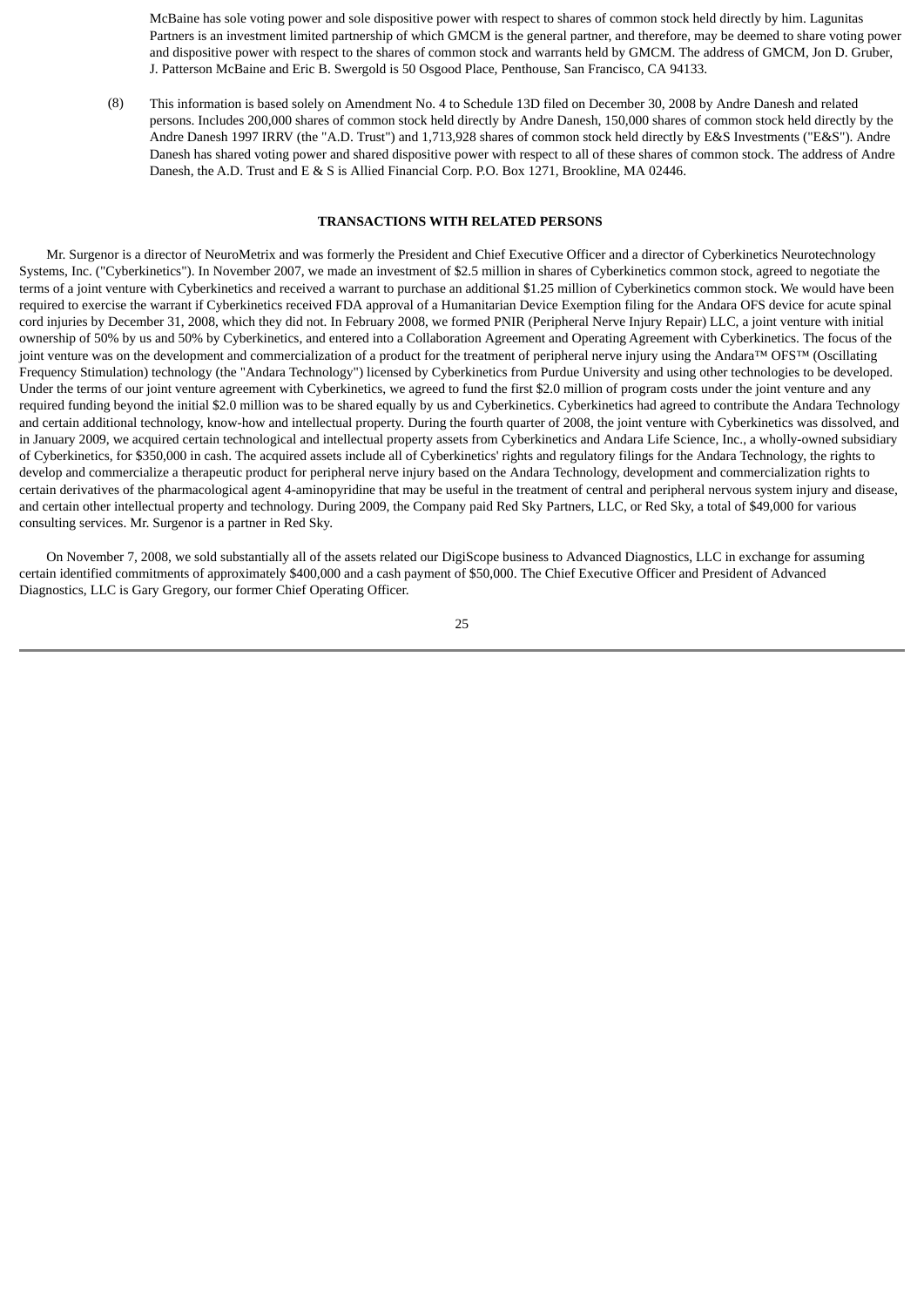#### **Policy for Approval of Transactions with Related Persons**

<span id="page-28-0"></span> Pursuant to our audit committee charter currently in effect, the audit committee is responsible for reviewing and approving, prior to our entry into any such transaction, all transactions in which we are a participant and in which any parties related to us has or will have a direct or indirect material interest.

# **AUDIT COMMITTEE REPORT**

 The undersigned members of the Audit Committee of the Board of Directors, which consists entirely of directors who meet the independence requirements of the NASDAQ Marketplace, submit this report in connection with the committee's review of the financial reports for the fiscal year ended December 31, 2009 as follows:

 1. The Audit Committee has reviewed and discussed with management and PricewaterhouseCoopers LLP, our independent public accountant, the audited financial statements for the Company for the fiscal year ended December 31, 2009.

 2. The Audit Committee has discussed with representatives of PricewaterhouseCoopers LLP the matters required to be discussed with them under the provisions of Statement on Auditing Standards No. 61, as amended (AICPA, Professional Standards, Vol. 1, au section 380), as adopted by the Public Company Accounting Oversight Board in Rule 3200T, relating to the conduct of the audit.

 3. The Audit Committee has received the written disclosures and the letter from PricewaterhouseCoopers LLP required by applicable requirements of the Public Company Accounting Oversight Board regarding PricewaterhouseCoopers LLP's communications with the audit committee concerning independence, and has discussed with PricewaterhouseCoopers LLP their independence. The Audit Committee also considered the status of pending litigation, taxation matters, and other areas of oversight relating to the financial reporting and audit process that the committee determined appropriate.

 In performing all of these functions, the Audit Committee acts in an oversight capacity. The Audit Committee's roles and responsibilities are set forth in our charter adopted by the Board, which is available on our website at www.neurometrix.com. This committee reviews and reassesses our charter annually and recommends any changes to the Board for approval. The Audit Committee is responsible for overseeing our overall financial reporting process, and for the appointment, compensation, retention, and oversight of the work of PricewaterhouseCoopers LLP. The Audit Committee reviews NeuroMetrix's quarterly and annual reports on Form 10-Q and Form 10-K prior to filing with the SEC. In its oversight role, the Audit Committee reviews NeuroMetrix's quarterly and annual reports on Form 10-Q and Form 10-K prior to filing with the SEC. In its oversight role, the Audit Committee relies on the work and assurances of NeuroMetrix's management, which has the primary responsibility for establishing and maintaining adequate internal control over financial reporting, and for preparing the financial statements, and of PricewaterhouseCoopers LLP, which is engaged to audit and report on the consolidated financial statements of NeuroMetrix.

 Based on the Audit Committee's review of the audited financial statements and discussions referred to above, the Audit Committee recommended to the Board of Directors that the audited financial statements be included in NeuroMetrix's Annual Report on Form 10-K for the fiscal year ended December 31, 2009 for filing with the SEC.

Respectfully submitted by the Audit Committee:

David E. Goodman, M.D. Charles R. LaMantia W. Mark Lortz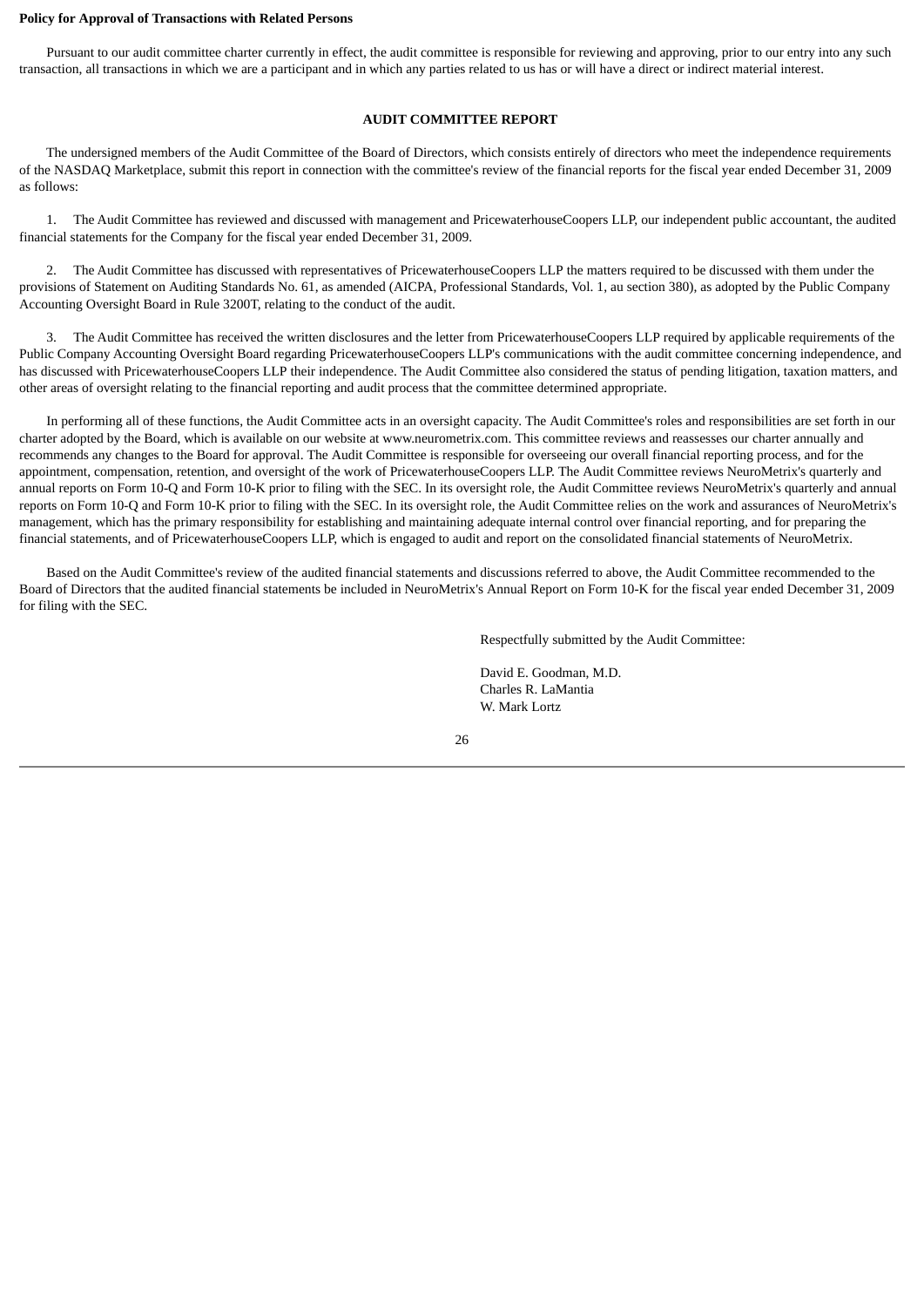# **PROPOSAL 2: APPROVAL OF THE NEUROMETRIX, INC. 2010 EMPLOYEE STOCK PURCHASE PLAN PROVIDING FOR THE PURCHASE OF UP TO 250,000 SHARES OF OUR COMMON STOCK**

<span id="page-29-0"></span> On April 6, 2010, our Board of Directors approved, subject to approval of our stockholders at this meeting, the NeuroMetrix, Inc. 2010 Employee Stock Purchase Plan (the "2010 ESPP"). The 2010 ESPP provides eligible employees with the opportunity to purchase up to 250,000 shares of our common stock at a discount, on a tax-favored basis, through regular payroll deductions in compliance with Section 423 of the Code. The 2010 ESPP replaces the NeuroMetrix, Inc. 2004 Employee Stock Purchase Plan under which as of June 30, 2009 all shares authorized for issuance had been issued.

 The Board of Directors believes it is in the best interest of NeuroMetrix and its stockholders that the 2010 ESPP be approved. The Board recommends approval of the 2010 ESPP. If approved, eligible employees who elect to participate in the 2010 Plan will be granted options to purchase common stock under the 2010 ESPP on July 1, 2010.

 The 2010 ESPP allows all full-time and certain part-time employees to purchase shares of NeuroMetrix common stock at a discount to fair market value. Employees will purchase shares in June and December of each year using funds deducted from their paychecks during the preceding six months. The 2010 ESPP is expected to be an important component of the benefits package that NeuroMetrix offers to its employees. We believe that the 2010 ESPP will aid the NeuroMetrix in retaining existing employees, recruiting and retaining new employees and aligning and increasing the interest of all employees in the success of NeuroMetrix.

 The following is a brief summary of the Plan. This summary is qualified in its entirety by reference to the text of the Plan, a copy of which is attached as Appendix A to this proxy statement.

# **Summary of the 2010 ESPP**

 *Administration.* The 2010 ESPP will be administered under the direction of the Compensation Committee of the Board of Directors. The Compensation Committee has authority to interpret the 2010 ESPP and to make all other determinations necessary or advisable in administering it.

 *Eligibility.* All full-time employees and certain part-time employees will be eligible to participate in the 2010 ESPP. For part-time employees to be eligible, they must have customary employment of more than five months in any calendar year and more than 20 hours per week. Employees who, after exercising their rights to purchase shares under the 2010 ESPP, would own shares representing 5% or more of the voting power of NeuroMetrix's common stock, are also ineligible to participate. Approximately 100 employees will be eligible to participate in the 2010 ESPP. Participation in the 2010 ESPP is at the election of each eligible employee and the amounts received by a participant under the 2010 ESPP depend on the fair market value of NeuroMetrix's common stock on future dates; therefore, the benefits or amounts that will be received by any participant if the 2010 ESPP is approved by our stockholders, are not currently determinable.

 *Shares Available for Issuance.* Assuming the 2010 ESPP is approved by our stockholders at the Annual Meeting, there will be 250,000 shares of our common stock available for issuance under the 2010 ESPP, plus an annual increase on the first day of each of the Company's fiscal years beginning in 2011, equal to the lesser of (i) 250,000 shares, (ii) 1 percent of the shares of common stock outstanding on the last day of the immediately preceding fiscal year, or (iii) such lesser number of shares as is determined by the Board.

 *Participation.* To participate in the 2010 ESPP, an eligible employee authorizes payroll deductions in an amount not less than 1% nor greater than 10% of his or her "eligible earnings" (i.e., regular base pay, not including overtime pay, bonuses, employee benefit plans or other additional payments) for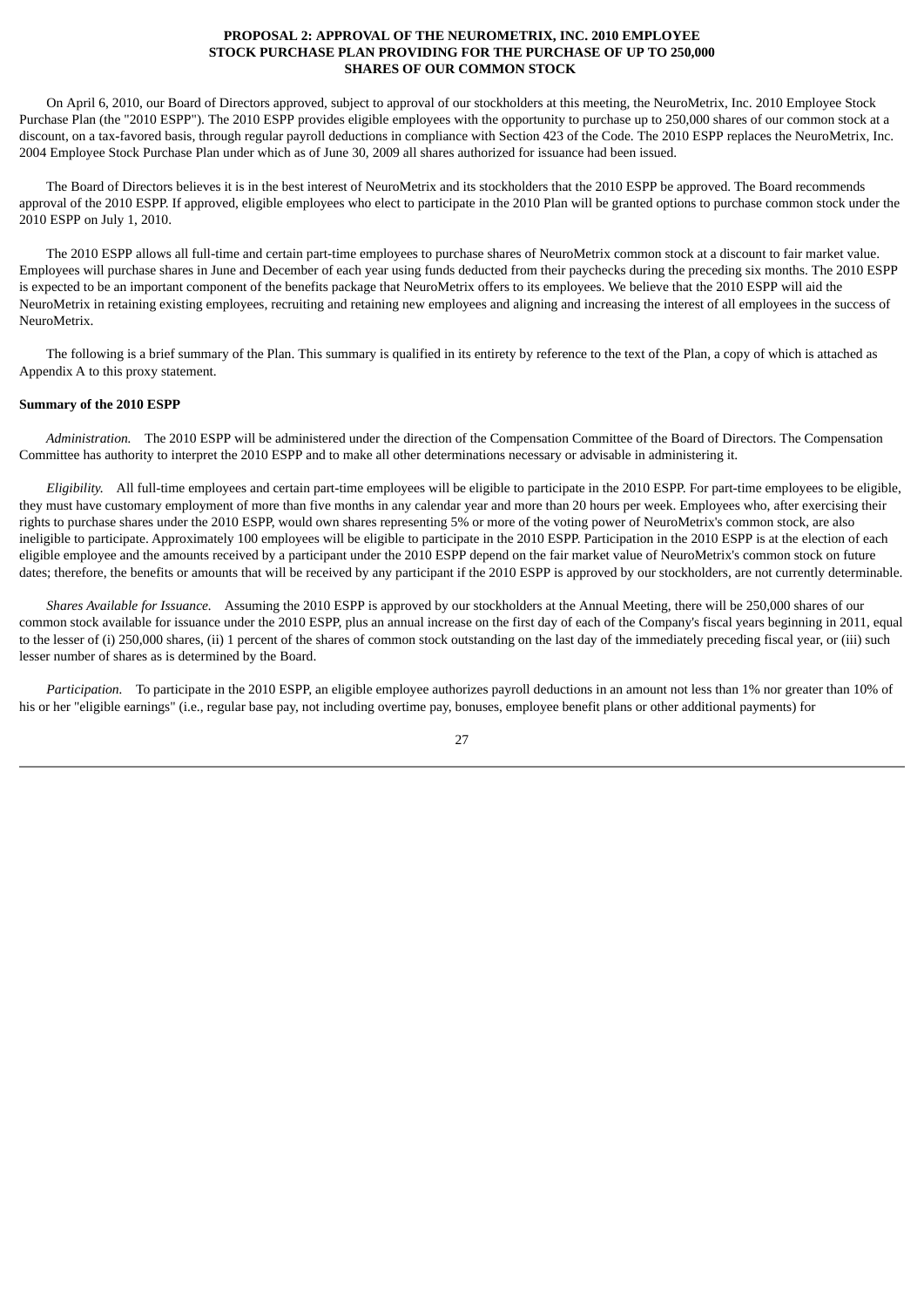each full payroll period in the offering period. To ensure that IRS share limitations are not exceeded, we do not accept contributions from an individual participant in excess of \$25,000 per calendar year.

 *Purchases.* Eligible employees enroll in a six month offering period during the open enrollment period prior to the start of that offering period. A new offering period begins approximately every July 1 and January 1. At the end of each offering period, the accumulated deductions are used to purchase up to a maximum of 25,000 shares of NeuroMetrix common stock for each employee during an offering period. Shares are purchased at a price equal to 85% of the lower of the fair market value of NeuroMetrix's common stock on the first business day or the last business day of an offering period. On April 6, 2010, the closing market price per share of our common stock was \$1.68 as reported by the NASDAQ Global Market.

 *Termination of Employment.* If a participating employee voluntarily resigns or is terminated by NeuroMetrix prior to the last day of an offering period, the employee's option to purchase terminates and the amount in the employee's account is returned to the employee.

 *Adjustments upon Change in Capitalization.* Subject to any required action by the stockholders of the Company, the number of shares of common stock covered by unexercised options under the 2010 ESPP and the number of shares of common stock which have been authorized for issuance under the 2010 ESPP but are not yet subject to options plus any annual increase in the number of shares authorized (collectively, the "Reserves"), as well as the maximum number of shares that may be purchased by a participant and the price per share of common stock covered by each unexercised option under the 2010 ESPP, shall be proportionately adjusted for any increase or decrease in the number of issued shares of common stock resulting from a stock split, reverse stock split, stock dividend, combination or reclassification of the common stock.

 *Participation Adjustment.* If the number of unsold shares that are available for purchase under the 2010 ESPP is insufficient to permit exercise of all rights deemed exercised by all participating employees, a participation adjustment will be made, and the number of shares purchasable by all participating employees is reduced proportionately. Any funds remaining in a participating employee's account after such exercise are refunded to the employee, without interest.

 *Amendment.* The Board of Directors may amend the 2010 ESPP at any time and in any respect shareholder approval unless shareholder approval of the amendment in question is required under Section 423 of the Code, any national securities exchange or system on which the Common Stock is then listed or reported, or under any other applicable laws, rules, or regulations.

 *Termination.* The Board of Directors may terminate the 2010 ESPP at any time and for any reason or for no reason, provided that no termination shall impair any rights of participating employees that have vested at the time of termination. Without further action of the Board of Directors, the 2010 ESPP shall terminate twenty years after the date of its adoption by the Board of Directors or, if earlier, at such time as all shares of common stock that may be made available for purchase under the 2010 ESPP have been issued.

 *U.S. Federal Income Tax Consequences.* The 2010 ESPP, and the rights of participant employees to make purchases thereunder, qualify for treatment under the provisions of Sections 421 and 423 of the Internal Revenue Code. Under these provisions, no income will be taxable to a participant until the shares purchased under the 2010 ESPP are sold or otherwise disposed of.

 Upon sale or other disposition of the shares, the participant will generally be subject to tax and the amount of the tax will depend upon the holding period. If the shares are sold or otherwise disposed of more than two years from the first day of the relevant offering period (and more than one year from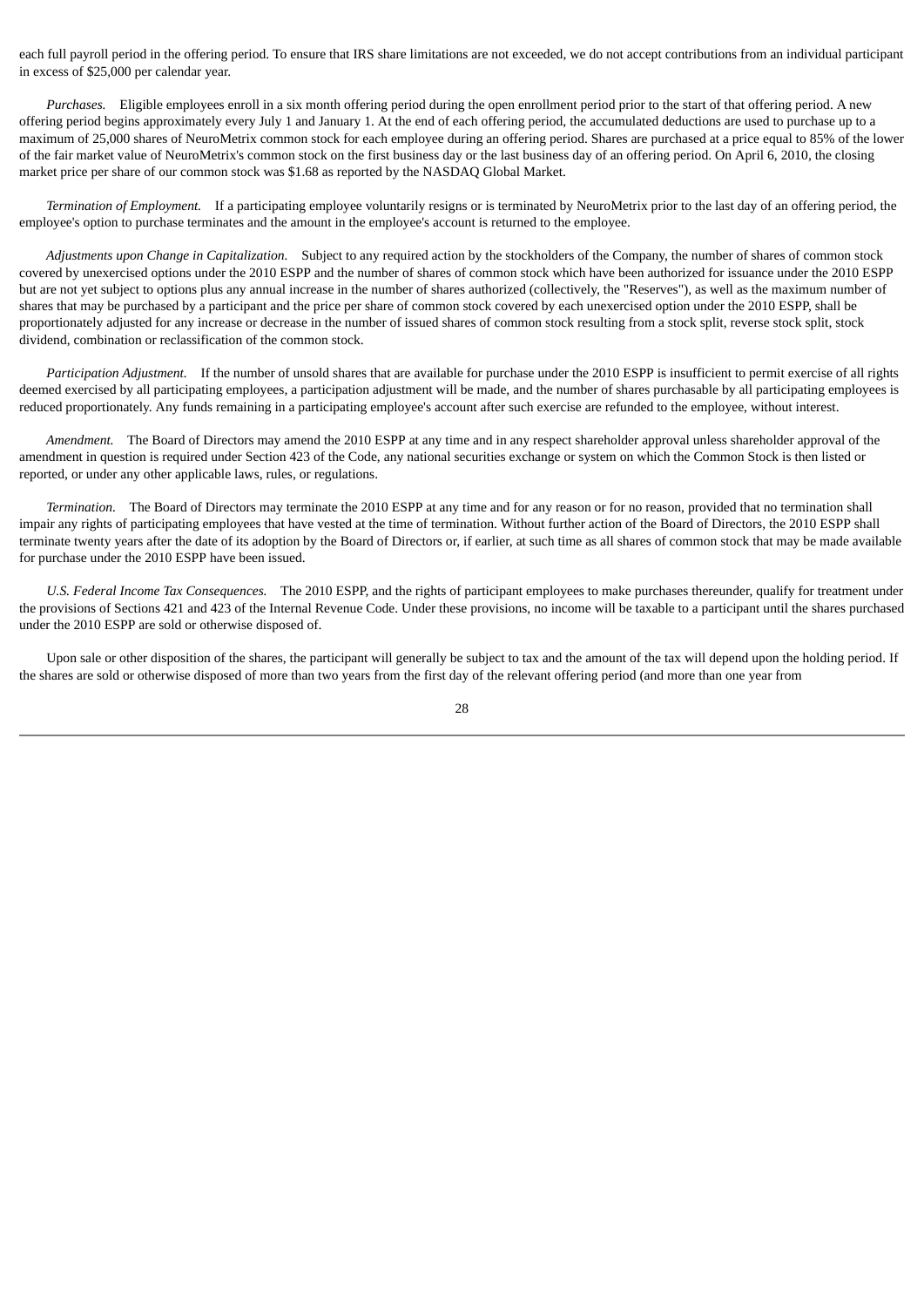the date the shares are purchased), then the participant generally will recognize ordinary income measured as the lesser of:

- i. the excess of the fair market value of the shares at the time of such sale or disposition over the purchase price, or
- ii. an amount equal to 15% of the fair market value of the shares as of the first day of the applicable offering period.

Any additional gain should be treated as long-term capital gain.

 If the shares are sold or otherwise disposed of before the expiration of this holding period, the participant will recognize ordinary income at the time of such disposition generally measured as the excess of the fair market value of the shares on the date the shares are purchased over the purchase price. Any additional gain or loss on such sale or disposition will be long-term or short-term capital gain or loss, depending on the holding period.

 NeuroMetrix is not entitled to a deduction for amounts taxed as ordinary income or capital gain to a participant except to the extent ordinary income is recognized by participants upon a sale or disposition of shares prior to the expiration of the holding period(s) described above. In all other cases, no deduction is allowed to NeuroMetrix.

 The foregoing tax discussion is a general description of certain expected federal income tax results under current law. No attempt has been made to address any state, local, foreign or estate and gift tax consequences that may arise in connection with participation in the 2010 ESPP.

#### **Vote Required**

 The 2010 ESPP will be approved upon the affirmative vote of a majority of the votes properly cast for and against such matter. Abstentions will be treated as votes against this proposal. Broker non-votes are not included in the number of votes cast for and against a matter and therefore have no effect on the vote on such matter.

#### **Recommendation**

 **THE BOARD OF DIRECTORS UNANIMOUSLY RECOMMENDS A VOTE "FOR" THE APPROVAL OF THE 2010 EMPLOYEE STOCK PURCHASE PLAN PROVIDING FOR THE PURCHASE OF UP TO 250,000 SHARES OF OUR COMMON STOCK. PROPERLY AUTHORIZED PROXIES SOLICITED BY THE BOARD WILL BE VOTED "FOR" THE APPROVAL OF THE 2010 EMPLOYEE STOCK PURCHASE PLAN UNLESS INSTRUCTIONS TO THE CONTRARY ARE GIVEN.**

# **EQUITY COMPENSATION PLAN INFORMATION**

<span id="page-31-0"></span> The following table sets forth information as of December 31, 2009 regarding the number of securities to be issued upon exercise, and the weighted average exercise price of outstanding options, warrants, and rights under our equity compensation plans and the number of securities available for future issuance under our equity compensation plans.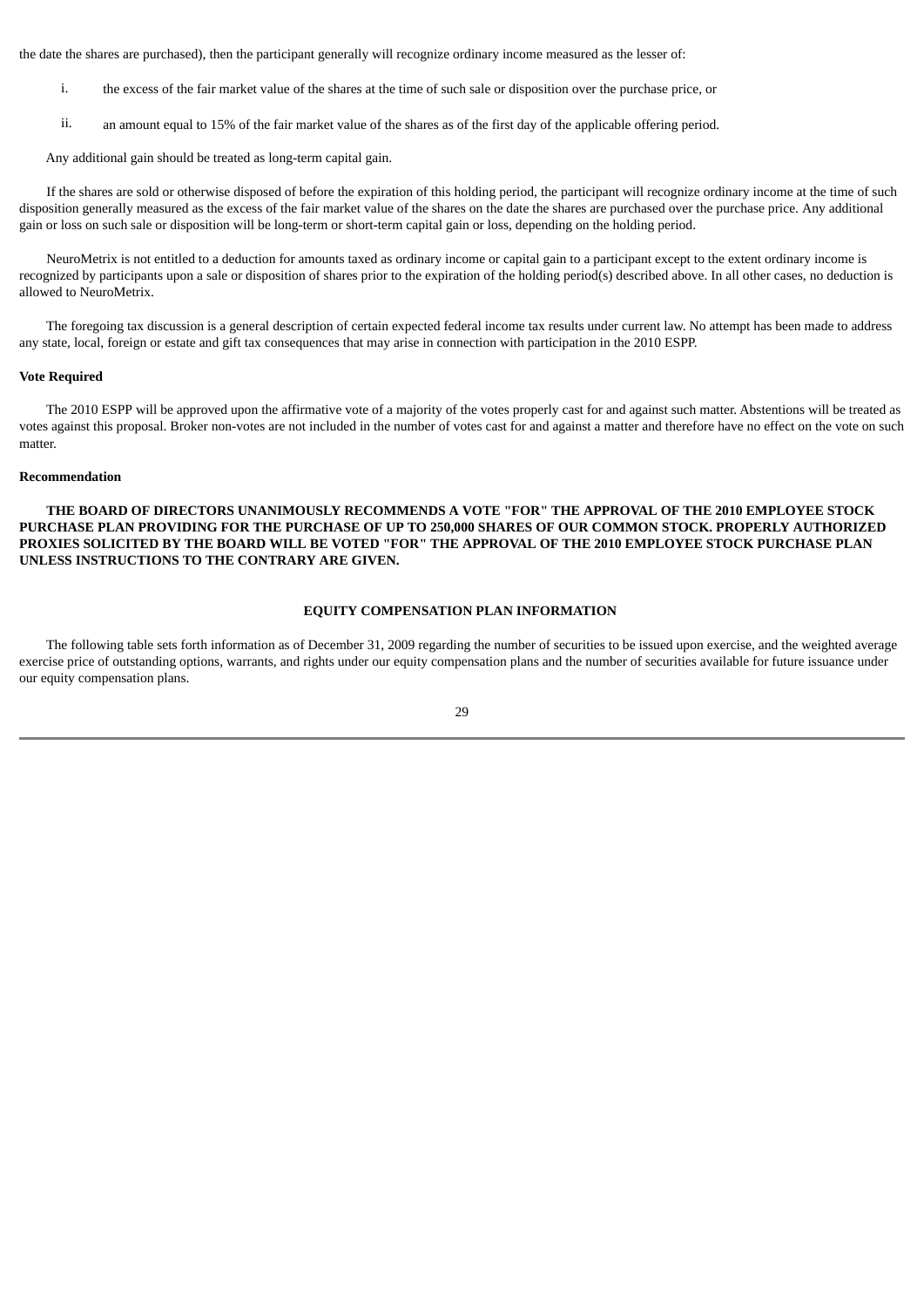# **Equity Compensation Plan Information as of December 31, 2009**

<span id="page-32-0"></span>

|                                                           | <b>Number of securities</b><br>to be issued upon<br>exercise of<br>outstanding options,<br>warrants and rights<br>(a) | <b>Weighted average</b><br>exercise price of<br>outstanding<br>options, warrants<br>and rights<br>(b) | <b>Number of securities</b><br>available for future<br>issuance under equity<br>compensation plans<br>(excluding securities<br>reflected in column a) |
|-----------------------------------------------------------|-----------------------------------------------------------------------------------------------------------------------|-------------------------------------------------------------------------------------------------------|-------------------------------------------------------------------------------------------------------------------------------------------------------|
| Equity compensation plans approved by security holders(1) | 3,278,880                                                                                                             | 5.30                                                                                                  | 1,489,085(2)                                                                                                                                          |
| Totals                                                    | 3,278,880                                                                                                             | 5.30                                                                                                  | 1,489,085                                                                                                                                             |
|                                                           |                                                                                                                       |                                                                                                       |                                                                                                                                                       |

- (1) Includes information related to our Amended and Restated 1996 Stock Option/Restricted Stock Plan, Amended and Restated 1998 Equity Incentive Plan, Third Amended and Restated 2004 Stock Option and Incentive Plan, 2004 Employee Stock Purchase Plan, and 2009 Non-Qualified Inducement Stock Plan.
- (2) As of December 31, 2009, there were 1,189,085 shares available for future grant under the Third Amended and Restated 2004 Stock Option and Incentive Plan and 300,000 shares available for future grant under the 2009 Non-Qualified Inducement Stock Plan. No new stock grants or awards will be made under the Amended and Restated 1996 Stock Option/Restricted Stock Plan or the Amended and Restated 1998 Equity Incentive Plan. As of March 31, 2010, there were approximately 1,138,703 shares available for future grant under the Third Amended and Restated 2004 Stock Option and Incentive Plan and 300,000 shares available for future grant under the 2009 Non-Qualified Inducement Stock Plan.

# **PROPOSAL 3: RATIFICATION OF SELECTION OF AUDITORS**

# <span id="page-32-1"></span>**Introduction**

 The Audit Committee of the Board of Directors has selected the firm of PricewaterhouseCoopers LLP, independent certified public accountants, to serve as our auditors for the year ending December 31, 2010. It is expected that a representative of PricewaterhouseCoopers LLP will be present at the annual meeting with the opportunity to make a statement, if so desired, and will be available to respond to appropriate questions.

#### **Vote Required**

 The selection of our independent auditors for the year ending December 31, 2010 will be ratified upon the affirmative vote of a majority of the votes properly cast for and against such matter. Abstentions will have no effect on the vote on such matter. However, brokerage firms have authority to vote customers' unvoted shares held by the firms in street name on this proposal. If a broker does not exercise this authority, such broker non-votes will have no effect on the results of this vote. The ratification of this selection by our stockholders is not required under the laws of the State of Delaware, where we are incorporated, but the results of this vote will be considered by the Audit Committee in selecting auditors for future years.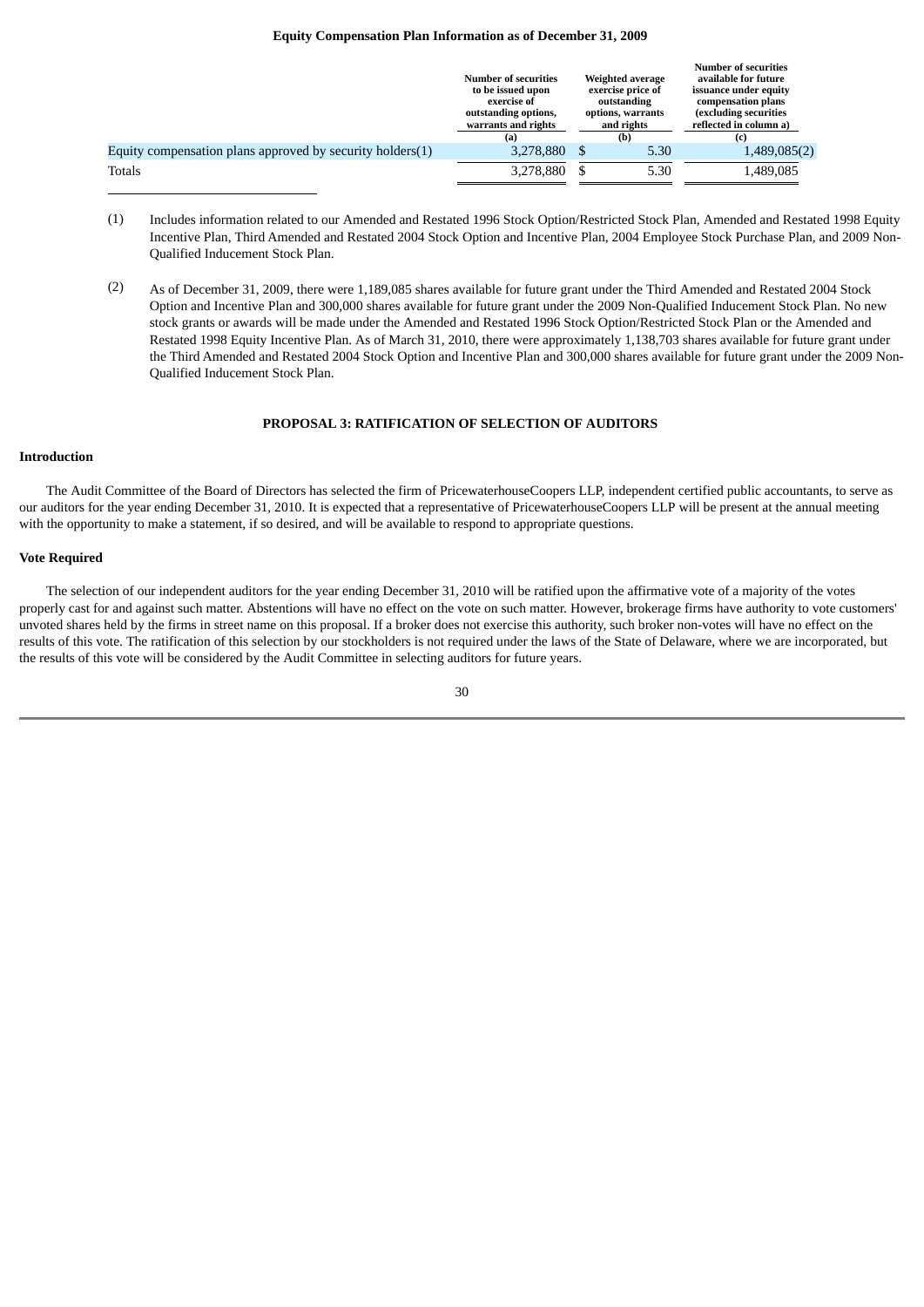**THE BOARD OF DIRECTORS UNANIMOUSLY RECOMMENDS A VOTE "FOR" RATIFICATION OF THE SELECTION OF PRICEWATERHOUSECOOPERS LLP TO SERVE AS THE COMPANY'S INDEPENDENT AUDITORS FOR THE YEAR ENDING DECEMBER 31, 2010. PROPERLY AUTHORIZED PROXIES SOLICITED BY THE BOARD WILL BE VOTED "FOR" THE RATIFICATION UNLESS INSTRUCTIONS TO THE CONTRARY ARE GIVEN.**

# **ACCOUNTING FEES**

<span id="page-33-0"></span>Aggregate fees for professional services rendered by PricewaterhouseCoopers LLP for the years ended December 31, 2009 and 2008 are as follows:

#### *Audit Fees*

 The audit fees billed by PricewaterhouseCoopers LLP for professional services rendered for the 2009 audit of our annual financial statements and the review of the financial statements included in our quarterly reports on Form 10-Q totaled \$478,455, of which \$327,500 was billed in 2009 and \$150,955 was billed in 2010. The audit fees billed by PricewaterhouseCoopers LLP for professional services rendered for the 2008 audit of our annual financial statements and the review of the financial statements included in our quarterly reports on Form 10-Q totaled \$485,793, of which \$355,050 was billed in 2008 and \$130,743 was billed in 2009.

# *Audit-Related Fees*

 Audit-related fees billed by PricewaterhouseCoopers LLP for any services other than audit-related services totaled \$0 and \$54,000 in 2009 and 2008, respectively.

## *All Other Fees*

 Fees billed by PricewaterhouseCoopers LLP for services other than audit-related services were \$28,000 for 2009 and included fees of \$21,500 for our Corporate Integrity Agreement with the Office of Inspector General of the United States Department of Health and Human Services regarding the previouslydisclosed investigation into certain of our past sales and marketing practices relating to our NC-stat System, \$5,000 for the review of the Proxy Statement, and \$1,500 for a software subscription used to review new accounting pronouncements. Fees billed by PricewaterhouseCoopers LLP for services other than auditrelated services were \$6,500 for 2008 and included fees of \$5,000 for review of the Proxy Statement and \$1,500 for a software subscription used to review new accounting pronouncements.

# *Pre-Approval Policies and Procedures*

<span id="page-33-1"></span>The Audit Committee approved all audit and non-audit services provided to us by PricewaterhouseCoopers LLP during the 2009 and 2008 fiscal years.

# **STOCKHOLDER PROPOSALS**

 Any stockholder proposals submitted pursuant to Exchange Act Rule 14a-8 for inclusion in our proxy statement and form of proxy for our 2011 annual meeting must be received by us on or before December 13, 2010 in order to be considered for inclusion in our proxy statement and form of proxy. Such proposals must also comply with the requirements as to form and substance established by the SEC if such proposals are to be included in the proxy statement and form of proxy. Any such proposal should be mailed to: NeuroMetrix, Inc., 62 Fourth Avenue, Waltham, Massachusetts 02451, Attention: Secretary.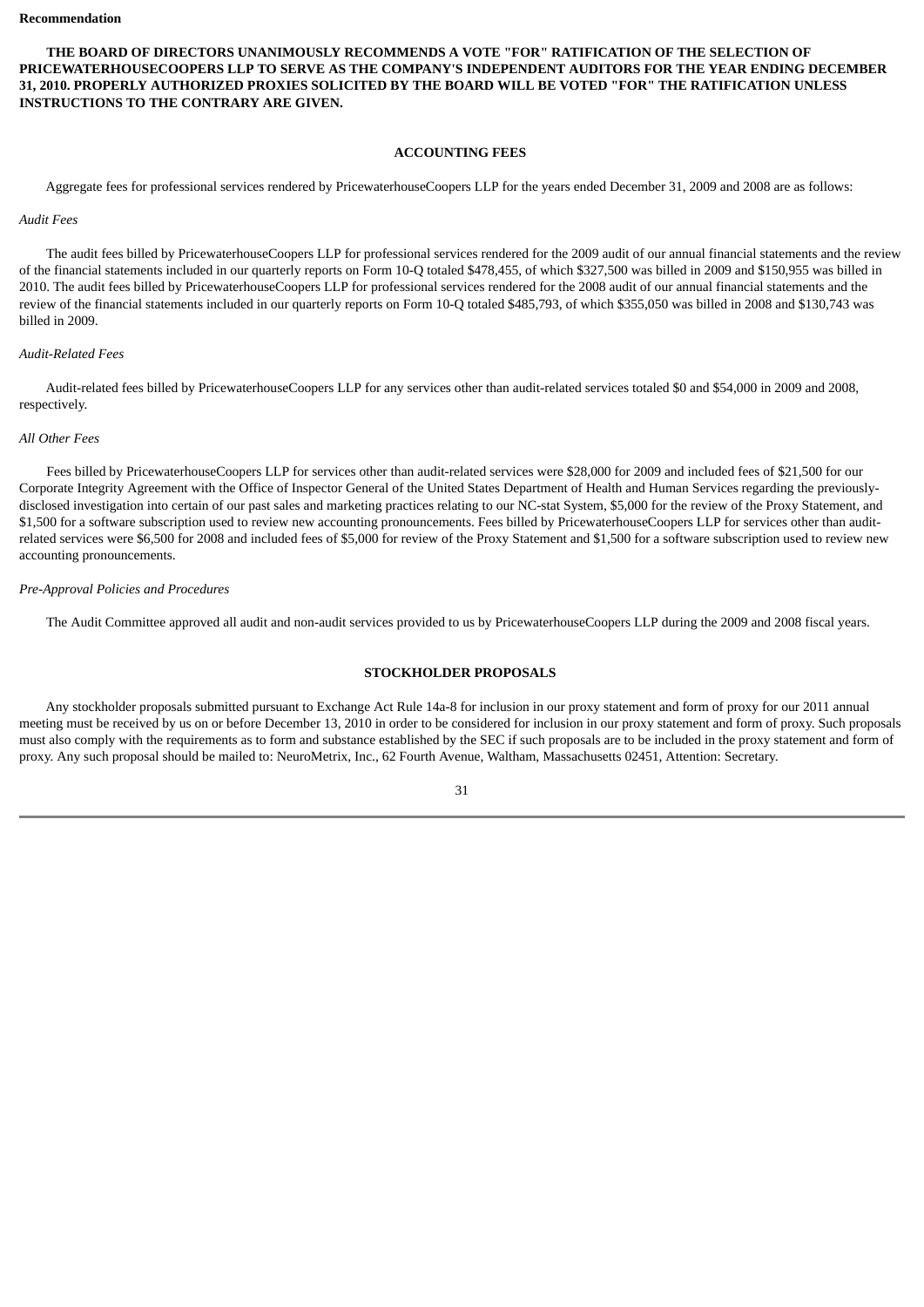Stockholder proposals to be presented at our 2011 annual meeting, other than stockholder proposals submitted pursuant to Exchange Act Rule 14a-8 for inclusion in our proxy statement and form of proxy for our 2011 annual meeting, must be received pursuant to the provisions of our by-laws. Our by-laws state that the stockholder must provide timely written notice of such nomination or proposal and supporting documentation. A stockholder's notice will be timely if received by us at our principal executive office not less than 90 days nor more than 120 days prior to the anniversary date of the immediately preceding annual meeting (the "Anniversary Date"); provided, however, that in the event the annual meeting is scheduled to be held on a date more than 30 days before the Anniversary Date or more than 60 days after the Anniversary Date, a stockholder's notice shall be timely if received by us at its principal executive office not later than the close of business on the later of (1) the 90th day prior to the scheduled date of such annual meeting or (2) the 10th day following the day on which public announcement of the date of such annual meeting is first made by us. In the event that the number of directors to be elected to our Board of Directors is increased and there is no public announcement naming all of the nominees for director or specifying the size of the increased Board of Directors made by us at least 85 days prior to the first anniversary of the preceding year's annual meeting, a stockholder's notice will also be considered timely, but only with respect to nominees for any new positions created by such increase, if it is delivered to us at our principal executive offices not later than the close of business on the 10th day following the day on which such public announcement is first made by us. Proxies solicited by our Board of Directors will confer discretionary voting authority with respect to these proposals, subject to SEC rules and regulations governing the exercise of this authority. Any such proposals shall be mailed to: NeuroMetrix, Inc., 62 Fourth Avenue, Waltham, Massachusetts 02451, Attention.: Secretary.

# **EXPENSES AND SOLICITATION**

<span id="page-34-0"></span> The cost of solicitation of proxies will be borne by us, and in addition to soliciting stockholders by mail through its regular employees, we may request banks, brokers and other custodians, nominees and fiduciaries to solicit their customers who have stock of our company registered in the names of a nominee and, if so, we will reimburse such banks, brokers and other custodians, nominees and fiduciaries for their reasonable out-of-pocket costs. Solicitation by our officers and employees may also be made of some stockholders in person or by mail, telephone, telegraph, e-mail or other form of electronic communication following the original solicitation.

# **MULTIPLE STOCKHOLDERS SHARING THE SAME ADDRESS**

<span id="page-34-1"></span> Owners of common stock in street name may receive a notice from their broker or bank stating that only one annual report or proxy statement will be delivered to multiple security holders sharing an address. This practice, known as "householding," is designed to reduce printing and postage costs. However, if any stockholder residing at such an address wishes to receive a separate annual report or proxy statement, the Company will promptly deliver a separate copy to any stockholder upon written or oral request to the Company's investor relations department at NeuroMetrix, Inc, 62 Fourth Avenue, Waltham, MA 02451 or by telephone at (781) 890-9989 or by e-mail at neurometrix.ir@neurometrix.com.

# **SECTION 16(A) BENEFICIAL OWNERSHIP REPORTING COMPLIANCE**

<span id="page-34-2"></span> Section 16(a) of the Securities Exchange Act of 1934, as amended, requires our directors and executive officers and holders of more than 10% of our common stock (collectively, "Reporting Persons") to file with the SEC initial reports of ownership and reports of changes in ownership of our common stock. Such Reporting Persons are required by regulations of the SEC to furnish us with copies of all such filings. With the exceptions noted below, to our knowledge, based solely upon our review of the copies of the filings furnished to us with respect to the year ended December 31, 2009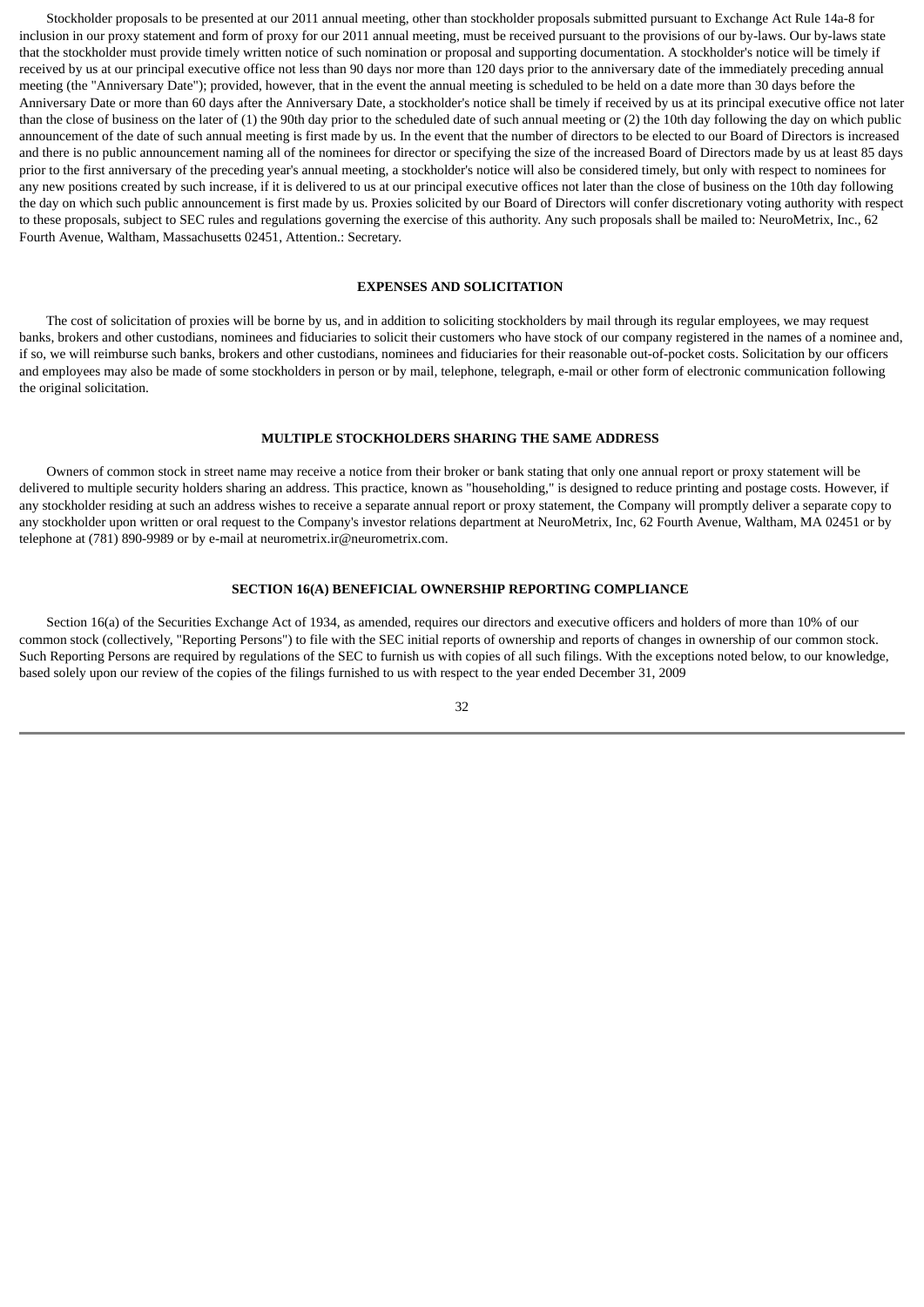and written representations from certain Reporting Persons, we believe that all Reporting Persons complied with all Section 16(a) filing requirements in the year ended December 31, 2009. Joseph A. Calo, one of our executive officers, was three days late in filing a Form 4 reporting a stock option grant from the Company.

# **Waltham, Massachusetts April 12, 2010**

 **Our Annual Report on Form 10-K, which includes our financial statements, for the fiscal year ended December 31, 2009, and which provides additional information about us can be found on the website of the Securities and Exchange Commission at www.sec.gov. It is also available on our website at www.neurometrix.com. You may obtain a printed copy of our Annual Report on Form 10-K, including our financial statements, free of charge, from us by sending a written request to: Attention: Secretary, NeuroMetrix, Inc, 62 Fourth Avenue, Waltham, MA 02451. Exhibits will be provided upon written request and payment of an appropriate processing fee.**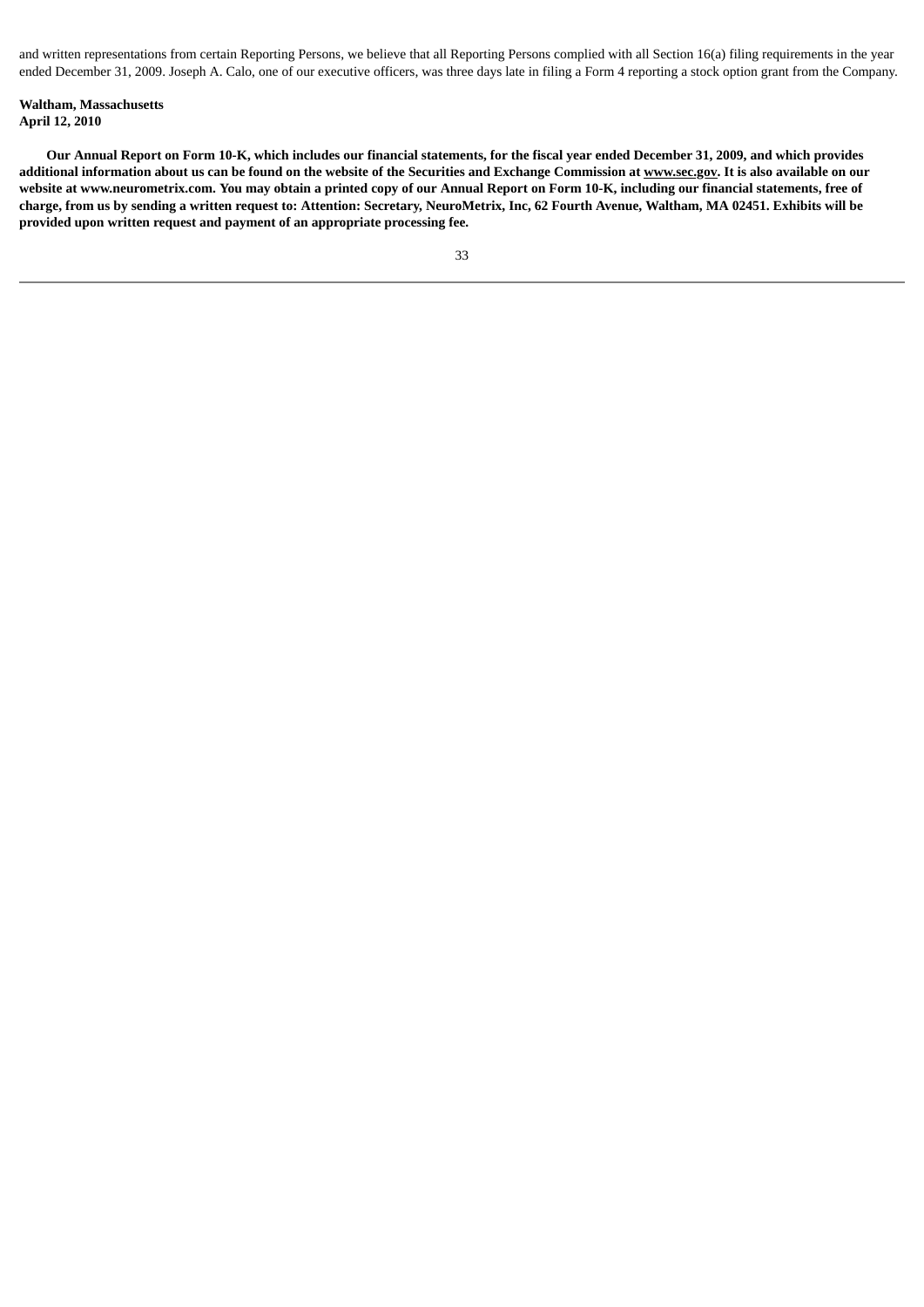# **NeuroMetrix, Inc.**

# **2010 EMPLOYEE STOCK PURCHASE PLAN**

<span id="page-36-0"></span> The following constitute the provisions of the 2010 Employee Stock Purchase Plan (the "Plan") of NeuroMetrix, Inc. (the "Company"). The Plan replaces the NeuroMetrix, Inc. 2004 Employee Stock Purchase Plan under which as of June 30, 2009 all shares had been issued.

 1. *Purpose.* The purpose of the Plan is to provide Employees of the Company and its Designated Subsidiaries with an opportunity to purchase Common Stock of the Company. It is the intention of the Company to have the Plan qualify as an "Employee Stock Purchase Plan" under Section 423 of the Code. The provisions of the Plan shall, accordingly, be construed so as to extend and limit participation in a manner consistent with the requirements of that section of the Code.

2. *Definitions.*

- (a) *"Board"* shall mean the Board of Directors of the Company, or a committee of the Board of Directors named by the Board to administer the Plan.
- (b) *"Code"* shall mean the Internal Revenue Code of 1986, as amended.
- (c) *"Common Stock"* shall mean the common stock, \$0.0001 par value per share, of the Company.
- (d) *"Company"* shall mean NeuroMetrix, Inc. a Delaware corporation.

 (e) *"Compensation"* shall mean total cash compensation received by the Employee from the Company or a Designated Subsidiary that is taxable income for federal income tax purposes, including, payments for overtime, shift premium, incentive compensation, incentive payments, bonuses, commissions and other compensation received from the Company or a Designated Subsidiary, but excluding relocation, expense reimbursements, tuition or other reimbursements and income realized as a result of participation in any stock option, stock purchase or similar plan of the Company or a Designated Subsidiary.

 (f) *"Continuous Status as an Employee"* shall mean the absence of any interruption or termination of service as an Employee. Continuous Status as an Employee shall not be considered interrupted in the case of a leave of absence agreed to in writing by the Company, provided that such leave is for a period of not more than 90 days or reemployment upon the expiration of such leave is guaranteed by contract or statute.

(g) *"Contributions"* shall mean all amounts credited to the account of a participant pursuant to the Plan.

 (h) *"Designated Subsidiaries"* shall mean the Subsidiaries which have been designated by the Board from time to time in its sole discretion as eligible to participate in the Plan.

 (i) *"Employee"* shall mean any person who is (a) employed by the Company or one of its Designated Subsidiaries for tax purposes; (b) customarily employed for at least 20 hours per week and more than five months in a calendar year by the Company or one of its Designated Subsidiaries; and (c) has completed at least 60 days of employment with the Company or one of its Designated Subsidiaries.

(j) *"Exercise Date"* shall mean the last business day of each Offering Period of the Plan.

 (k) *"Exercise Price"* shall mean with respect to an Offering Period, an amount equal to 85% of the fair market value (as defined in paragraph 7(b)) of a share of Common Stock on the Offering Date or on the Exercise Date, whichever is lower.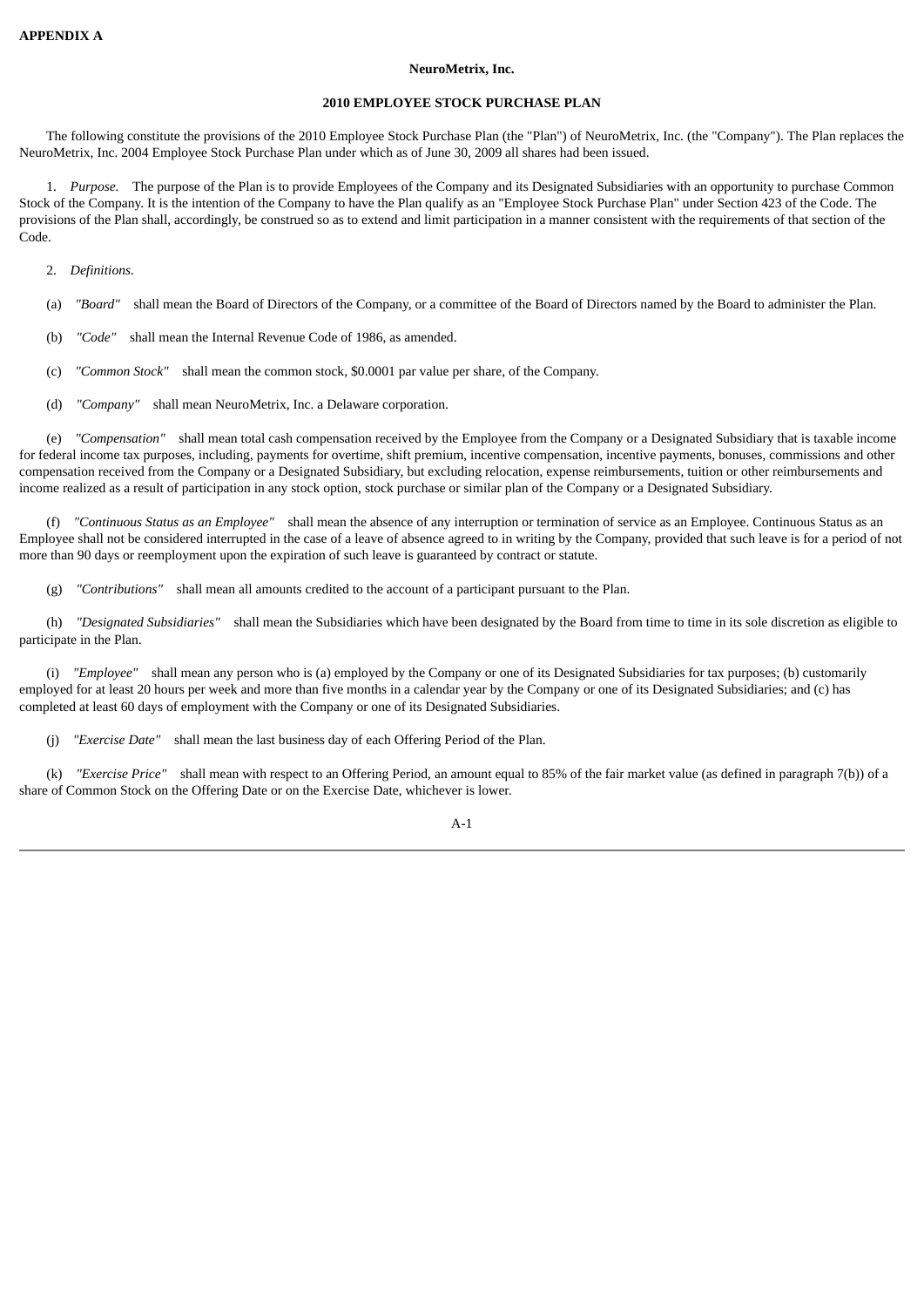(l) *"Offering Date"* shall mean the first business day of each Offering Period of the Plan.

(m) *"Offering Period"* shall mean a period of six months as set forth in paragraph 4 of the Plan.

(n) *"Plan"* shall mean this NeuroMetrix, Inc. 2010 Employee Stock Purchase Plan.

 (o) *"Subsidiary"* shall mean a corporation, domestic or foreign, of which not less than 50% of the voting shares are held by the Company or a Subsidiary, whether or not such corporation now exists or is hereafter organized or acquired by the Company or a Subsidiary.

#### 3. *Eligibility.*

 (a) Any person who has been continuously employed as an Employee for 60 days as of the Offering Date of a given Offering Period shall be eligible to participate in such Offering Period under the Plan and further, subject to the requirements of paragraph 5(a) and the limitations imposed by Section 423(b) of the Code. All Employees granted options under the Plan with respect to any Offering Period will have the same rights and privileges under the Plan except for any differences that may be permitted pursuant to Section 423.

 (b) Any provisions of the Plan to the contrary notwithstanding, no Employee shall be granted an option under the Plan (i) if, immediately after the grant, such Employee (or any other person whose stock would be attributed to such Employee pursuant to Section 424(d) of the Code) would own stock and/or hold outstanding options to purchase stock possessing five percent (5%) or more of the total combined voting power or value of all classes of stock of the Company or of any Subsidiary of the Company, (ii) which permits his or her rights to purchase stock under all employee stock purchase plans (described in Section 423 of the Code) of the Company and its Subsidiaries to accrue at a rate which exceeds \$25,000 of fair market value of such stock as defined in paragraph 7(b) (determined at the time such option is granted) for each calendar year in which such option is outstanding at any time, or (iii) to purchase more than 25,000 shares (subject to any adjustment pursuant to paragraph 18) of Common Stock in any one Offering Period. Any option granted under the Plan shall be deemed to be modified to the extent necessary to satisfy this paragraph 3(b).

 4. *Offering Periods.* The Plan shall be implemented by a series of Offering Periods, with a new Offering Period commencing on January 1 and July 1 of each year or the first business day thereafter (or at such other time or times as may be determined by the Board). The initial Offering Period shall commence on July 1, 2010.

# 5. *Participation.*

 (a) An eligible Employee may become a participant in the Plan by completing an Enrollment Form provided by the Company and filing it with the Company or its designee prior to the applicable Offering Date, unless a later time for filing the Enrollment Form is set by the Board for all eligible Employees with respect to a given Offering Period. The Enrollment Form and its submission may be electronic as directed by the Company. The Enrollment Form shall set forth the percentage of the participant's Compensation (which shall be not less than 1% and not more than 10%) to be paid as Contributions pursuant to the Plan.

 (b) Payroll deductions shall commence with the first payroll following the Offering Date, unless a later time is set by the Board with respect to a given Offering Period, and shall end on the last payroll paid on or prior to the Exercise Date of the Offering Period to which the Enrollment Form is applicable, unless sooner terminated as provided in paragraph 10.

### 6. *Method of Payment of Contributions.*

 (a) Each participant shall elect to have payroll deductions made on each payroll during the Offering Period in an amount not less than 1% and not more than 10% of such participant's Compensation on each such payroll; provided that the aggregate of such payroll deductions during the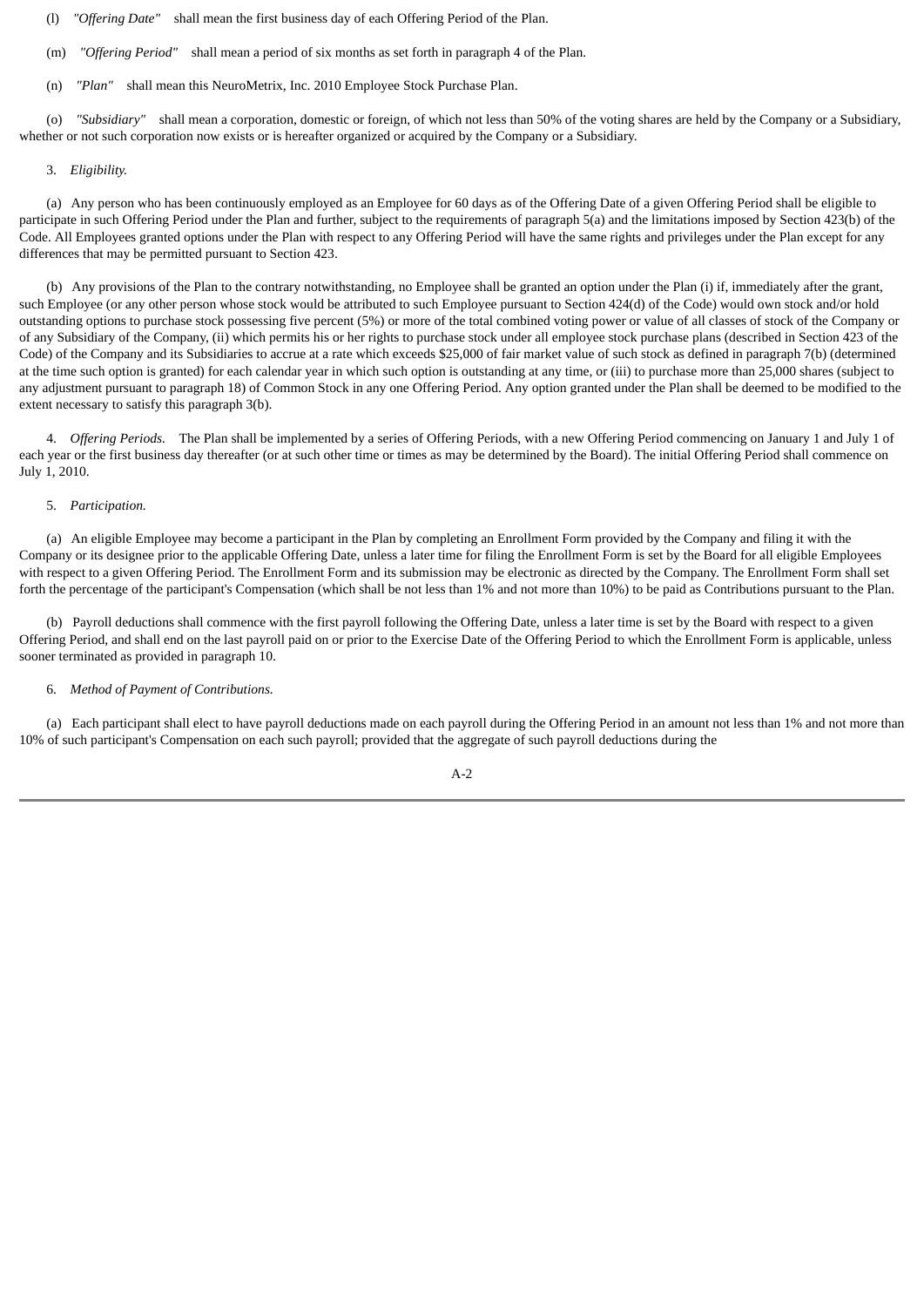Offering Period shall not exceed 10% of the participant's aggregate Compensation during said Offering Period (or such other percentage as the Board may establish from time to time before an Offering Date). All payroll deductions made by a participant shall be credited to his or her account under the Plan. A participant may not make any additional payments into such account.

 (b) A participant may discontinue his or her participation in the Plan as provided in paragraph 10, or, on one occasion only during the Offering Period, may decrease, but may not increase, the rate of his or her Contributions during the Offering Period by completing and filing with the Company a new Enrollment Form authorizing a change in the deduction rate. The change in rate shall be effective as of the beginning of the next payroll period following the date of filing of the new Enrollment Form, if the Enrollment Form is completed at least ten business days prior to such date, and, if not, as of the beginning of the next succeeding payroll period.

 (c) Notwithstanding the foregoing, to the extent necessary to comply with Section 423(b)(8) of the Code and paragraph 3(b), a participant's payroll deductions may be decreased to 0% at such time during any Offering Period which is scheduled to end during the current calendar year that the aggregate of all payroll deductions accumulated with respect to such Offering Period and any other Offering Period ending within the same calendar year equals \$21,250. Payroll deductions shall recommence at the rate provided in such participant's Enrollment Form at the beginning of the first Offering Period which is scheduled to end in the following calendar year, unless terminated by the participant as provided in paragraph 10.

#### 7. *Grant of Option.*

 (a) On the Offering Date of each Offering Period, each eligible Employee participating in such Offering Period shall be granted an option to purchase on the Exercise Date of such Offering Period a number of shares of the Common Stock determined by dividing such Employee's Contributions accumulated prior to such Exercise Date and retained in the participant's account as of the Exercise Date by the applicable Exercise Price; provided however, that such purchase shall be subject to the limitations set forth in paragraphs 3(b) and 12. The fair market value of a share of the Common Stock shall be determined as provided in paragraph 7(b).

 (b) The fair market value of the Common Stock on a given date shall be determined by the Board based on (i) if the Common Stock is listed on a national securities exchange or traded in the over-the-counter market and sales prices are regularly reported for the Common Stock, the closing or last sale price of the Common Stock for such date (or, in the event that the Common Stock is not traded on such date, on the immediately preceding trading date), on the composite tape or other comparable reporting system or (ii) if the Common Stock is not listed on a national securities exchange and such price is not regularly reported, the mean between the bid and asked prices per share of the Common Stock at the close of trading in the over-the-counter market.

 8. *Exercise of Option.* Unless a participant withdraws from the Plan as provided in paragraph 10, his or her option for the purchase of shares will be exercised automatically on the Exercise Date of the Offering Period, and the maximum number of full shares subject to the option will be purchased for him or her at the applicable Exercise Price with the accumulated Contributions in his or her account. If a fractional number of shares results, then such number shall be rounded down to the next whole number and any unapplied cash shall be carried forward to the next Exercise Date, unless the participant requests a cash payment. The shares purchased upon exercise of an option hereunder shall be deemed to be transferred to the participant on the Exercise Date. During a participant's lifetime, a participant's option to purchase shares hereunder is exercisable only by him or her.

 9. *Delivery.* Upon the written request of a participant, certificates representing the shares purchased upon exercise of an option will be issued as promptly as practicable after the Exercise Date of each Offering Period to participants who wish to hold their shares in certificate form. Any payroll

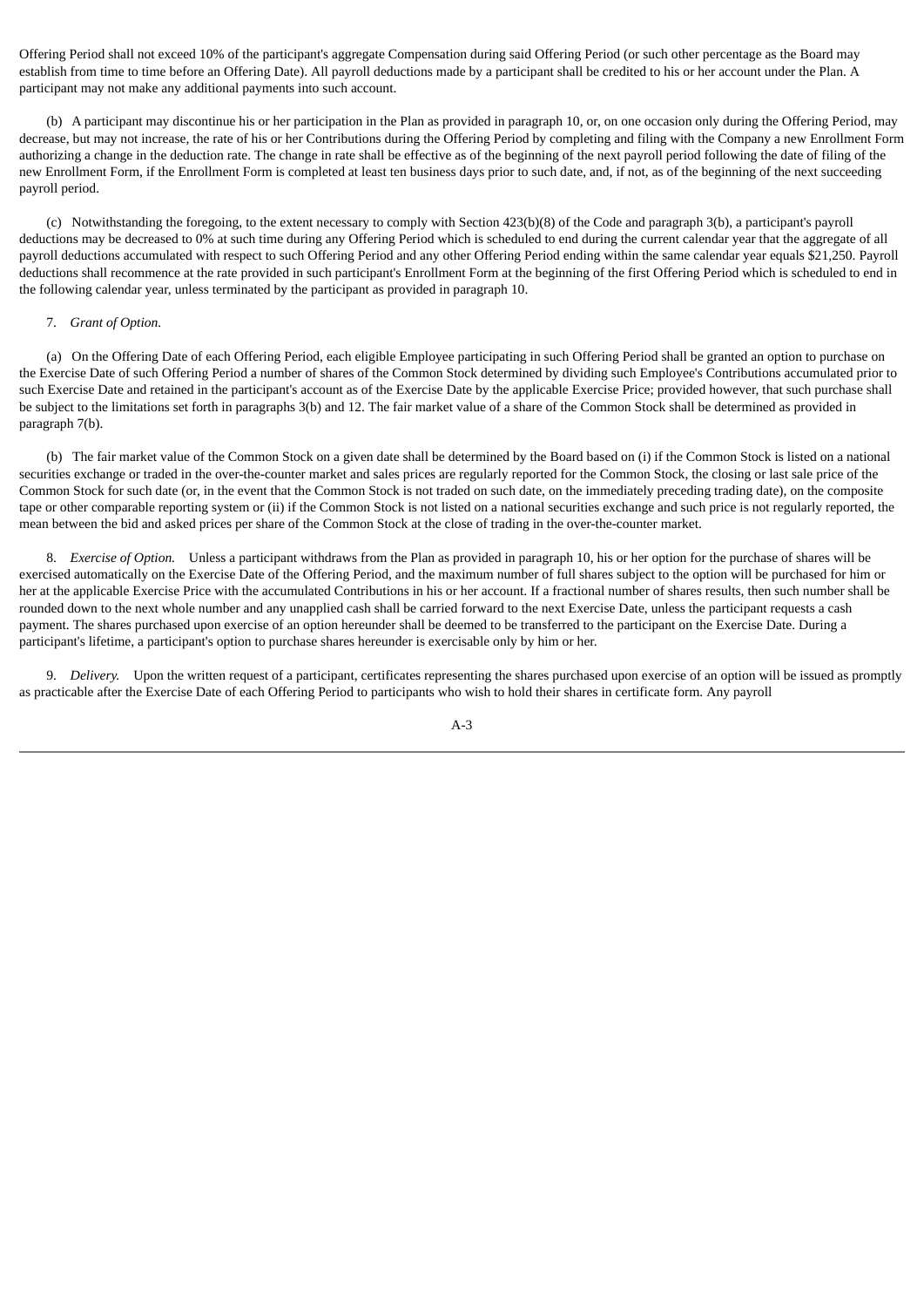deductions accumulated in a participant's account which are not sufficient to purchase a full Share shall be retained in the participant's account for the subsequent Offering Period, subject to earlier withdrawal by the participant as provided in paragraph 10 below. Any other amounts left over in a participant's account after an Exercise Date shall be returned to the participant.

# 10. *Withdrawal; Termination of Employment.*

 (a) A participant may withdraw all but not less than all the Contributions credited to his or her account under the Plan at any time prior to the Exercise Date of the Offering Period by giving written notice to the Company or its designee. All of the participant's Contributions credited to his or her account will be paid to him or her promptly after receipt of his or her notice of withdrawal and his or her option for the current period will be automatically terminated, and no further Contributions for the purchase of shares will be made during the Offering Period.

 (b) Upon termination of the participant's Continuous Status as an Employee prior to the Exercise Date of the Offering Period for any reason, including retirement or death, the Contributions credited to his or her account will be returned to him or her or, in the case of his or her death, to the person or persons entitled thereto under paragraph 14, and his or her option will be automatically terminated.

 (c) In the event an Employee fails to remain in Continuous Status as an Employee for at least 20 hours per week during the Offering Period in which the Employee is a participant, he or she will be deemed to have elected to withdraw from the Plan and the Contributions credited to his or her account will be returned to him or her and his or her option terminated.

 (d) A participant's withdrawal from an Offering Period will not have any effect upon his or her eligibility to participate in a succeeding offering or in any similar plan which may hereafter be adopted by the Company.

11. *Interest.* No interest shall accrue on the Contributions of a participant in the Plan.

12. *Stock.*

 (a) The maximum number of shares of Common Stock which shall be made available for sale under the Plan shall be 250,000 shares, plus an annual increase on the first day of each of the Company's fiscal years beginning on the first day of each of the Company's fiscal years beginning in 2011, equal to the lesser of (i) 250,000 shares, (ii) 1 percent of the shares of Common Stock outstanding on the last day of the immediately preceding fiscal year, or (iii) such lesser number of shares as is determined by the Board, subject to adjustment upon changes in capitalization of the Company as provided in paragraph 18. If the total number of shares which would otherwise be subject to options granted pursuant to paragraph 7(a) on the Offering Date of an Offering Period exceeds the number of shares then available under the Plan (after deduction of all shares for which options have been exercised), the Company shall make a pro rata allocation of the shares remaining available for option grants in as uniform a manner as shall be practicable and as it shall determine to be equitable. Any amounts remaining in an Employee's account not applied to the purchase of shares pursuant to this paragraph 12 shall be refunded on or promptly after the Exercise Date. In such event, the Company shall give written notice of such reduction of the number of shares subject to the option to each Employee affected thereby and shall similarly reduce the rate of Contributions, if necessary.

(b) The participant will have no interest or voting right in shares covered by his or her option until such option has been exercised.

 13. *Administration.* The Board shall supervise and administer the Plan and shall have full power to adopt, amend and rescind any rules deemed desirable and appropriate for the administration of the Plan and not inconsistent with the Plan, to construe and interpret the Plan, and to make all other determinations necessary or advisable for the administration of the Plan.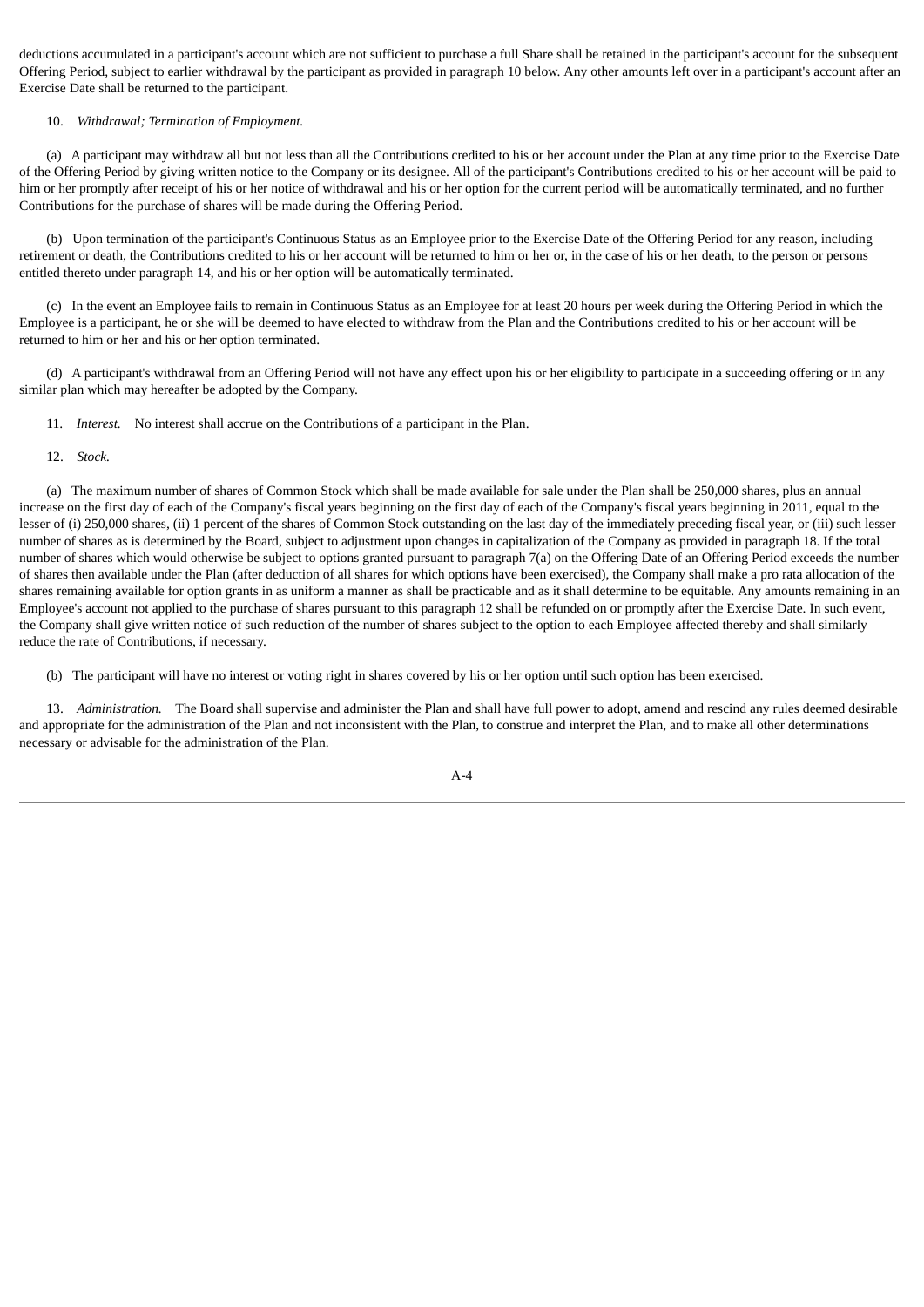# 14. *Designation of Beneficiary.*

 (a) A participant may designate a beneficiary who is to receive any shares and cash, if any, from the participant's account under the Plan in the event of such participant's death subsequent to the end of the Offering Period but prior to delivery to him or her of such shares and cash. In addition, a participant may designate a beneficiary who is to receive any cash from the participant's account under the Plan in the event of such participant's death prior to the Exercise Date of the Offering Period. If a participant is married and the designated beneficiary is not the spouse, spousal consent shall be required for such designation to be effective. Beneficiary designations shall be made either in writing or by electronic delivery as directed by the Company.

 (b) Such designation of beneficiary may be changed by the participant (and his or her spouse, if any) at any time by submission of the required notice, which may be electronic. In the event of the death of a participant and in the absence of a beneficiary validly designated under the Plan who is living at the time of such participant's death, the Company shall deliver such shares and/or cash to the executor or administrator of the estate of the participant, or if no such executor or administrator has been appointed (to the knowledge of the Company), the Company, in its discretion, may deliver such shares and/or cash to the spouse or to any one or more dependents or relatives of the participant, or if no spouse, dependent or relative is known to the Company, then to such other person as the Company may designate.

 15. *Transferability.* Neither Contributions credited to a participant's account nor any rights with regard to the exercise of an option or to receive shares under the Plan may be assigned, transferred, pledged or otherwise disposed of in any way (other than by will, the laws of descent and distribution or as provided in paragraph 14) by the participant. Any such attempt at assignment, transfer, pledge or other disposition shall be without effect, except that the Company may treat such act as an election to withdraw funds in accordance with paragraph 10.

 16. *Use of Funds.* All Contributions received or held by the Company under the Plan may be used by the Company for any corporate purpose, and the Company shall not be obligated to segregate such Contributions.

 17. *Reports.* Individual accounts will be maintained for each participant in the Plan. Statements of account will be given to participating Employees promptly following the Exercise Date, which statements will set forth the amounts of Contributions, the per share purchase price, the number of shares purchased and the remaining cash balance, if any.

 18. *Adjustments Upon Changes in Capitalization.* Subject to any required action by the stockholders of the Company, the number of shares of Common Stock covered by unexercised options under the Plan and the number of shares of Common Stock which have been authorized for issuance under the Plan but are not yet subject to options under paragraph 12(a), the number of shares of Common Stock set forth in paragraph  $12(a)(i)$  (collectively, the "Reserves"), the maximum number of shares of Common Stock that may be purchased by a participant in an Offering Period set forth in paragraph 3(b), as well as the price per share of Common Stock covered by each unexercised option under the Plan, shall be proportionately adjusted for any increase or decrease in the number of issued shares of Common Stock resulting from a stock split, reverse stock split, stock dividend, combination or reclassification of the Common Stock. Such adjustment shall be made by the Board, whose determination in that respect shall be final, binding and conclusive.

 In the event of the proposed dissolution or liquidation of the Company, an Offering Period then in progress will terminate immediately prior to the consummation of such proposed action, unless otherwise provided by the Board. In the event of a proposed sale of all or substantially all of the assets of the Company, or the merger, consolidation or other capital reorganization of the Company with or into another corporation, each option outstanding under the Plan shall be assumed or an equivalent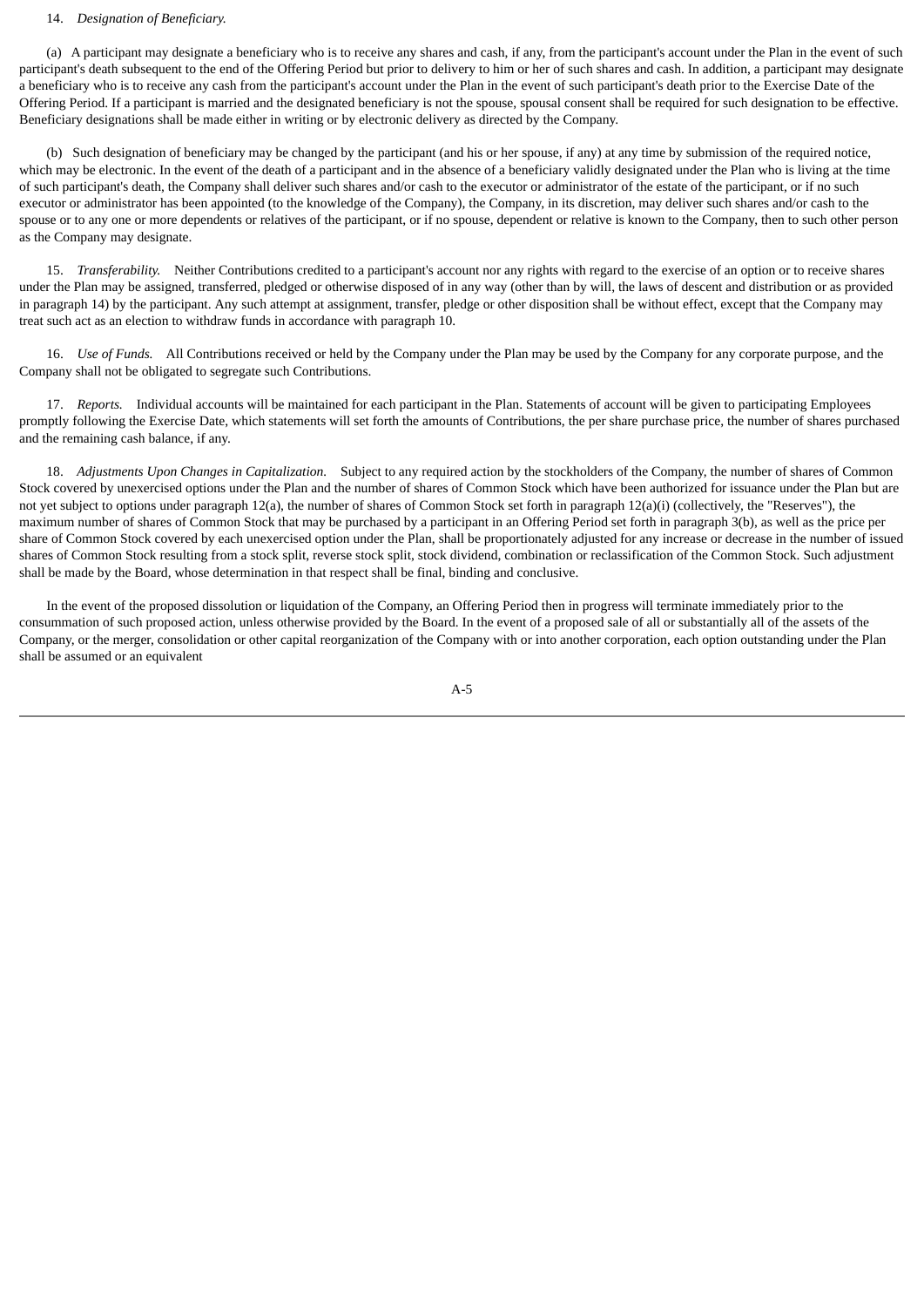option shall be substituted by such successor corporation or a parent or subsidiary of such successor corporation, unless the Board determines, in the exercise of its sole discretion and in lieu of such assumption or substitution, to shorten the Offering Period then in progress by setting a new Exercise Date (the "New Exercise Date"). If the Board shortens the Offering Period then in progress in lieu of assumption or substitution in the event of a merger or sale of assets, the Board shall notify each participant in writing, at least ten days prior to the New Exercise Date, that the Exercise Date for his or her option has been changed to the New Exercise Date and that his or her option will be exercised automatically on the New Exercise Date, unless prior to such date he or she has withdrawn from the Offering Period as provided in paragraph 10. For purposes of this paragraph, an option granted under the Plan shall be deemed to be assumed if, following the sale of assets, merger or other reorganization, the option confers the right to purchase, for each share of Common Stock subject to the option immediately prior to the sale of assets, merger or other reorganization, the consideration (whether stock, cash or other securities or property) received in the sale of assets, merger or other reorganization by holders of Common Stock for each share of Common Stock held on the effective date of such transaction (and if such holders were offered a choice of consideration, the type of consideration chosen by the holders of a majority of the outstanding shares of Common Stock); provided, however, that if such consideration received in such transaction was not solely common stock of the successor corporation or its parent (as defined in Section 424(e) of the Code), the Board may, with the consent of the successor corporation, provide for the consideration to be received upon exercise of the option to be solely common stock of the successor corporation or its parent equal in fair market value to the per share consideration received by holders of Common Stock in the sale of assets, merger or other reorganization.

 The Board may, if it so determines in the exercise of its sole discretion, also make provision for adjusting the Reserves, as well as the price per share of Common Stock covered by each outstanding option, in the event that the Company effects one or more reorganizations, recapitalizations, rights offerings or other increases or reductions of shares of its outstanding Common Stock, and in the event of the Company being consolidated with or merged into any other corporation.

#### 19. *Amendment or Termination.*

 (a) The Board may at any time terminate or amend the Plan. Except as provided in paragraph 18, no such termination may affect options previously granted, nor may an amendment make any change in any option theretofore granted which adversely affects the rights of any participant provided that an Offering Period may be terminated by the Board on an Exercise Date or by the Board's setting a new Exercise Date with respect to an Offering Period then in progress if the Board determines that termination of the Offering Period is in the best interests of the Company and the stockholders or if continuation of the Offering Period would cause the Company to incur adverse accounting charges in the generally-accepted accounting rules applicable to the Plan. In addition, to the extent necessary to comply with Section 423 of the Code (or any successor rule or provision or any applicable law or regulation), the Company shall obtain stockholder approval in such a manner and to such a degree as so required.

 (b) Without stockholder consent and without regard to whether any participant rights may be considered to have been adversely affected, the Board shall be entitled to change the Offering Periods, limit the frequency and/or number of changes in the amount withheld during an Offering Period, establish the exchange ratio applicable to amounts withheld in a currency other than U.S. dollars, permit payroll withholding in excess of the amount designated by a participant in order to adjust for delays or mistakes in the Company's processing of properly completed withholding elections, establish reasonable waiting and adjustment periods and/or accounting and crediting procedures to ensure that amounts applied toward the purchase of Common Stock for each participant properly correspond with amounts withheld from the participant's Compensation, and establish such other limitations or procedures as the Board determines in its sole discretion advisable that are consistent with the Plan.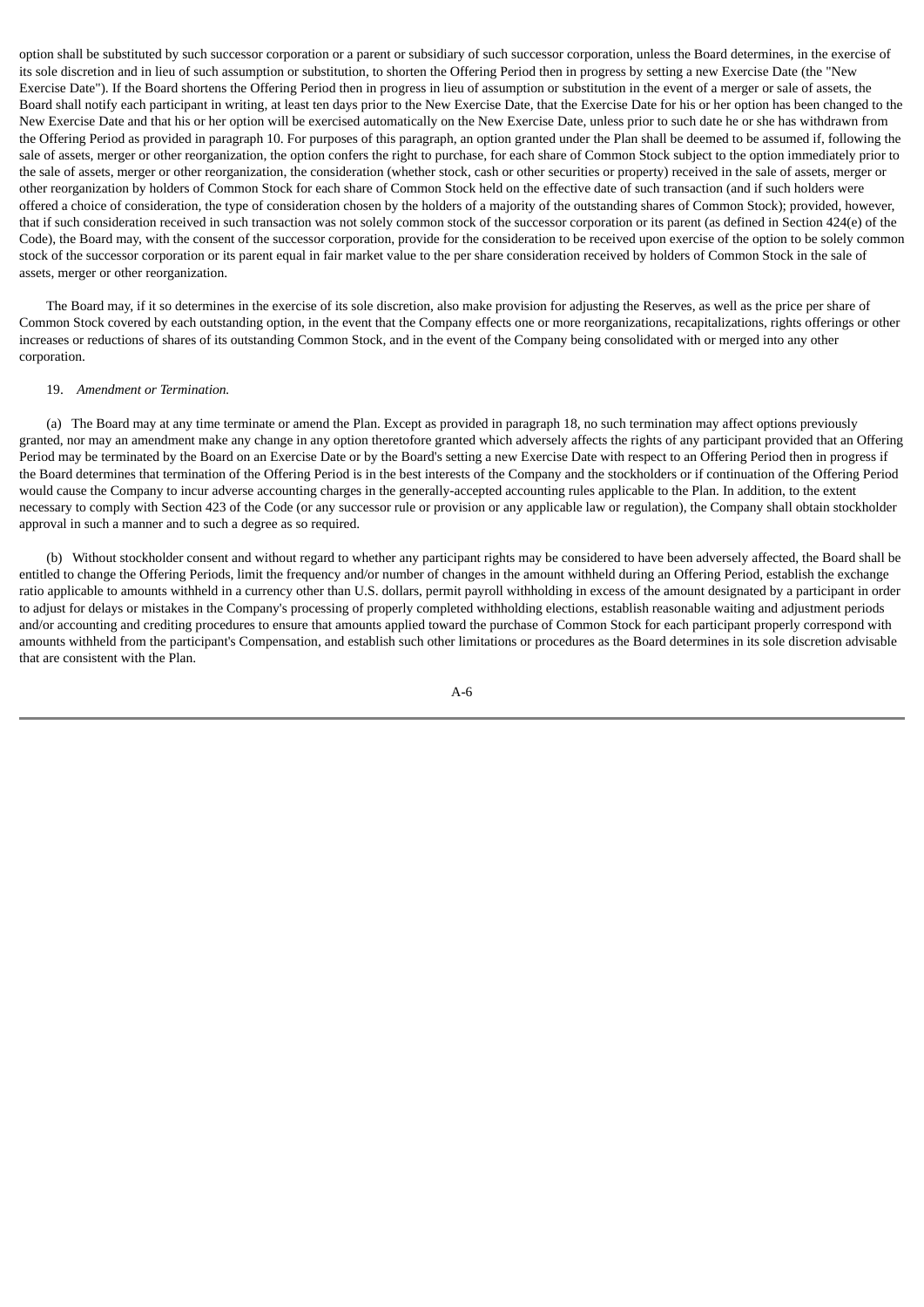20. *Notices.* All notices or other communications by a participant to the Company under or in connection with the Plan shall be deemed to have been duly given when received in the form specified by the Company at the location, or by the person, designated by the Company for the receipt thereof.

 21. *Conditions Upon Issuance of Shares.* Shares shall not be issued with respect to an option unless the exercise of such option and the issuance and delivery of such shares pursuant thereto shall comply with all applicable provisions of law, domestic or foreign, including, without limitation, the Securities Act of 1933, as amended, the Securities Exchange Act of 1934, as amended, the rules and regulations promulgated thereunder, and the requirements of any stock exchange upon which the shares may then be listed, and shall be further subject to the approval of counsel for the Company with respect to such compliance.

 As a condition to the exercise of an option, the Company may require the person exercising such option to represent and warrant at the time of any such exercise that the shares are being purchased only for investment and without any present intention to sell or distribute such shares if, in the opinion of counsel for the Company, such a representation is required by any of the aforementioned applicable provisions of law.

 22. *Information Regarding Disqualifying Dispositions.* By electing to participate in the Plan, each participant agrees to provide any information about any transfer of shares of Common Stock acquired under the Plan that occurs within two years after the first business day of the Offering Period in which such shares were acquired as may be requested by the Company or any Subsidiaries in order to assist it in complying with the tax laws.

 23. *Right to Terminate Employment.* Nothing in the Plan or in any agreement entered into pursuant to the Plan shall confer upon any Employee the right to continue in the employment of the Company or any Subsidiary, or affect any right which the Company or any Subsidiary may have to terminate the employment of such Employee.

 24. *Rights as a Stockholder.* Neither the granting of an option nor a deduction from payroll shall constitute an Employee the owner of shares covered by an option. No Employee shall have any right as a stockholder unless and until an option has been exercised, and the shares underlying the option have been registered in the Company's share register.

 25. *Term of Plan.* The Plan became effective upon its adoption by the Board on April 6, 2010 and shall continue in effect for a term of twenty years unless sooner terminated under paragraph 19.

 26. *Applicable Law.* This Plan shall be governed in accordance with the laws of the State of Delaware, applied without giving effect to any conflict-oflaw principles.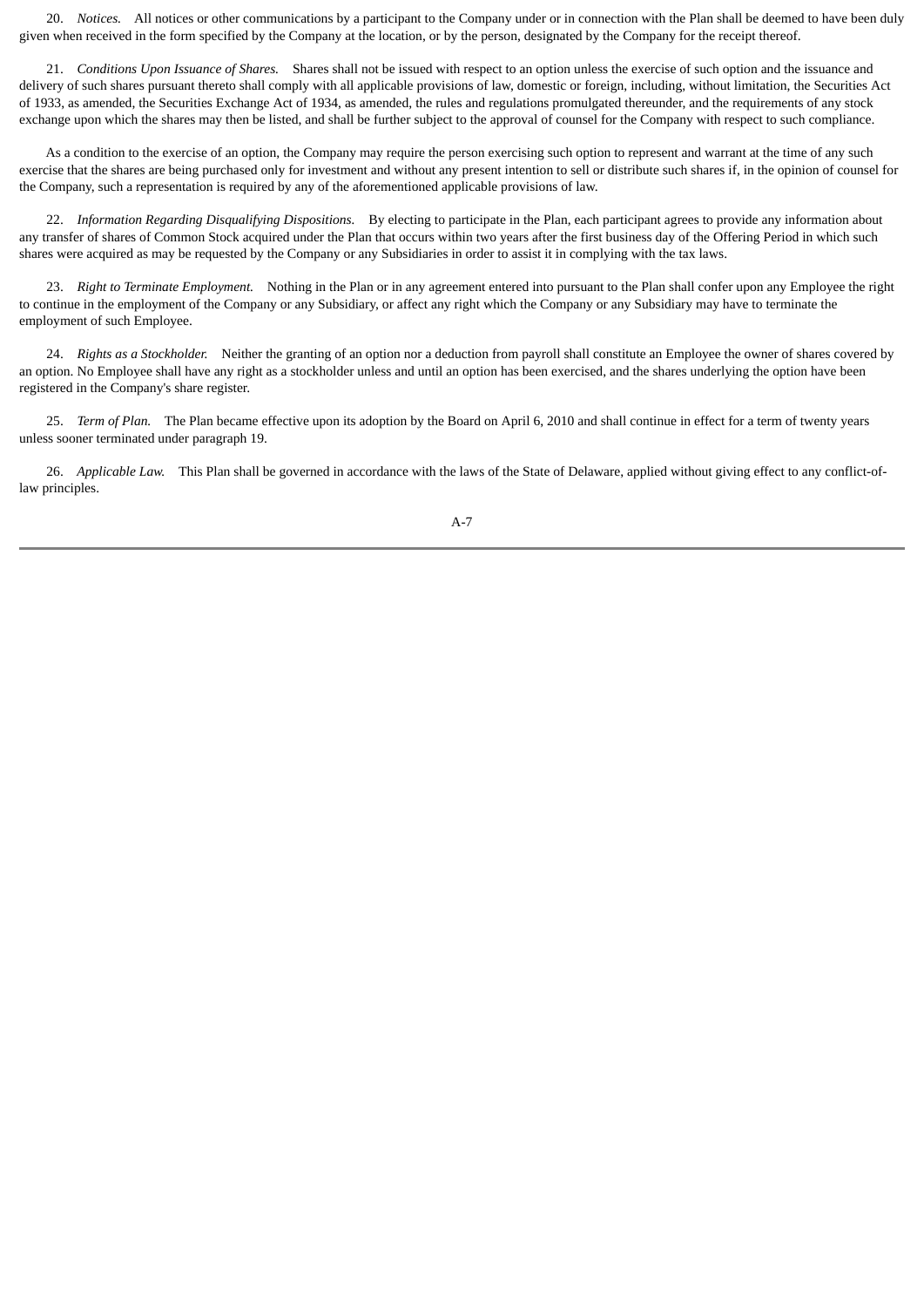|                                                                                                                                                                                                                                                                                                                                                   | ANNUAL MEETING OF STOCKHOLDERS OF                                                                                                                                                                                                                                                                                                                                                                                                                                                                                                                                                                                                                                                                                                                                                                                                                                                                                                          |
|---------------------------------------------------------------------------------------------------------------------------------------------------------------------------------------------------------------------------------------------------------------------------------------------------------------------------------------------------|--------------------------------------------------------------------------------------------------------------------------------------------------------------------------------------------------------------------------------------------------------------------------------------------------------------------------------------------------------------------------------------------------------------------------------------------------------------------------------------------------------------------------------------------------------------------------------------------------------------------------------------------------------------------------------------------------------------------------------------------------------------------------------------------------------------------------------------------------------------------------------------------------------------------------------------------|
|                                                                                                                                                                                                                                                                                                                                                   | <b>NEUROMETRIX, INC.</b>                                                                                                                                                                                                                                                                                                                                                                                                                                                                                                                                                                                                                                                                                                                                                                                                                                                                                                                   |
|                                                                                                                                                                                                                                                                                                                                                   | May 13, 2010                                                                                                                                                                                                                                                                                                                                                                                                                                                                                                                                                                                                                                                                                                                                                                                                                                                                                                                               |
|                                                                                                                                                                                                                                                                                                                                                   | <b>NOTICE OF INTERNET AVAILABILITY OF PROXY MATERIAL:</b><br>The Notice of Meeting, proxy statement and proxy card<br>are available at http://phx.corporate-ir.net/phoenix.zhtml?c=180007&p=proxy                                                                                                                                                                                                                                                                                                                                                                                                                                                                                                                                                                                                                                                                                                                                          |
|                                                                                                                                                                                                                                                                                                                                                   | Please sign, date and mail<br>your proxy card in the<br>envelope provided as soon<br>as possible.<br>Please detach along perforated line and mail in the envelope provided.                                                                                                                                                                                                                                                                                                                                                                                                                                                                                                                                                                                                                                                                                                                                                                |
| 10030300000000001000 b                                                                                                                                                                                                                                                                                                                            | 051310                                                                                                                                                                                                                                                                                                                                                                                                                                                                                                                                                                                                                                                                                                                                                                                                                                                                                                                                     |
| 1. To elect one member to the Board of Directors as a Class III Director, to serve<br>until our 2013 annual meeting of stockholders and until his successor has been<br>duly elected and qualified or until his earlier resignation or removal.<br>NOMINEE:<br>FOR THE NOMINEE<br>David E. Goodman, M.D.<br>WITHHOLD AUTHORITY<br>FOR THE NOMINEE | THE BOARD OF DIRECTORS RECOMMENDS A VOTE FOR THE NOMINEE AND PROPOSAL 2 AND PROPOSAL 3.<br>PLEASE SIGN, DATE AND RETURN PROMPTLY IN THE ENCLOSED ENVELOPE. PLEASE MARK YOUR VOTE IN BLUE OR BLACK INK AS SHOWN HERE X<br>FOR AGAINST ABSTAIN<br>2. To approve the Company's 2010 Employee Stock Purchase Plan<br>providing for the purchase of up to 250,000 shares of the<br>Company's common stock, \$0,0001 par value per share.<br>3. To ratify the selection of PricewaterhouseCoopers LLP to serve<br>as the Company's independent auditors for the fiscal year<br>ending December 31, 2010.<br>In their discretion, to transact such other business as may properly come before the<br>meeting or any adjournments or postponements thereof.<br>THE SHARES REPRESENTED BY THIS PROXY WILL BE VOTED AS DIRECTED<br>OR, IF NO DIRECTION IS GIVEN, WILL BE VOTED FOR THE NOMINEE LISTED<br>UNDER PROPOSAL 1 AND FOR PROPOSALS 2 AND 3. |
| To change the address on your account, please check the box at right and<br>indicate your new address in the address space above. Please note that<br>changes to the registered name(s) on the account may not be submitted via<br>this method.<br>Signature of Stockholder.<br>Date:                                                             | MARK "X" HERE IF YOU PLAN TO ATTEND THE MEETING.<br>Signature of Stockholder<br>Date<br>Note: Please sign exactly as your name or names appear on this Proxy. When shares are held jointly, each holder should sign. When signing as executor, administrator, attorney, trustee or guardian, please give                                                                                                                                                                                                                                                                                                                                                                                                                                                                                                                                                                                                                                   |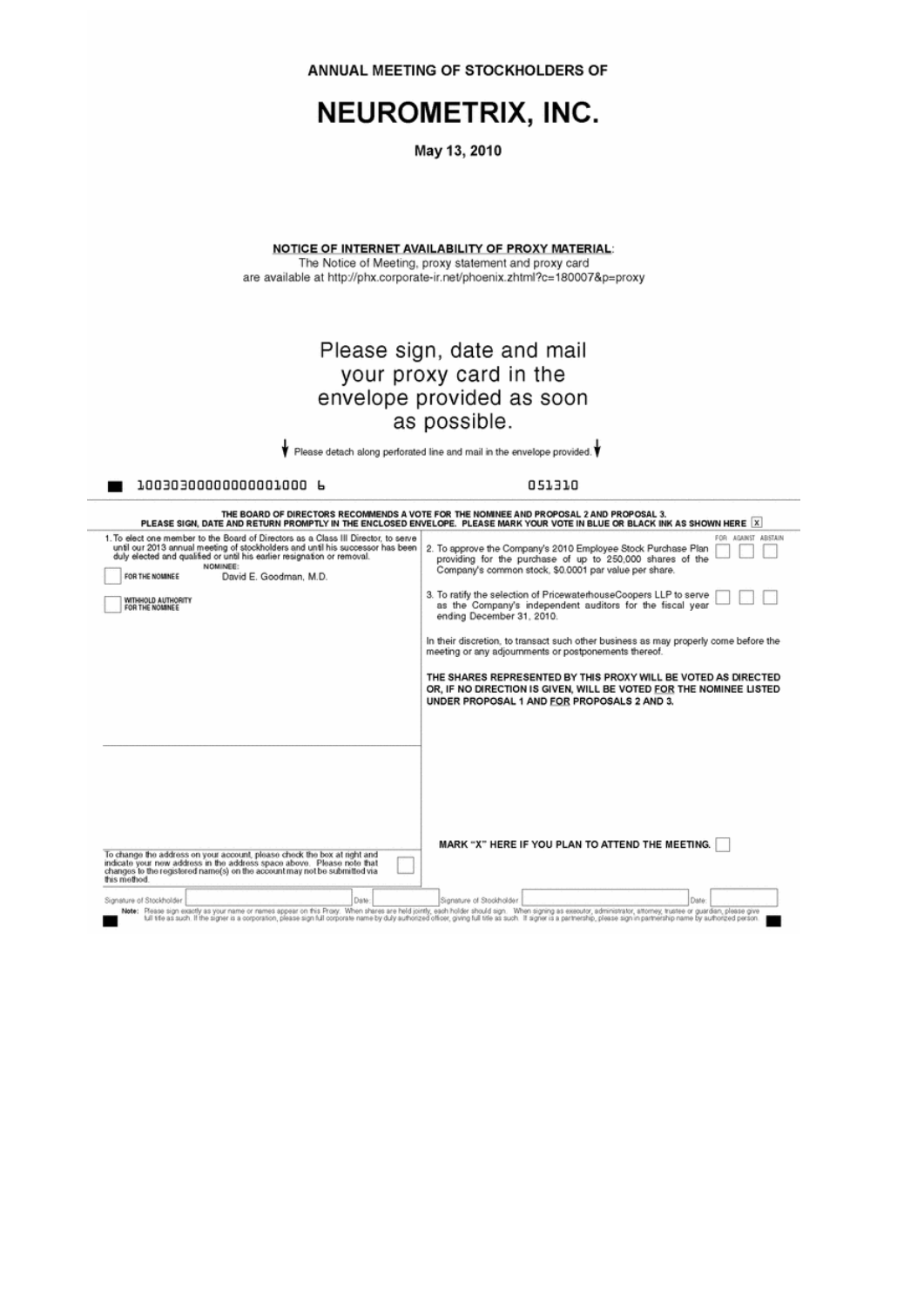ANNUAL MEETING OF STOCKHOLDERS OF

# NEUROMETRIX, INC.

May 13, 2010

| INTERNET - Access "www.voteproxy.com" and follow the<br>on-screen instructions. Have your proxy card available when you<br>access the web page, and use the Company Number and Account<br>TELEPHONE - Call toll-free 1-800-PROXIES (1-800-776-9437) in<br>the United States or 1-718-921-8500 from foreign countries from any<br>touch-tone telephone and follow the instructions. Have your proxy<br>card available when you call and use the Company Number and<br>Vote online/phone until 11:59 PM EST the day before the meeting.<br><b>MAIL</b> - Sign, date and mail your proxy card in the envelope<br>IN PERSON - You may vote your shares in person by attending | <b>COMPANY NUMBER</b><br><b>ACCOUNT NUMBER</b><br>card are available at http://phx.corporate-ir.net/phoenix.zhtml?c=180007&p=proxy<br>Please detach along perforated line and mail in the envelope provided IF you are not voting via telephone or the Internet.<br>051310<br>THE BOARD OF DIRECTORS RECOMMENDS A VOTE FOR THE NOMINEE AND FOR PROPOSAL 2 AND PROPOSAL 3. |                                                       | NOTICE OF INTERNET AVAILABILITY OF PROXY MATERIAL: The Notice of Meeting, proxy statement and proxy                                                                                                                                                                                                                                                                                                                                                                                                                                                                                                                                                                                                                                                                                                                                                                                                                                                                                                                                                                                                 |
|---------------------------------------------------------------------------------------------------------------------------------------------------------------------------------------------------------------------------------------------------------------------------------------------------------------------------------------------------------------------------------------------------------------------------------------------------------------------------------------------------------------------------------------------------------------------------------------------------------------------------------------------------------------------------|---------------------------------------------------------------------------------------------------------------------------------------------------------------------------------------------------------------------------------------------------------------------------------------------------------------------------------------------------------------------------|-------------------------------------------------------|-----------------------------------------------------------------------------------------------------------------------------------------------------------------------------------------------------------------------------------------------------------------------------------------------------------------------------------------------------------------------------------------------------------------------------------------------------------------------------------------------------------------------------------------------------------------------------------------------------------------------------------------------------------------------------------------------------------------------------------------------------------------------------------------------------------------------------------------------------------------------------------------------------------------------------------------------------------------------------------------------------------------------------------------------------------------------------------------------------|
|                                                                                                                                                                                                                                                                                                                                                                                                                                                                                                                                                                                                                                                                           |                                                                                                                                                                                                                                                                                                                                                                           |                                                       |                                                                                                                                                                                                                                                                                                                                                                                                                                                                                                                                                                                                                                                                                                                                                                                                                                                                                                                                                                                                                                                                                                     |
|                                                                                                                                                                                                                                                                                                                                                                                                                                                                                                                                                                                                                                                                           |                                                                                                                                                                                                                                                                                                                                                                           |                                                       |                                                                                                                                                                                                                                                                                                                                                                                                                                                                                                                                                                                                                                                                                                                                                                                                                                                                                                                                                                                                                                                                                                     |
|                                                                                                                                                                                                                                                                                                                                                                                                                                                                                                                                                                                                                                                                           |                                                                                                                                                                                                                                                                                                                                                                           |                                                       |                                                                                                                                                                                                                                                                                                                                                                                                                                                                                                                                                                                                                                                                                                                                                                                                                                                                                                                                                                                                                                                                                                     |
|                                                                                                                                                                                                                                                                                                                                                                                                                                                                                                                                                                                                                                                                           |                                                                                                                                                                                                                                                                                                                                                                           |                                                       |                                                                                                                                                                                                                                                                                                                                                                                                                                                                                                                                                                                                                                                                                                                                                                                                                                                                                                                                                                                                                                                                                                     |
|                                                                                                                                                                                                                                                                                                                                                                                                                                                                                                                                                                                                                                                                           |                                                                                                                                                                                                                                                                                                                                                                           |                                                       |                                                                                                                                                                                                                                                                                                                                                                                                                                                                                                                                                                                                                                                                                                                                                                                                                                                                                                                                                                                                                                                                                                     |
|                                                                                                                                                                                                                                                                                                                                                                                                                                                                                                                                                                                                                                                                           |                                                                                                                                                                                                                                                                                                                                                                           |                                                       |                                                                                                                                                                                                                                                                                                                                                                                                                                                                                                                                                                                                                                                                                                                                                                                                                                                                                                                                                                                                                                                                                                     |
|                                                                                                                                                                                                                                                                                                                                                                                                                                                                                                                                                                                                                                                                           |                                                                                                                                                                                                                                                                                                                                                                           |                                                       |                                                                                                                                                                                                                                                                                                                                                                                                                                                                                                                                                                                                                                                                                                                                                                                                                                                                                                                                                                                                                                                                                                     |
|                                                                                                                                                                                                                                                                                                                                                                                                                                                                                                                                                                                                                                                                           |                                                                                                                                                                                                                                                                                                                                                                           |                                                       |                                                                                                                                                                                                                                                                                                                                                                                                                                                                                                                                                                                                                                                                                                                                                                                                                                                                                                                                                                                                                                                                                                     |
|                                                                                                                                                                                                                                                                                                                                                                                                                                                                                                                                                                                                                                                                           |                                                                                                                                                                                                                                                                                                                                                                           |                                                       | PLEASE SIGN, DATE AND RETURN PROMPTLY IN THE ENCLOSED ENVELOPE. PLEASE MARK YOUR VOTE IN BLUE OR BLACK INK AS SHOWN HERE [X]                                                                                                                                                                                                                                                                                                                                                                                                                                                                                                                                                                                                                                                                                                                                                                                                                                                                                                                                                                        |
| 1. To elect one member to the Board of Directors as a Class III Director, to serve                                                                                                                                                                                                                                                                                                                                                                                                                                                                                                                                                                                        | 2. To approve the Company's 2010 Employee Stock Purchase Plan                                                                                                                                                                                                                                                                                                             |                                                       | FOR AGAINST ABSTAIN                                                                                                                                                                                                                                                                                                                                                                                                                                                                                                                                                                                                                                                                                                                                                                                                                                                                                                                                                                                                                                                                                 |
|                                                                                                                                                                                                                                                                                                                                                                                                                                                                                                                                                                                                                                                                           |                                                                                                                                                                                                                                                                                                                                                                           |                                                       |                                                                                                                                                                                                                                                                                                                                                                                                                                                                                                                                                                                                                                                                                                                                                                                                                                                                                                                                                                                                                                                                                                     |
|                                                                                                                                                                                                                                                                                                                                                                                                                                                                                                                                                                                                                                                                           |                                                                                                                                                                                                                                                                                                                                                                           |                                                       |                                                                                                                                                                                                                                                                                                                                                                                                                                                                                                                                                                                                                                                                                                                                                                                                                                                                                                                                                                                                                                                                                                     |
|                                                                                                                                                                                                                                                                                                                                                                                                                                                                                                                                                                                                                                                                           |                                                                                                                                                                                                                                                                                                                                                                           |                                                       |                                                                                                                                                                                                                                                                                                                                                                                                                                                                                                                                                                                                                                                                                                                                                                                                                                                                                                                                                                                                                                                                                                     |
|                                                                                                                                                                                                                                                                                                                                                                                                                                                                                                                                                                                                                                                                           |                                                                                                                                                                                                                                                                                                                                                                           |                                                       |                                                                                                                                                                                                                                                                                                                                                                                                                                                                                                                                                                                                                                                                                                                                                                                                                                                                                                                                                                                                                                                                                                     |
|                                                                                                                                                                                                                                                                                                                                                                                                                                                                                                                                                                                                                                                                           |                                                                                                                                                                                                                                                                                                                                                                           |                                                       |                                                                                                                                                                                                                                                                                                                                                                                                                                                                                                                                                                                                                                                                                                                                                                                                                                                                                                                                                                                                                                                                                                     |
|                                                                                                                                                                                                                                                                                                                                                                                                                                                                                                                                                                                                                                                                           |                                                                                                                                                                                                                                                                                                                                                                           |                                                       |                                                                                                                                                                                                                                                                                                                                                                                                                                                                                                                                                                                                                                                                                                                                                                                                                                                                                                                                                                                                                                                                                                     |
|                                                                                                                                                                                                                                                                                                                                                                                                                                                                                                                                                                                                                                                                           |                                                                                                                                                                                                                                                                                                                                                                           |                                                       |                                                                                                                                                                                                                                                                                                                                                                                                                                                                                                                                                                                                                                                                                                                                                                                                                                                                                                                                                                                                                                                                                                     |
|                                                                                                                                                                                                                                                                                                                                                                                                                                                                                                                                                                                                                                                                           |                                                                                                                                                                                                                                                                                                                                                                           |                                                       |                                                                                                                                                                                                                                                                                                                                                                                                                                                                                                                                                                                                                                                                                                                                                                                                                                                                                                                                                                                                                                                                                                     |
|                                                                                                                                                                                                                                                                                                                                                                                                                                                                                                                                                                                                                                                                           |                                                                                                                                                                                                                                                                                                                                                                           |                                                       | Date:                                                                                                                                                                                                                                                                                                                                                                                                                                                                                                                                                                                                                                                                                                                                                                                                                                                                                                                                                                                                                                                                                               |
|                                                                                                                                                                                                                                                                                                                                                                                                                                                                                                                                                                                                                                                                           | until our 2013 annual meeting of stockholders and until his successor has been                                                                                                                                                                                                                                                                                            | ending December 31, 2010.<br>Signature of Stockholder | providing for the purchase of up to 250,000 shares of the<br>Company's common stock, \$0.0001 par value per share.<br>3. To ratify the selection of PricewaterhouseCoopers LLP to serve<br>as the Company's independent auditors for the fiscal year<br>In their discretion, to transact such other business as may properly come before the<br>meeting or any adjournments or postponements thereof.<br>THE SHARES REPRESENTED BY THIS PROXY WILL BE VOTED AS DIRECTED<br>OR, IF NO DIRECTION IS GIVEN, WILL BE VOTED FOR THE NOMINEE LISTED<br>UNDER PROPOSAL 1 AND FOR PROPOSALS 2 AND 3.<br>MARK "X" HERE IF YOU PLAN TO ATTEND THE MEETING.<br>Note: Please sign exactly as your name or names appear on this Proxy. When shares are held jointly, each holder should sign. When signing as executor, administrator, atlomey, trustee or guardian, please give<br>full title as such. If the signer is a corporation, please sign full corporate name by duly authorized officer, giving full title as such. If signer is a partnership, please sign in partnership name by authorized person. |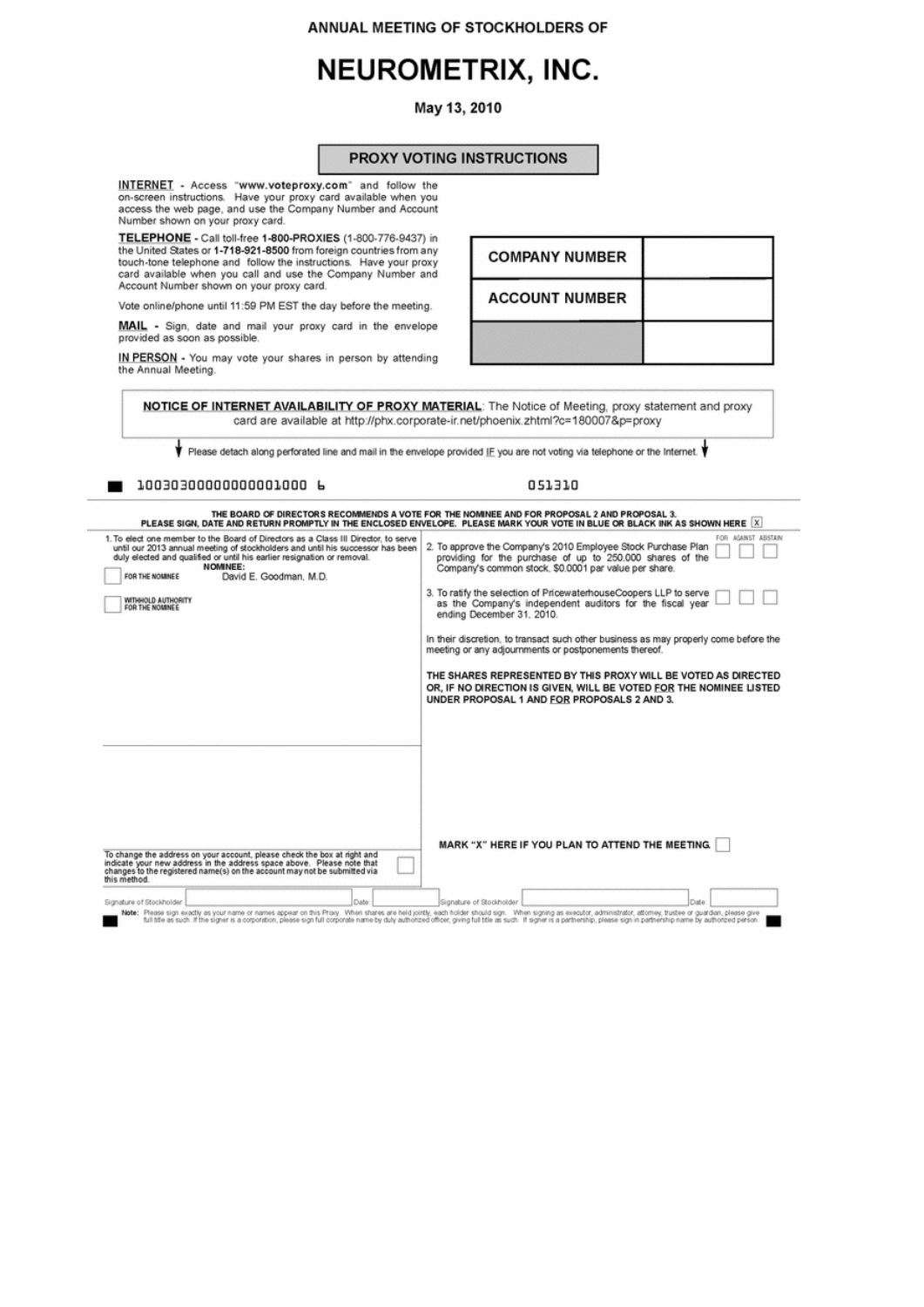# **NEUROMETRIX, INC.**

Proxy for Annual Meeting of Stockholders

May 13, 2010

# THIS PROXY IS SOLICITED ON BEHALF OF THE **BOARD OF DIRECTORS OF NEUROMETRIX, INC.**

As an alternative to completing this form, you may enter your vote instruction by telephone at 1-800-PROXIES, or via the Internet at WWW.VOTEPROXY.COM and follow the simple instructions. Use the Company Number and Account Number shown on your proxy card.

The undersigned, revoking all other prior proxies, hereby appoints Shai N. Gozani, M.D., Ph.D. and Thomas T. Higgins and each of them alone, proxies, with full power of substitution, to vote all shares of common stock, par value \$0.0001 per share, of NeuroMetrix, Inc. (the "Company") that the undersigned is entitled to vote at the Annual Meeting of Stockholders of the Company, to be held on Thursday, May 13, 2010 at 9:00 a.m., local time, at the offices of Mintz, Levin, Cohn, Ferris, Glovsky and Popeo, P.C. One Financial Center, Boston, MA 02111, and any adjournments or postponements thereof, with all powers the undersigned would possess if present, upon the matters set forth in the Notice of Annual Meeting of Stockholders and related Proxy Statement dated April 12, 2010, a copy of which has been received by the undersigned, AND IN THEIR DISCRETION UPON ANY OTHER BUSINESS THAT MAY PROPERLY COME BEFORE THE MEETING OR ANY ADJOURNMENTS OR POSTPONEMENTS THEREOF. Attendance by the undersigned at the meeting or at any adjourned or postponed session thereof will not be deemed to revoke this proxy unless the undersigned affirmatively indicates at the meeting the intention of the undersigned to vote said shares in person.

# CONTINUED AND TO BE SIGNED ON REVERSE SIDE

14475

# <span id="page-45-0"></span>**QuickLinks**

[NeuroMetrix, Inc. 62 Fourth Avenue Waltham, Massachusetts 02451](#page-1-0) [NeuroMetrix, Inc. 62 Fourth Avenue Waltham, Massachusetts 02451](#page-2-0) [NOTICE OF ANNUAL MEETING OF STOCKHOLDERS](#page-2-1) [NeuroMetrix, Inc. 62 Fourth Avenue Waltham, Massachusetts 02451 781-890-9989](#page-3-0) [BOARD MATTERS AND CORPORATE GOVERNANCE](#page-6-0) [PROPOSAL 1: ELECTION OF DIRECTOR](#page-11-0) [Director Compensation Table—2009](#page-15-0) [COMPENSATION OF EXECUTIVE OFFICERS](#page-16-0) **[Summary Compensation Table](#page-16-1)** [Outstanding Equity Awards at Fiscal Year-End—2009](#page-19-0) [PRINCIPAL AND MANAGEMENT STOCKHOLDERS](#page-24-0) [TRANSACTIONS WITH RELATED PERSONS](#page-27-0) [AUDIT COMMITTEE REPORT](#page-28-0) [PROPOSAL 2: APPROVAL OF THE NEUROMETRIX, INC. 2010 EMPLOYEE STOCK PURCHASE PLAN PROVIDING FOR THE PURCHASE OF UP](#page-29-0)

n.